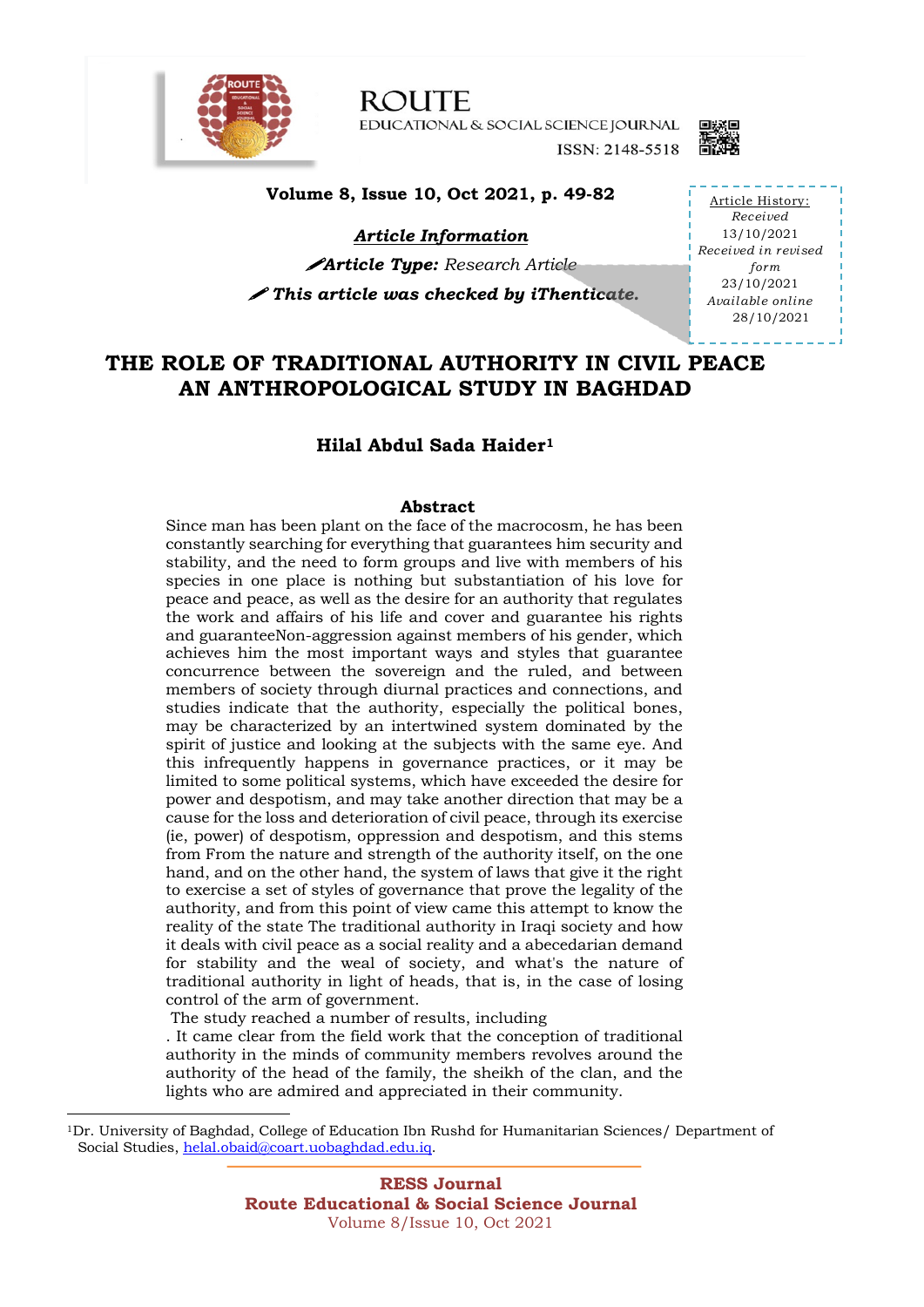$50$ 

It was plant from the exploration that the traditional authority in society has returned to effectiveness in the current stage due to the imbalance of the sanctioned system and the challenges that were presented after 2003 in terms of insular, factional and ethnical conflicts and the performing proportions that generated centers of power more frequently than not, which weakened the rule of law. The field study data showed that the traditional authority performed a social and political function in settling numerous conflicts, which contributed significantly to achieving achievements in civil peace.

**Keywords:** authority, society, societal peace, stability, attractive authority.

دور السلطة التقليدية في السلم الأهلي دراسة أنثروبولوجية في مدينة بغداد هلال عبد السادة حيدر 2

### الملخص

منذ أن وجد الإنسان على وجه الأرض وهو يسعى إلى كل ما يضمن له الأمن والاستقرار ، وما تكوين الجماعات والعيش مع أبناء جنسـه في مكان واحد ما هو إلا دليلاً على حبه للسلم والسـلام، وكذلك الرغبة في وجود سلطة تنظم أعمال وشــؤون حياته وحماية وضـــمان حقوقه وضـــمان عدم الاعتداء على أبناء جنســـه، والتي تحقق له أهم الســبل والأساليب التي تضمن التعايش بين الحاكم والمحكومين، وبين أفراد المجتمع من خلال الممارسات والعلاقات اليومية، وتشير الدراسات إلى أن السلطة ولاسيما السياسية منها، قد تتميز بنظام تكاملي تسوده روح العدالة والنظر إلى الرعية بذات العين الواحدة، وهذا نادراً ما يحدث في ممارسـات الحكم، أو قد يكون مقتصــراً على بعض الأنظمة السـياسـية، التي تجاوزت الرغبة في السلطة والتسلط، وقد تأخذ منحي أخر يكون سبباً في فقدان وتدهور السلم الأهلي، وذلك عبر ممارستها (أي السلطة) للاستبداد والاضطهاد والتسلط، وذلك نابع من طبيعة وقوة السلطة ذاتها هذا من جانب، ومن جانب أخر منظومة القوانين التي تعطيها الحق في ممارسة مجموعة من الأساليب الخاصـة بالحكم والتي تثبت شرعية السـلطة، ومن هذا المنطلق جاءت هذه المحاولة لمعرفة واقع السـلطة التقليدية في المجتمع العراقي وكيفية تعاملها مع السـلم الأهلي كواقع اجتماعي ومطلب جوهري للاسـتقرار ورفاهية المجتمع، وما هي طبيعة السـلطة التقليدية في ظل الأزمات والصـــــــراعات والنزاعات، وفي حالة فقدان آليات تطبيق القانون وعدم الســـــيطرة على أدارةٍ شـــــؤون الحكم والمحكومين.

<sup>2</sup> جامعة بغداد/ كلية الآداب/قسم علم الاجتماع.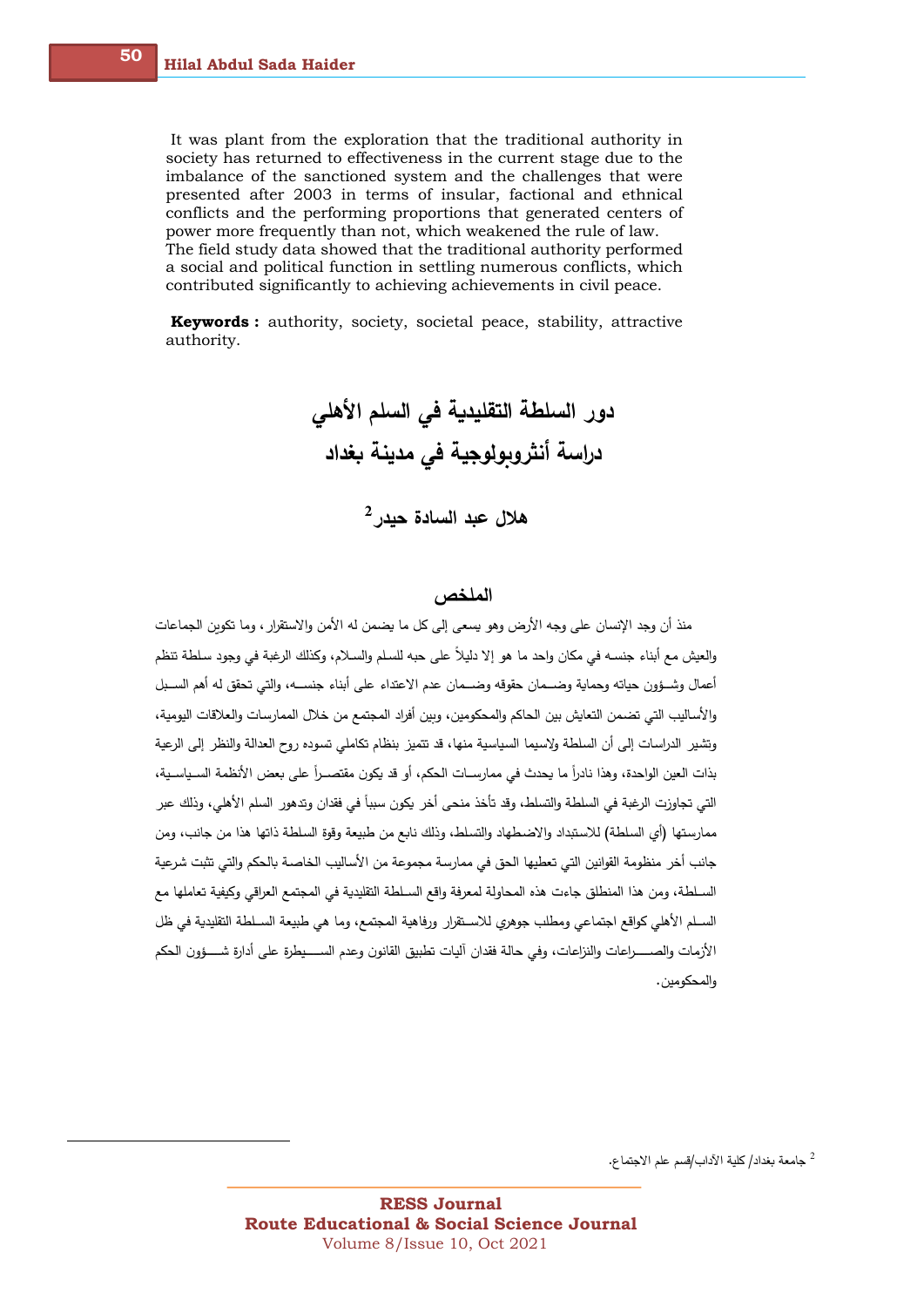ولقد توصلت الدراسة إلى جملة من النتائج نذكر منها:

أتضــح من العمل الميداني أن مفهوم السـلطة التقليدية في عقول أفراد المجتمع يدور حول سـلطة رب الأسـرة، وشـيخ العشيرة والوجهاء الذين يحضون بالاحترام والتقدير في مجتمعهم.

تبين من البحث أن الســـــلطة التقليدية في المجتمع عادت فعالة في المرحلة الحالية، نظراً لاختلال النظام الرســــمي والتحديات التي تعرض لها البلد بعد عام 2003، من صراعات طائفية وفئوية وعرقية، وما ألت إليه من محاصصات ولدت مراكز قوى في أكثر الأحيان متناحرة ما اضعف سلطة القانون.

أظهرت معطبات الدراسة الميدانية أن السلطة التقليدية أدت وظيفة اجتماعية وسياسية في فض كثير من النزاعات ما أسهم بشكل كبير في تحقق انجازات في السلم الأهلي.

**كلمات مفتاحيه:** سلطة، مجتمع، سلم أهلي، استقرارٍ، سلطة كاربزمية.

وقد قسمت هذه الدراسة إلى: فصل تمهيدي وإحد يتكون من عدة مباحث، وفي كل مبحث عدة مطالب، وكما یلی: المبحث الأول: الإطار النظري للدراسة المطلب الأول: عناصر الدراسة الرئيسة

1. مشكلة الدراسة

أن تحقيق الســـــلم الأهلي من عدمه ظاهرة متفاوتة ومتباينة فيما بين المجتمعات بأنماطها المتعددة، وتحقيق الســــــلم الأهلي يعود إلى جملـة عوامـل تســـــــاهم في تحقيقه أو فقدانـه، والمجتمع العراقي واحد من المجتمعات التي تعرضـت إلى حالة فقدان السـلم الأهلي، ولإسـيما في الحقب الأخيرة، وقد ارتبط ذلك الفقدان بحقب تاربخية عديدة تمثلت بصــــور وأشـــكال مختلفة، كما هو الحال في الصــــراعات والنزاعات القبلية التي تحدث في المجتمع العراقي بين مدة وأخرى، وكذلك عدم اســتقرار ٍ أنظمة الحكم وعدم تداولها بطربقة ســليمة، والمتمثلة بالنظام السـياسـي، فضـــلاً عن وصــول الأحزاب الإســلامية والعلمانية إلى سـدة الحكم في العراق، وظهور السلطة الدينية أو الروحية والمتمثلة بشيوخ ورجال الدين والتي سيطرت على الجانب الروحي للعقلية العراقية، وظهور العديد من الزعامات التقليدية والمتمثلة بزعامة القبيلة والعشيرة، والتي فرضت سيطرتها بشكل كبير على الجانب الاجتماعي وسـلوكيات وتصـرفات الفرد العراقي، وسـوف نركز هنا على السـلطـة التقليدية باعتبارها أكثر الســــلطات وقعاً على الإفراد وكونها اســــتعادت جزءً كبيراً من منظومتها المؤثرة على الأفراد، حيث كان لها دوراً كبيراً في تفكيك بعض وحدات تركيبية النسق السياسي والاجتماعي في المجتمع العراقي.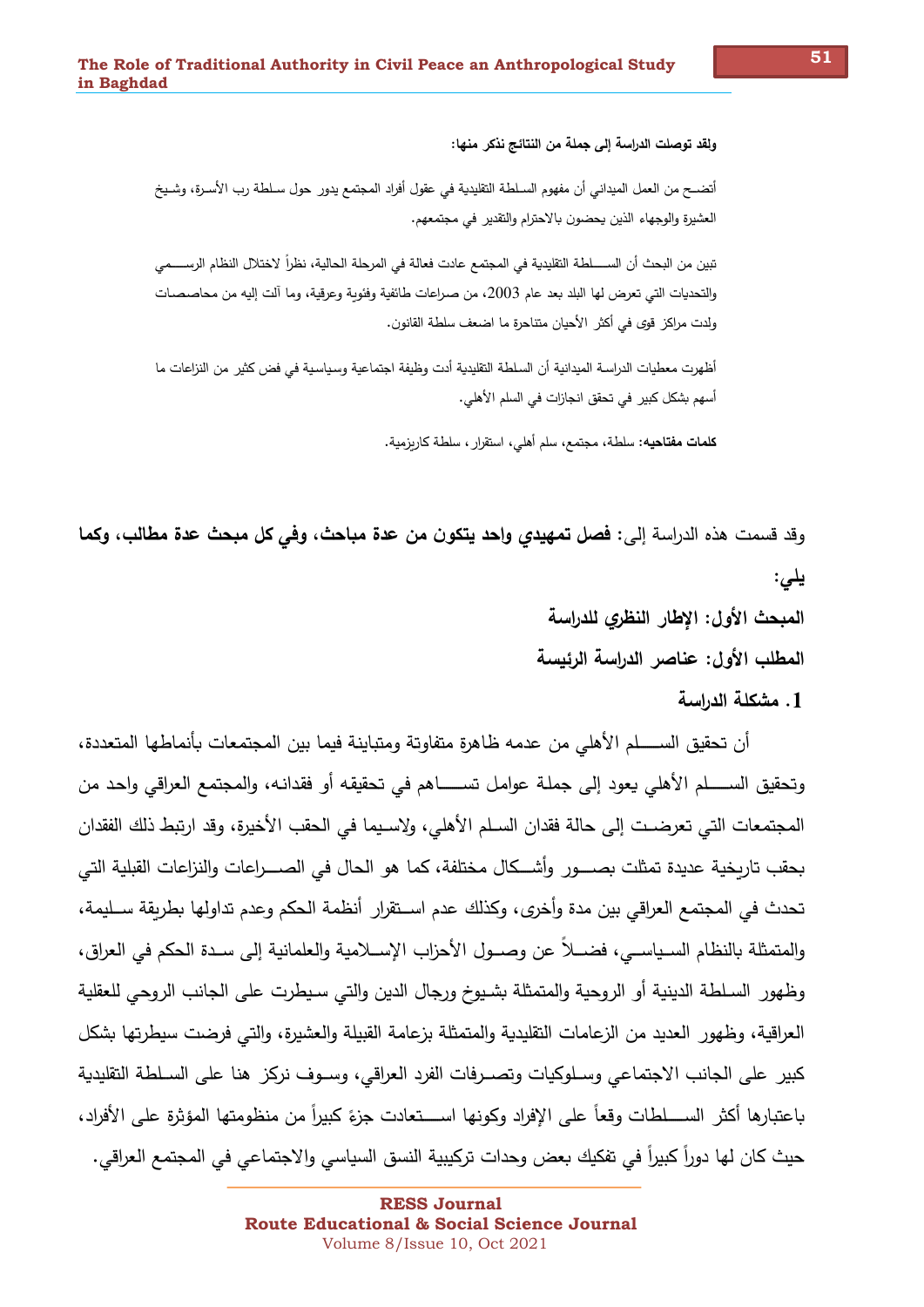وتمثلت مشكلة الدراسة في التساؤلات التالية:

1. ما هو الدور الذي تؤديه السلطة التقليدية في تحقيق السلم الأهلي؟

2. لماذا ينصاع الفرد إلى السلطة التقليدية (سلطة العشيرة)؟

3. هل السلطة التقليدية سلطة مبنية على قواعد ونظم معينة، أم أنها سلطة ثانوبة في المجتمع العراقي قائمة على نظم الأعراف والتقاليد فقط؟

4. هل العلاقات فيما بين الأفراد قائمة على أســـاس الانتماء القبلي (العشـــيرة) أي الإحســـاس بالانتماء إلى الجماعة؟

2. أهمية الدراسة

تتجلَّى أهمية الدراســــــة في المواضـــــــع التالية: هي محاولة في الجانب العلمي للخوض في غمار الموضـوع الذي يعد من أهم الأسـاسـيات الـجوهربـة التـي تسـاهم فـي تقدم وتطور المـجتمعات، وكذلك تسـاهم فـي أظهار مكامن القوة والضـــعف للعلاقة القائمة فيما بين الســـلطة التقليدية والســـلم الأهلي. وكذلك تبرز أهمية الموضــوع في أن للسـلم الأهلي حاجة ضــروربة وملحة لكل مجتمع، وكذلك الحال بالنسـبة للسـلطة فلا يوجد مجتمع بدون سلطة، فالسلطة والسلم الأهلي مرتكزات أسياسية لكل المجتمعات على اختلاف أشكالها، فطالما إن المسألة تتعلق بأمن واستقرار ٍ حياة الأفراد في المجتمع فهو الهدف الذي ينشدهُ كل الإفراد للعيش في سلام واستقرار دائم، وكذلك تكمن أهمية الدراسـة في الاطلاع على مدى فاعلية واسـتجابة الفرد العراقي وخضــوعه إلى السلطة التقليدية، بل ليس الخضوع والتنفيذ فقط بل قد يصل الأمر ببعض الإفراد إلى الطاعة العمياء في تنفيذ أوامر ونواهي السلطة التقليدية مما قد يتسبب في عدم استقرار السلم الأهلي بصورة عامة.

3. أهداف الدراسة: تهدف الدراسة إلى:

فهم ماهية السلطة التقليدية بشكلها ومضمونها في المرحلة الحالية وفاعليتها في تحقيق السلم الأهلي. دراســـة الآليات التطبيقية لفاعلية الســـلطة التقليدية في المـجتمـع الأهلي، وموقـع القانون المســـتقر في ظروف المجتمع الحالية.

المطلب الثاني: المفاهيم الأساسية للدراسة

المفاهيم يســـاهم في وضـــوح وتحديد المعطيات التي يمكن أن تتداخل مـع المفهوم الرئيســـي أو تتدرج ضــمن محتوياته، فضــلاً عن انه يعمل على الحد من تداخل المفاهيم الغريبة عن البحث، والتي لا ينبغي أن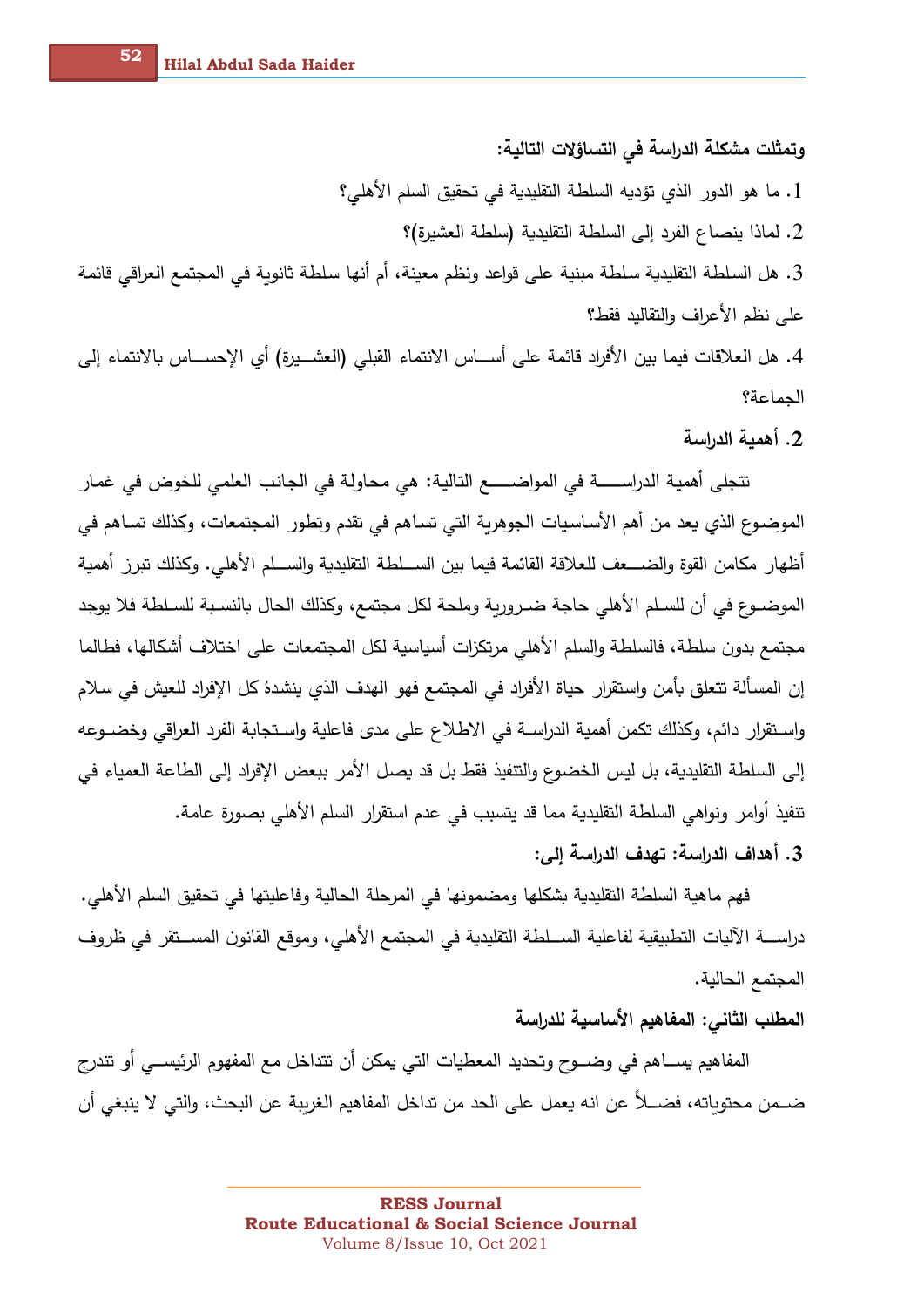تندرج تحته .كما يفيد تحديد المفهوم أو التوضــــيح التصــــوري، في تحديد المؤشـــرات التي يمكن ملاحظتها بالنسبة للمعطيات الاجتماعية التي يتم بها البحث العلمي" (ليلة ، 1983: 39).

1. مفهوم الدور

وردت جملة من التعاريف، للدور أشـــــار إليها بعض الباحثين، وتباينت وإختلفت، وســــبب تباينها واختلافها يعود إلى أن مفهوم الدور من المفاهيم التي استخدمت في العديد من العلوم الإنسـانية والاجتماعية، إذ استعمل مفهوم الدور في علم الاجتماع وعلم الانثروبولوجيا وبشكل كبير وواضـــح في علم النفس وعلم النفس الاجتماعي.

ولأجل معرفة مفهوم ومعنى الدور ، لابد من الإشــارة إلى معنى المركز الاجتماعي وهو ذلك الوضـــع الذي يشغله الفرد في مجتمع معين وفقاً للسن والجنس أو الحالة الاجتماعية أو الوظيفة أو التحصيل الدراسي (المنجد ،1987: 45 ).

ويعتقد البعض أن الدور والمركز يعدان حالة واحدة، إلا انهُ في الحقيقة يظهر هناك اختلاف واضـــح بين المفهومين من حيث وجودهما وممارسـتهما في المجتمع، على الرغم من الارتباط السـائد بينهما، فقد يري أنهما مرتبطان ولكن في الحقيقة إنهما مختلفان تماماً، وفي هذا الصـــدد يشـــير **( لينتون)** أن الجانب المكاني للمركز يتمثل من خلال الدور ، فعندما يقوم الفرد بأداء الواجبات والحقوق وبحرص على تنفيذها بشكل سـليم، فهو بذلك يمـارس دوراً، فالأفراد في المجتمع يؤدون أدوراً ولا يمكن لهم احتلال تلك الأدوار أو إشغالها، وبذلك فأن الفرد يشـغل مركزاً اجتماعياً ولا يشـغل دوراً.( كشك، 1996: 36)، كما أن هناك مراكز مكتسـبـة وأخرى موروثة، والفرق واضـح بينها وبكمن في، أن المركز المكتسـب هو المركز الذي يحصـل عليه أو يشـغلهُ الفرد نتيجة لجهوده وقدراته الشــــخصـــــية من خلال اســــتغلال الفرص التي أتيحت لهُ كمثال المركز في القيادات الإدارية والسياسية، أما في حالة حصول الفرد على مركز اجتماعي معين دون بذل أي جهود فعند ذلك يسمى مركزاً موروثاً، كما هو الحال في توارث أبناء الملوك والأمراء.

وبؤكد " زكي بدوي" في معجم مصــطلحات العلوم الاجتماعية عندما يعرف الدور بأنهُ: "الــــــسـلوك المتوقع من الفرد في الجماعة ومكانة ذلك المركز للفرد، فبينما يشـــــير المركز إلى مكانة الفرد في الجماعة، فإن الدور يشير إلى نموذج السلوك الذي يتطلبه المركز ، وبتحدد سلوك الفرد فــــي ضـــــوءِ توقعاته وتوقعات الآخرين منه، وهذه التوقعات تتأثر بفهم الفرد والآخرين للحقوق والواجبات المرتبطة بمركزه الاجتماعي، وحدود الدور ِ تتضمن تلك الأفعال التي تتقبلها الجماعة فـي ضـوءِ مـستوبات السلوك للثقافة السائدة" (بدوى،1993: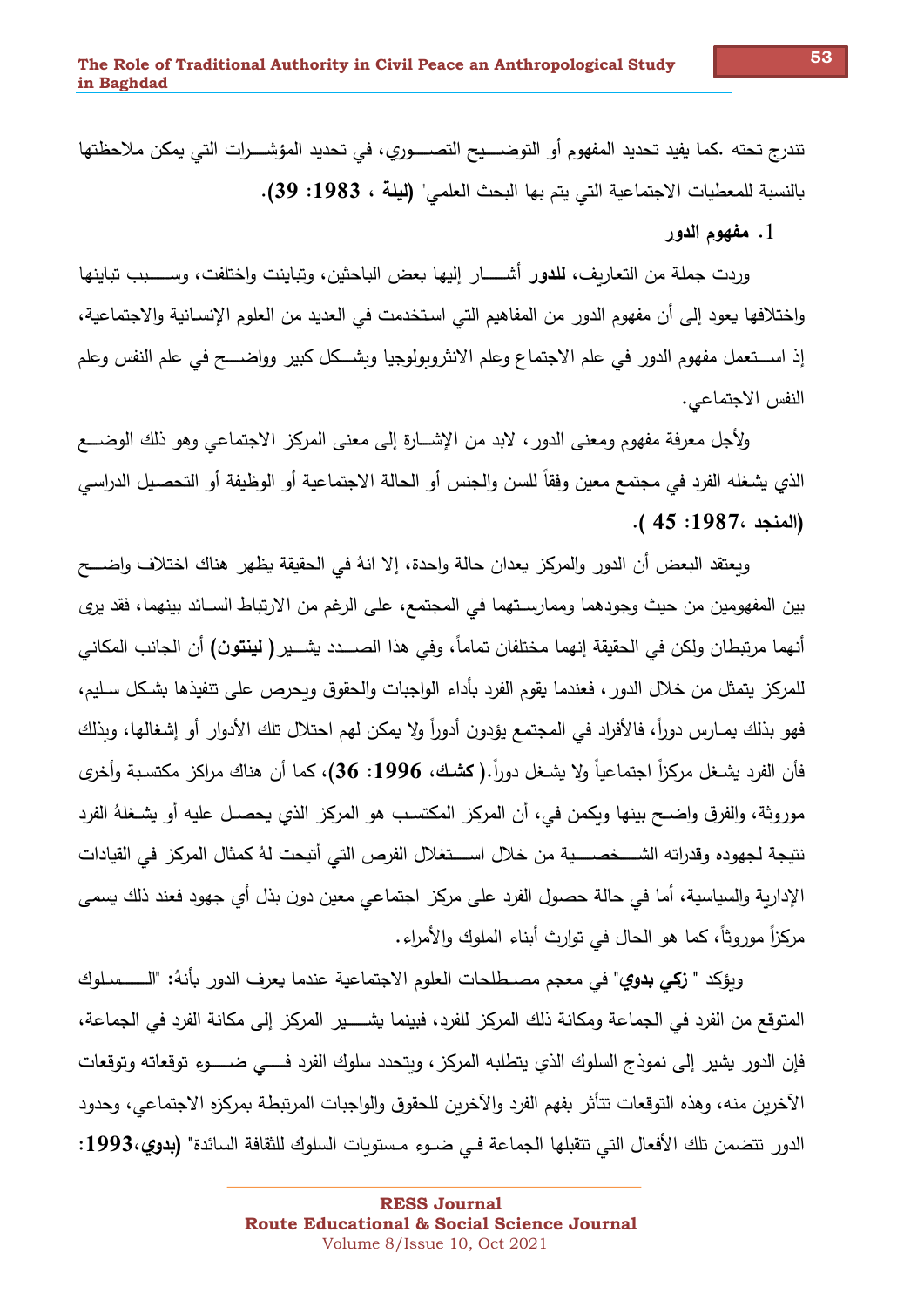39)، وفي قاموس علم الاجتماع ورد تعريف الدور من قبل "**عاطف غيث** " إذ ينظر إلى مفهوم الدور من عدة زوايا من أهمها:

أ. قيام الفرد بدور في موقف معين وهو ما يطلق عليه بـ (أداء الدور ).

ب. ما يصدر من توقعات الآخرين حول ممارسة فرد لدور معين في موقف محدد، وهو ما يسمى بـ(متطلبات الدور ).

بـ(توقعات الدور ).

وهو بذلك يعرف الدور بأنه"ممارســــة الســــلوك الذي يحتوي أو يركز على الحقوق والواجبات، وبكون فالتوقعات التي يتبناها الشخص نفسهُ، وبصدرها الآخرون اتجاه ذلك السلوك التي تحدد دور الشخص. (غيث ،1997: 390-390). وفي هذا التعريف لم يتطرق (غيث) إلى الدور ضـــــــــمن أطار نقافة المجتمع بل اعتبرهُ نموذج يركز على الحقوق والواجبـات، وعرف عـدداً من البـاحثين المختصــــين في علم الاجتمــاع الانثروبولوجيا الدور الاجتماعي، بأنهُ: مجموعة حركات السلوك المتعارف عليها والمصـاحبة لمركز أو لموقع معين" (العسل ، 1967 :54).

## 2. مفهوم السلطة

يؤكد اغلب علماء علم الاجتماع بصــورة عامة، والانثروبولوجيا بصــورة خاصـــة، أن الإنســان مدنـي بالطبع، وتلك المدنية ناتجة عن اجتماعية الإنســـان، وهي للدلالة على أهمية العمران البشـــري، الذي ورد في مقدمة ابن خلدون والذي يأتي تدريجيا كنتيجة، فالطبيعية الإنسانية تميل دائما إلى الاجتماع البشري مع جنس الإنســان، وذلك الاجتماع البشـري ينتج عنه العديد من الحاجات التي تتطلب الإشـباع، ولكي يتمكن الإنســان من إشــباع تلك الـحاجات، لابد من وجود نظم اجتماعية وســياســية واقتصـــادية تعمل على التوازن واســتقرار المجتمع، ومن أهم تلك النظم، النظم التقليدية التي عرفها الإنسـان منذ وجوده على سـطح الأرض وتلك النظم متمثله بالسلطة التقليدية التي تساهم بشكل كبير في تنظم شؤون الأفراد وتدير مصالحهُم وتضبط سلوكهم .

يري البعض، بأنها: السلطان بمعنى الحجة والبرهان والتسليط، والتي يقصد بها القهر والتغلب والقدرة، ومصطلح (تسلط عليهم) يشير إلى التملك وصـار سلطان عليهم، أي بمعنى استحكم واستقوى عليهم، ومفردة سلطة اشتقت من أصل (س ل ط) والسلاطة في العربية معناه القهر . (أبو الغار ، 1985: 53).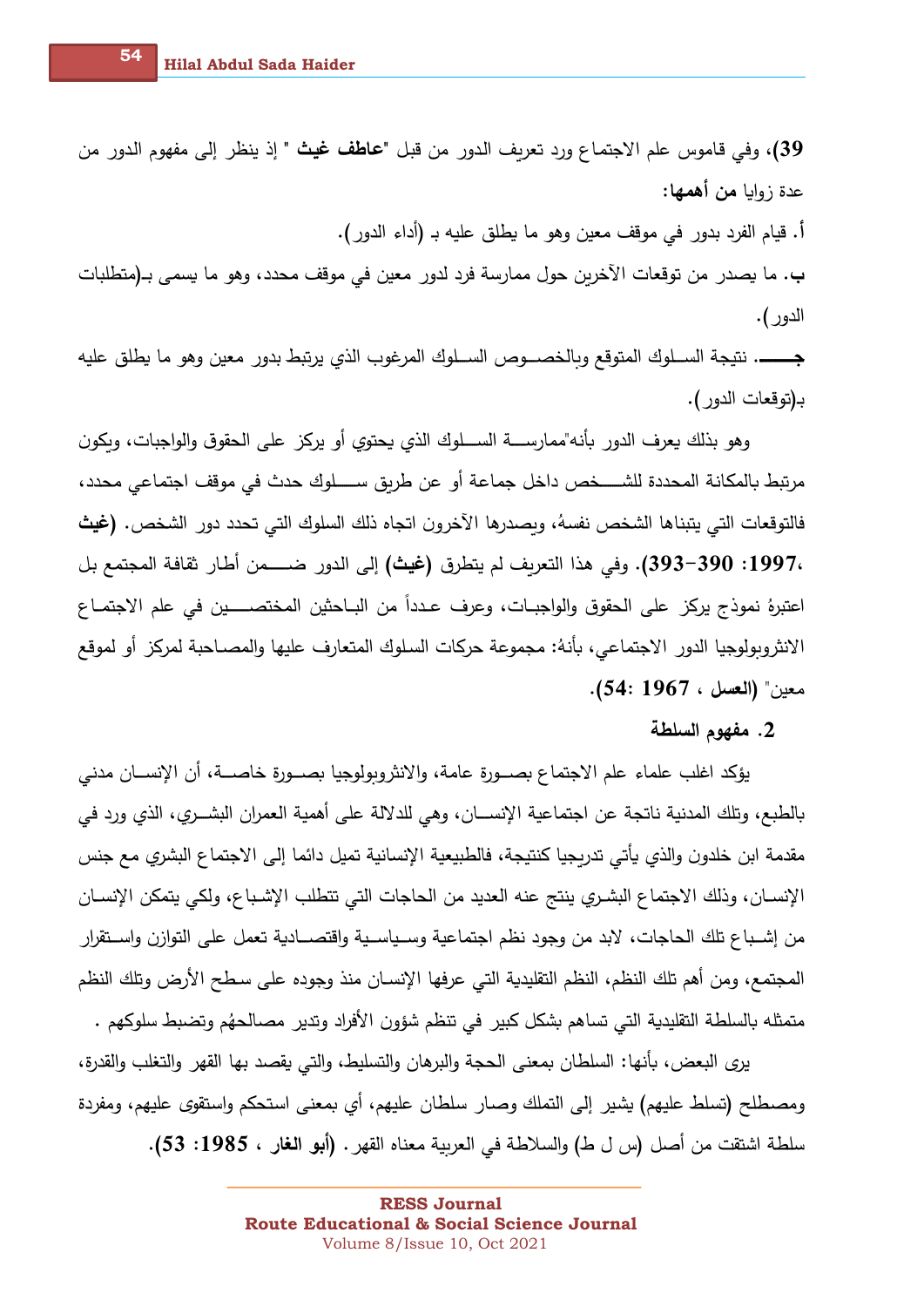في حين يرى عالم الاجتماع **(ماكس فيبر)**، الذي تطرق إلى الســلطـة، بقوله: الســلطـة هي القوة التي تقوم بتنفيذ الأوامر ضـــمن مجتمع معين ومحدود، بصـــورة دائمة بشــكل هيئة إداربـة، إى مجموعة من الأفراد منظمين بصورةِ مستمرةِ تحت أطارِ شرعِي. (Weber, Max, 1957, 154).

وورد تعريف الســـلطـة في مـعجم الـعلوم الاجتماعية، بأنها: "القدرة القانونية على ممارســـة نفوذ فرد أو جماعة، ومن وســائلها إصــدار الأوامر والنواهي لمن يملكها إلى الخاضــعين لها ومراجعة إعمالهم وإثابتهم أو عقابهم، ومن الناحية الدسـتوربة تتفرع السـلطة إلى سـلطة تشـربعية، وتنفيذية، وقضــائية" (مدكور،1975: 315)، والســــلطـة هي" نوع من أنواع القوةِ تنظم جهود وواجبات التابعين لها على وفق إطار فكرى منظم من خلال الأوامر التي تصــدرها لهم، وهذه الأوامر تعد فعالة وملزمة كونها صــادرة عن أشــخاص يمتلكون القوة الشرعية **(دينكن،1978: 36)**، وسلطة الدولة هي السلطة العليا التي لا يمكن لأي سلطة أن تعلو عليها، وذلـك بكونهــا تمتلـك القوة ووســـــــائــل الإكراه والإلزام التي عن طريقهــا تطبق القوانين في المجتمع( ا**لكيالي،1990: 315).** وبناءاً على ذلك، فأي جماعة بشربة مهما كان حجمها وشكلها لابد لها من سلطة تدير شؤونها وتسهر ٍ على رعاية مصـالحها، والمؤكد أن تلك الجماعات تطورت من سلطة الأسرة إلى سلطة العشـيرة والقبيلة وإلى سـلطة الإمارة ثم إلى سـلطة الدولة المعاصـرة **(لطرش، 2006: 11)**، إذن فالسـلطة: تعني التملك والقدرة على إخضاع الآخرين وفقا للشرعية التي تملكها.

### 3. السلم الأهلي

يؤدي غيـاب الثقـافـة المتمثلـة في الوعي والإدراك وانتهـاك الـحقوق وعـدم احترام الحربـات إلـي الظلم والتعسف داخل المجتمع، ومن اجل معرفة العلاقة بين السلم بصورة عامة والسلطة والتقليدية، لابد من تحديد مفهوم السلم عامةً والسلم الأهلي خاصة وإظهار أهم الصور النمطية لذلك.

# أً. مفهوم السلم

الســلام كلمة ذات معنى واضــح تعبر عن ميل تأسـيسـى في أعماق كل إنســان وتؤرخ رغبة مفرطة في ثنايا كل مجتمع ، وهي تشــكل أهداف نبيلة لجميع الأمم والشـــعوب. قد يكون هناك مجتمع يشـــهد حالة من الفتنة والصـراع الداخلي، ومجتمع يسـوده جو من الانسـجام والوئام والسـلام، وبعنـى أيضًــا السـلم المجتمعى أو الأهلي أنه حالة الســـــلام والوئام داخل المجتمع نفســــه وفي الـعلاقة بين أجزائه وقواه المختلفة.( الصــــفار ،  $(13:2002)$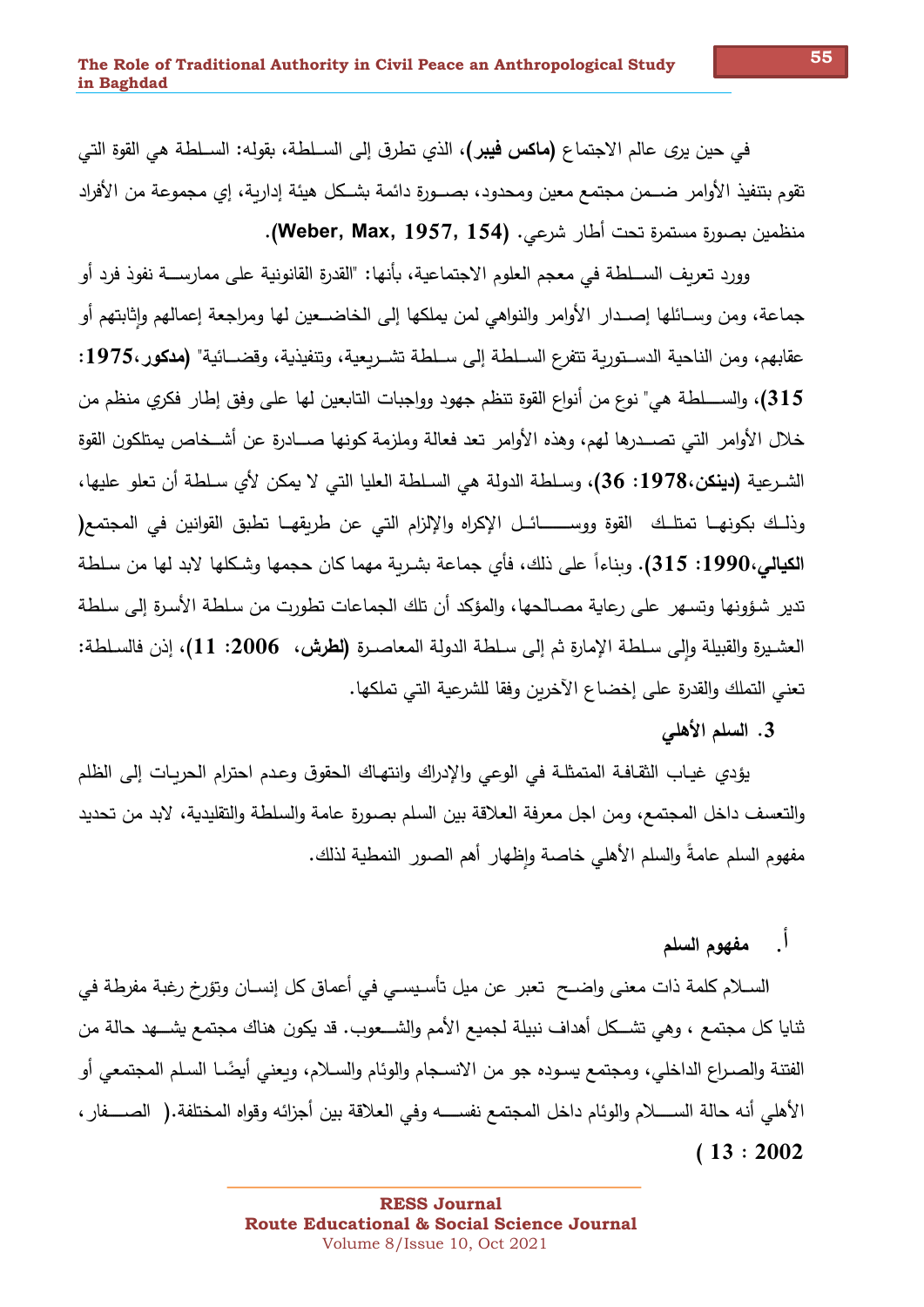والسلم أو السلام بأبسط معانيه هو عدم توفر الاستقرار والأمن والعدالة، وهو ما يضمن حقوق الأفراد الخاصة في المجتمع أو بشكل أكبر بين المجتمعات أو البلدان المختلفة. (البدوي ، 2011 : 10 ). ب. الســـلم اصـــطلاحاً: هناك معنيان له، الأول (غياب الصـــراع والحرب) وهذا المعنى الشــائـع في المذكرات المتعددة الأطراف، حيث يرى المحققون في مجال علاقات الدولـة أن الســـــلام يعني غيـاب الحرب، وفي المجتمعات الطبيعية السلام يعني غياب كل ما يتعلق بالعنف كالجرائم الشبيهة بالنزاعات القبلية أو الدينية أو الإقليمية التي تعود أصـولها إلى اعتبارات ودوافع متعددة ومختلفة وخصـوصـاً السـياسـية، والمعفى الثاني هو ( الاتفاق والوئام والهدوءِ )، وبالتالي فإن الســـلم أو الســــلام لا يعني فقط عدم وجود العنف على الإطلاق، لكن يعني مميزات جديدة مرضية في حد ذاتها. (الكيلاني ، وآخرون، 2012: 24–25).

وعند النظر إلى أهم وصـايا الدعوة الإسـلامية، يمكن القول أن الإسـلام جاء كدعوةِ للسلم والسـلام في العالم كله، وفي جوانب الحياة بألوانها المختلفة، وقد ورد ذكر مفردات الســــلم والســـــلام في القرآن الكربم في أماكن متعددة حيث أنه الركن الأســـاســـي الذي ينظم العلاقات بين الناس وقد خص الله تعالى: نفســـهُ بأحد أسمائه الحسني وهو "السلام"( الصفار، 2002: 31). ومصطلح السلم الأهلي أو المجتمعي لم يعرف من قبل الكلاسيكيين، ولكن عرفهُ المحدثين، ومن أهم تلك التعريفات:

تعريف الغروي بأنه: " ذلك التعايش والاستقرار التام بين شـعوب وأعراق مناطق مختلفة نتيجة التفاهم وحسـن الجوار واحترام الرأي الأخر ، وتقبل تعايش الأقليات مع بعضــها وحل المشــاكل بالاتفاق دون عنف"( الغروي ، 1990: 11)

# ج. معاني السلم المجتمعي (الأهلي):

نال مفهوم السـلم الأهلي اهتمام الكثير من المختصـين في الشـؤون السـياسـية والاجتماعية، وقدمت دراسات وبحوث حول الموضوع، وصدرت دعوات عالمية لنبذ العنف والخضوع ألقسري وتوجيه الاهتمام نحو مفهوم التعايش السـلمي وممارســة السـلوك الذي يحقق نبذ العنف والكراهية، وقبول التتوع الاجتماعي والثقافي الذي يؤدي إلى تحقيق التعاون والاستقرار مع الأخرين. (عمارة ، 2010: 17).

وبشــير مفهوم الســلم الأهلي إلى نبذ كل أنواع الاقتتال والجرائم أو التحريض والترويج لها، أو الدعوة إلى وجود المبررات لها بقصد المعتقدات الدينية والاجتماعية والثقافية والسياسية، ولإسيما تلك التي تؤدي إلى وجود أو ظهور النعرات والنزاعات التي تهدد البناء الاجتماعي والســــياســــي للمجتمع، والتي ممكن أن تثير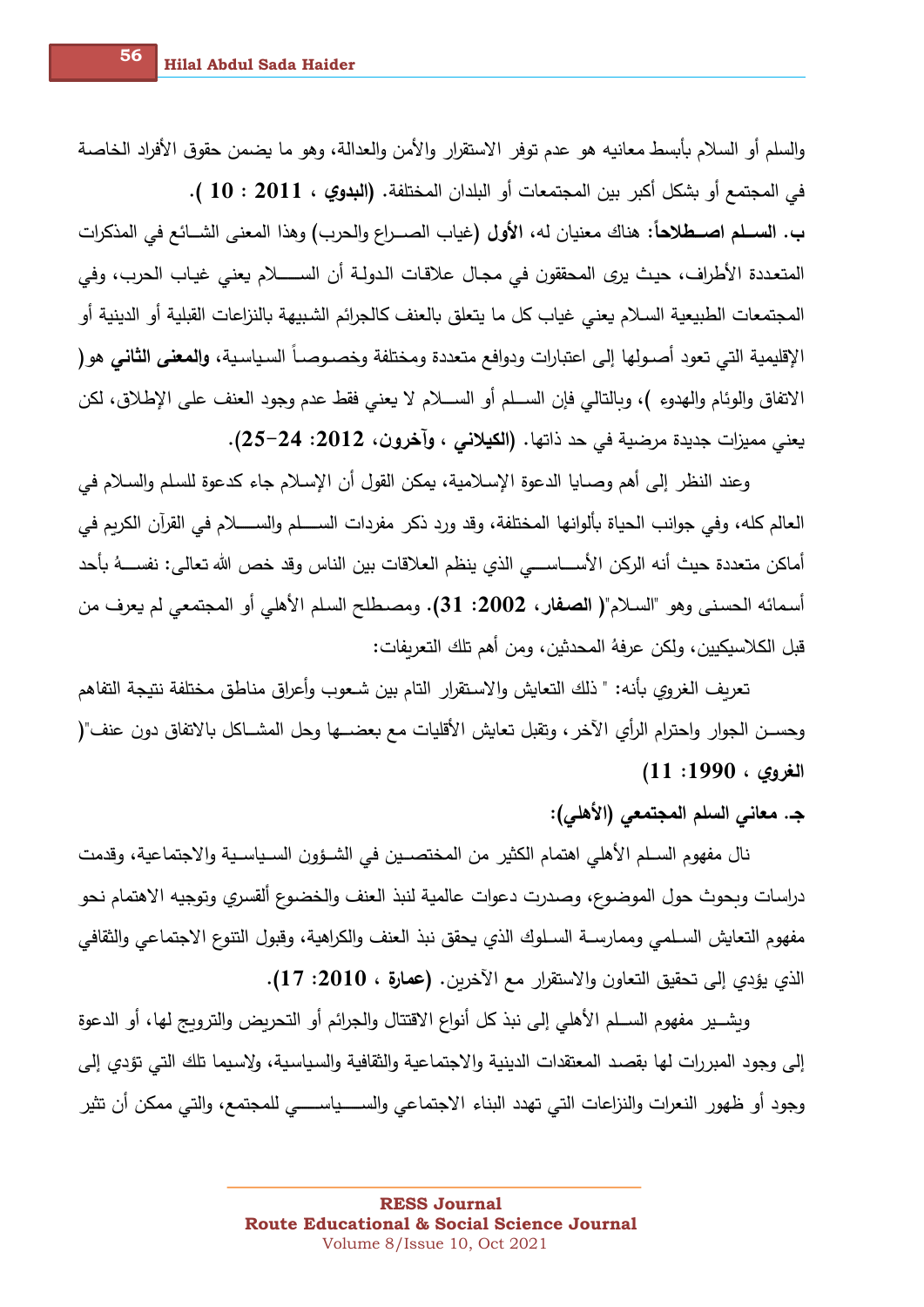الحروب الأهلية في مجتمع الدولة الواحدة. كما يعني الســـــلم الأهلي: تطبيق كل القيود والتعليمات والقوانين التي تؤدي إلى ضمان الحريات والعدالة في الحقوق والواجبات.( جواد ،2005: 20). ومصطلح السلم: يبرز على عدة جوانب أو مواقف ولا يمكن أن يتضمن أو يفسر بمستوى واحد فقط، ومن أهم تلك المستوبات يمكن أن نذكر : (عمارة ، 2010: 19) :

- 1. الجانب الديني والثقافي أو الحضـــاري الذي يؤكد على الاحترام فيما بين التعددية الثقافية والحضـــاربة الموجودة في المجتمع.
	- 2. الجانب أو المكانة الاقتصادية التي تشير إلى العلاقات التعاونية بين الدولة والأفراد.
- 3. الجانب السياسي، الذي يهدف إلى التخلص من النزاع، وتحجيم دوره في المجتمع والعمل على ضمان التواصل من اجل تلبية الحاجات الضروربة التي تضمن استمرار الحياة.

وبري البعض أن السلم الأهلي يعني: انتشار ثقافة التسامح والاعتذار وقبول الأخر مهما كان معتقده أو فكره أو أيمانه، فهو يعني تحرر الإنسان من الأفكار السلبية التي يؤمن بها، والانطلاق نحو الأفكار والغايات التي تحقق التوازن والعدالة داخل المجتمع الواحد، فالابتعاد عن الأفكار المذهبية والتعصـــب القبلي أو الســياســـي يعطي مسـاحة للفكر من اجل الإبداع في رسـم مشـاربع الإصــلاح والانجاز للتنمية المسـتقبلية التي تعد اليوم وإحدة من أهم مفاصل القضاء على العنف والصراعات الداخلية . (سلمان احمد، 2008: 3).

في حين ينظر البعض إلى السلم الأهلي نظرةٍ تختلف عن الآخرين، إذ يعتقدون أن السلم الأهلي هو المصــالـحة الوطنية فيما بين المكونات الوطنية لشـعب ما، مسـتندين بذلك على ثقافة الـحوار والنقاش الإيجابي الذي يحقق التوافق بين تلك المكونات، والدعوة إلى قبول واحترام الرأى الأخر مهما كان، ولإســــيما عندما يصب في المصلحة العامة، والتأكيد على تبني الأفكار التي تساهم في نشر ثقافة السلام ونبذ العنف من اجل بناء المجتمع المدنى. ( البغدادى، 2012: 20).

واسـتناداً إلى ما ورد في أعلاه يتمثل السـلم الأهلي، بالقبول والقناعة والرضــا من قبل جميع الأطراف في المجتمع، كما أن القدرة على التكيف والتتمية، تؤدي دوراً واضــحاً في تحقيق السـلم الأهلي، وأيضــا يظهر الســـلم الأهلي واِضــــحاً في وجود الـعدالة والمســـاواة بين أفراد المجتمع، إذ أن الإقرار بحقوق الآخرين واحترام حرياتهم وعدم تجاهلهم مما يجعلهم غير مهمشين في المجتمع يساهم برفع مشاركتهم في تبني مشاريع السلم الأهلي والدفاع عنها. (عمارة ، 2010: 33).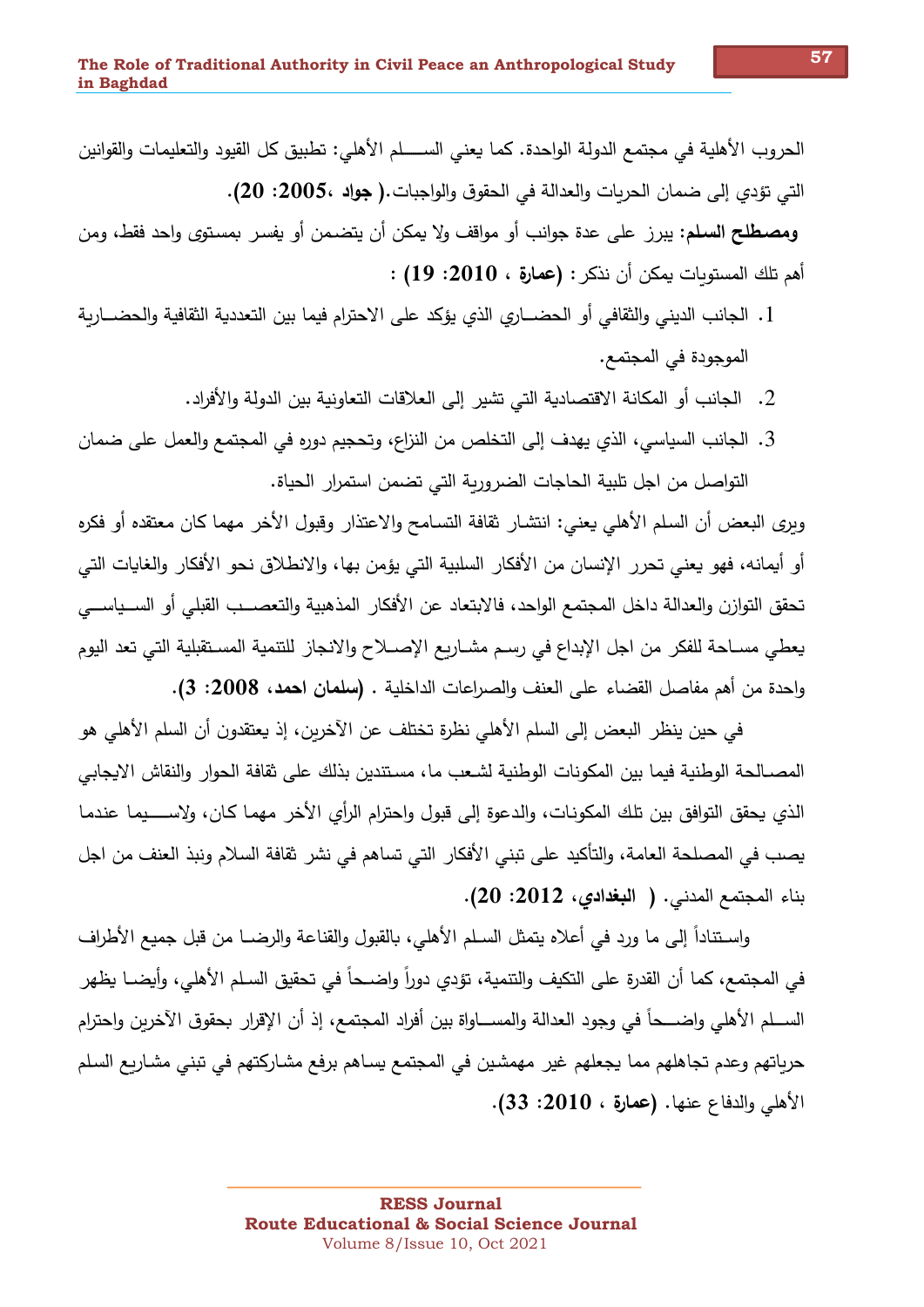وعليه يمكن القول أن المقصــــود بالســــلم الأهلي ضــــمان حقوق الأفراد وحماية أرواحهم وممتلكاتهم المادية والمعنوية داخل المجتمع الواحد، وان لا يتم اســـتعمال القوة والأكراة والتعذيب والقتل على أســس غير معتمدة في النظام الدولي العام، فضــــلا عن تمتع نظام الحكم الســـائد في المجتمع بالقضـــاء العادل ومراعاة المحكومين أو الرعية بالعلاقة التبادلية المبنية على احترام الحقوق وأداء الواجبات، وإن تكون ثقافة الانســـجام والتألف هي الموقف الســـائد في التعامل مـع الأفراد، فالســـلم الأهلـى يســـاهم بشـــكل فعال فـى التخلص من النزاعات والصــراعات في المجتمع وبؤدي دوراً في التماسـك الاجتماعي وبولد العزبمة والإصــرار لدى الأفراد من اجل الإبداع حيث تتوافر مســاحة من الاســتقرار والأمن للتعايش السـلمـي فيما بين الفئات والشــرائح داخل مجتمع الدولة الواحدة.

وهناك عدداً من المفاهيم بمفهوم الســـلم الأهلي وغالباً ما تعطي تلك المفاهيم معان ودلالات مختلفة، ولإســيما ارتباطها بالمفاهيم والمصـــطلحات الاجتماعية والســياســية منها، ومن بين أهم تلك المصـــطلحات مصــطلح التعايش أو التوافق السـلمي، فالتوافق أو التعايش هو شـبه اتفاق ضــمنـى بين جماعة أو شــعب أو مجموعة أحزاب أو حتى بين دول متعددة، وفي الغالب يكون أســــــاس تكوبن ذلك الاتفاق هو نبذ العنف والقضـــاء على الخلافات والصـــراعات، فيما بين تلك المجتمعات أو الدول المتعددة أو داخل المجتمع الواحد، حتى وإن اختلف النظام الاجتماعي والسـياسـي وتعددت الأفكار والاديولوجيات التي تؤمن بها تلك الجماعات والشعوب والدول.( الكيالى ،1979: 731 ).

فالتعايش أو التوافق السلمي يساهم في التصدي إلى العنف والحروب والصـراعات في العلاقات التي تبني بين الناس، وينشد دائما إلى تكوين مجتمع بشري خالي من العنف مبنى على السلام والإخاء والانسجام، من اجل تحقيق مجتمع خالي من الجماعات السـياسـية أو الاجتماعية التي ترغب في فرض سـيطرتها علي الآخرين، فإن التعايش الســــلمي هو ذوبان الجزء داخل الكل، وكذلك وجود الكل في خدمة الجزء، فلا توجد موانع في التواصــــــل فيما بين وحدات وجزيئات المجتمع، فعندما يحدث التواصـــــل المبني على هدف أعلي، تكون العلاقات قائمة على تحقيق ذلك الهدف وبالتالي كل الأفراد يشــــتركون في التعاون وتســــود بينهم روح الإخاء والتماسك من اجل نمو وتقدم مجتمعهم.( ا**لبغدادي، 201**2: 16-17 )

وعلية يكون مبدأ التســـامح، وإحداً من أهم المبادئ التي يعتمد عليها تحقيق الســـلم الأهلي أو فقدانـه، حيث أن عملية التفاعل الاجتماعي فيما بين مكونات المجتمع الواحد تعد شـرطاً لازماً لتحقيق السـلم الأهلي.  $. (64:2012:$ مراد ، 2012)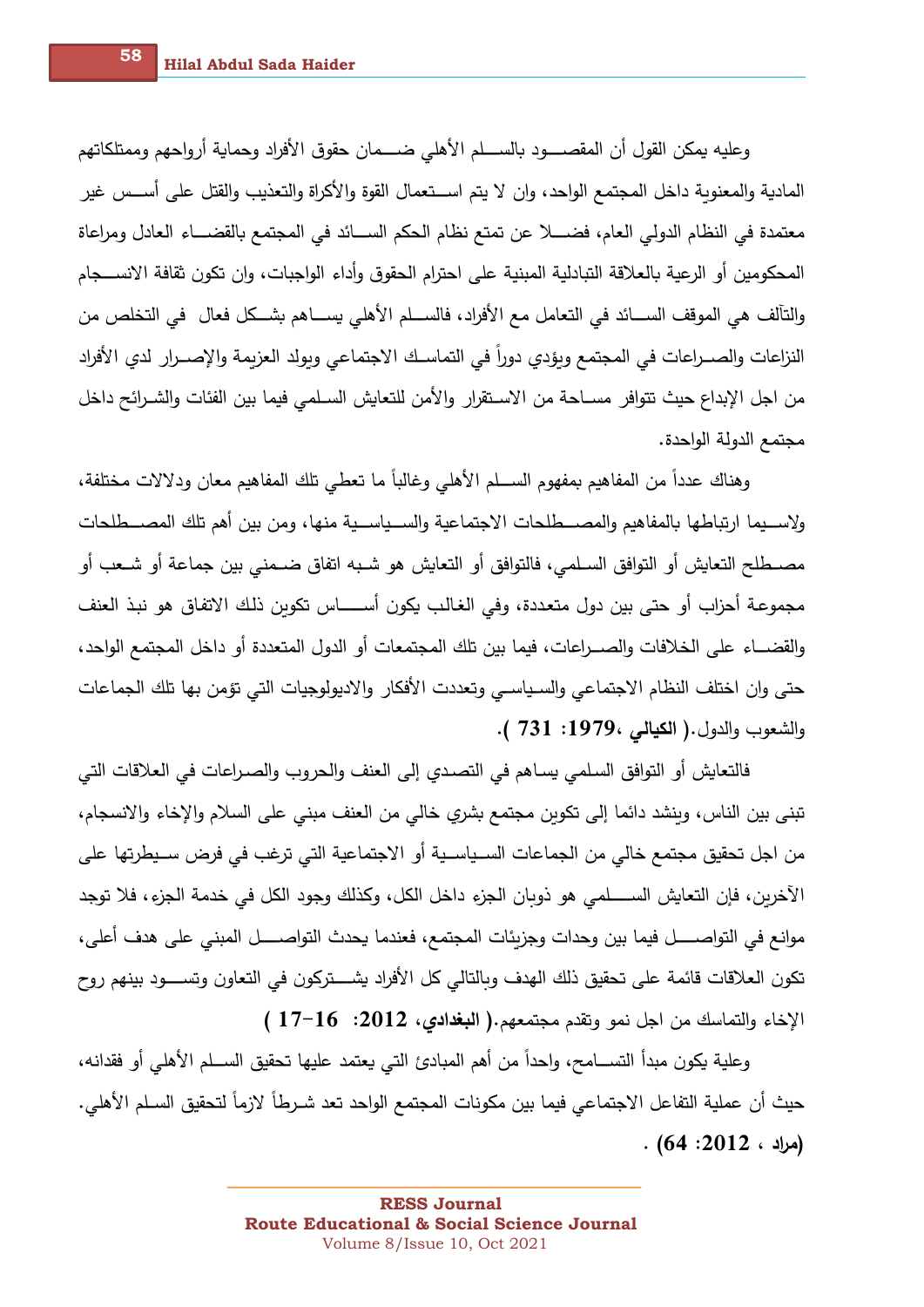لقد توصـــــلت المجتمعات اليوم إلى حقيقة مفادها أن الســـــلم الأهلي لا يمكن أن يتحقق دون تحقق علاقات متبادلة تسـودها ثقة عارمة للنجاح والمضــي في بناء السـلم الأهلي داخل المجتمع الواحد، وان تكون مؤسسات المجتمع لديها القدرة والإمكانية على تخطي البرامج الكلاسيكية وبناء أو أعداد برامج تكون خاضعة لبنية المجتمع، ولاسيما في زمن العولمة التي أخذت تشمل مناحي العديد من جوانب حياة الأفراد، مما يتطلب الأعداد والتخطيط لوجود السـلم الأهلي أو المجتمعي. وعلية يمكن القول أن السـلم الأهلي هو ذلك النظام أو المنهج التوافقي الذي يتمثل بالتعاون والمسـاهمة بعيداً عن اسـتعمال القوة والتسـلط، من اجل بناء ومد جسـور الثقة وتعزيزها بما يخدم تحقيق السلم الأهلي وضـمان الحصـول على حياة مسـتقبلية أفضـل، أن توفير الأمن للأفراد للعمل دون خوف يجعل ذلك يصب في خدمة السلم الأهلي.

ولابد من الإشــارة إلى: إن كيان الدولة من حيث الوجود، والذي يعتبر مســتقرأ للشــعب، لا يمكن أن يوفر السيادة المستقلة للدولة، بل يحتاج إلى شرط أساسي وهو في غاية الأهمية، يضمن وجود الحكومة أو عدم وجودها، وبطلق عليه (السلطة السياسية) التي تفرض سلطتها على الإقليم والشـعب، وذلك من خلال تشـــــربعها للقانون والقرارات والتشـــــربعات التــى تصــــــدرها ملزمة لأفرادها(عبدالوهاب ،2002: 45). ويعتقد البعض منهم أن واقع الهيئة الحكومية، التي تعتبر سلطتها ملزمة للأفراد، وممارستها للسيطرة وتطبيق القوانين على مجموعات من المجتمع، يجب أن تحصل هذه الهيئة أو الحكومة على قبول ومصـالح الأفراد والاعتراف بواقعها، وبالتالي فإن قيام الدولة، أو ظهور السلطة يتطلب محاباة وقبول المحكومين كشرط مسبق، كما يراه القانون الرسمي. (الخطيب ، 1999: 27).

فإذا كان الشرط الأساسي لقيام أو وجود السلطة الحاكمة هو القبول والرضـا من قبل المحكومين، أو كأحد العناصـــر الرئيســـة لوجود الدولة، من حيث الناحية القانونية، كما عند منظري الفكر والفقه الدســتوري، فالبعض الآخر يرى، أن الدولة لكي تسـتطيع أثبات سـيادتها الخارجية والداخلية لابد من وجود الاعتراف بها من قبل محيطها الإقليمي أو الدولي لكي تستطيع تكوبن علاقات دولية، ولكن ذلك الاعتراف بالدولة لا يعد ُ شــرط أســاســي لقيامها من الناحية القانونية، وشــرط رئيس لممارســة علاقاتها الســياســية والدبلوماســية مع محيطها، في حين يفرق البعض بين الاعتراف بالدولة القائمة على الأركان الأســاســية لها، وبين الاعتراف بالسـلطـة السـياسـيـة "الـحكومـة" الـجديدة لدولـة كانت قائمـة ومعترف بـها، مثل قيام أو وصــول الـحكومات بفعل بعض الإحداث، كما يحصــل عن طريق الانقلابات العسـكرية، أو الثورات وغيرها، فأنها لا تحظى بقبول أو حصول الإجماع على شرعيتها(عبد الوهاب ، 2002: 47).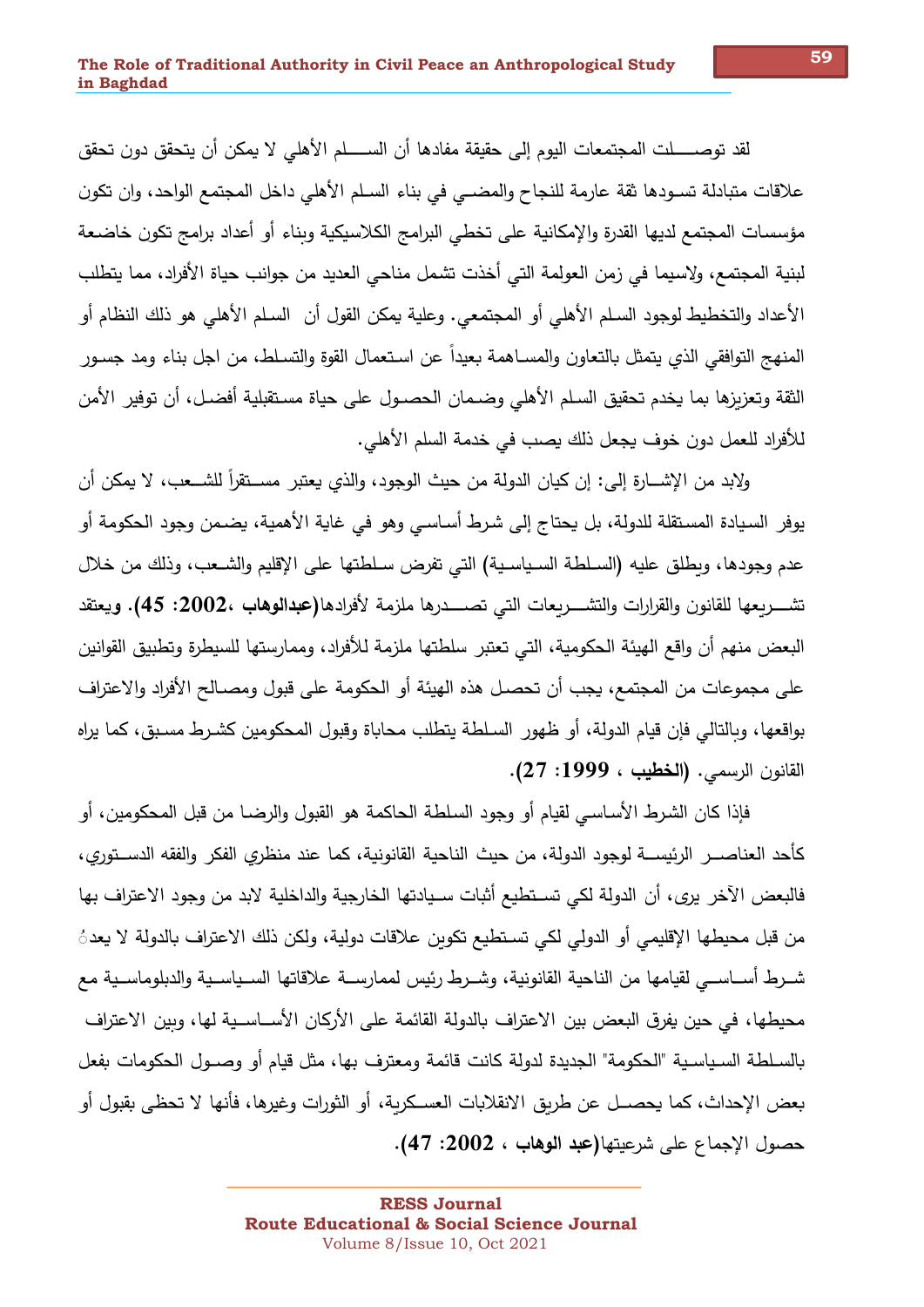ثقافة السلام الاجتماعي:

تعدُ ثقافة الســـلام الاجتماعي أســـاسًـــا للدراســـة والتعلم في أي مجتمع يســـاهم في تعليم الأفراد كيفية التعبير عن اهتماماتهم والدفاع عن حقوقهم وأســاليب المشــاركة التعاونية في تحقيق ظروفهم ، وبالتالي، فهي تركز على المحددات الثقافية المتجسدة في ثقافة المجتمع. (بيومي، ٢٠٠7: ٧٨).

وهكذا، يهتم المجتمع بتربية الأجيال على مجموعة من القيم في وزرعها في نفوس الشــــباب، منها الصـبر ، والمسـؤولية الاجتماعية، والتعايش السـلمي، والحوار الإيجابي البناء، واحترام رأى الأخربن، والابتعاد عن قوة في العنف ونشر رسالة التسامح والاعتذار .(عويس، ٢٠٠٢: ٤٦ ١).

فعند التمســك بهذه المبادئ، فإنها تؤدي إلى ترســيخ قيم ثقافة الســلم الاجتماعي، وتلك الثقافة التي تتضـــمن كل القيم والاعتبارات والأفعال التي يؤديها شــخصـــاً وفقاً لمبادئ الحربة، والعدالة وحقوق الإنســـان، والصبر والابتعاد عن العنف واستخدام القوة . (ثروت ، محمد ، ٢٠٠٧: ٨٩ )، والتي تهدف إلى جعل هذه القيم سلوكيات يمارسها الأفراد والجماعات، حيث يتطلب تحقيق السلام الاجتماعي تربية أفراد المجتمع على أن يكونوا قادربن على أن يتعايشــوا في ســلام اجتماعي مـع الآخربن أيا كان تاربخهم الاجتماعي وأوضـــاعهم الاحتماعية

والهدف من وراء ذلك هو جعل تلك القيم أفعالاً يتدرب عليها الأفراد والجماعات، حيث يتطلب تحقيق الســــــلام الاجتماعي تثقيف أفراد المجتمع ليكونوا مناســــبين للعيش بســـــلام مع الآخرين، مهما كان تاريخهم الاجتماعي وظروفهم الاجتماعية. (العزب، تغريد، ٢٠٠٢: ٣٧٢).

المطلب الثاني: أنماط السلطة يؤكد **(ماكس فيبر)** أن الســـلطـة هي: القوةِ المعترف بها وتلك القوةِ شـــرعِية وتكون مبررةٍ من قبل الشـــخص الحاكم والمحكوم، وتصنف السلطة حسب ماكس فيبر إلى ثلاثة أشكال، وهي كما يلي: الســـلطة التقليدية: التي تســتند في شــرعيتها إلى العادات والتقاليد المتوارثة في المجتمع لحقب طوبلة، وبتم تداولها بين الأبنية الاجتماعية من جيل إلى أخر . الســـلطـة القانونيـة والعقلانيـة أو (الســـلطـة الســـياســيـة): وهي التي تعتمدها اغلب مجتمعات اليوم وتســـتمد شرعيتها من القواعد والقوانين الرسمية للدولة.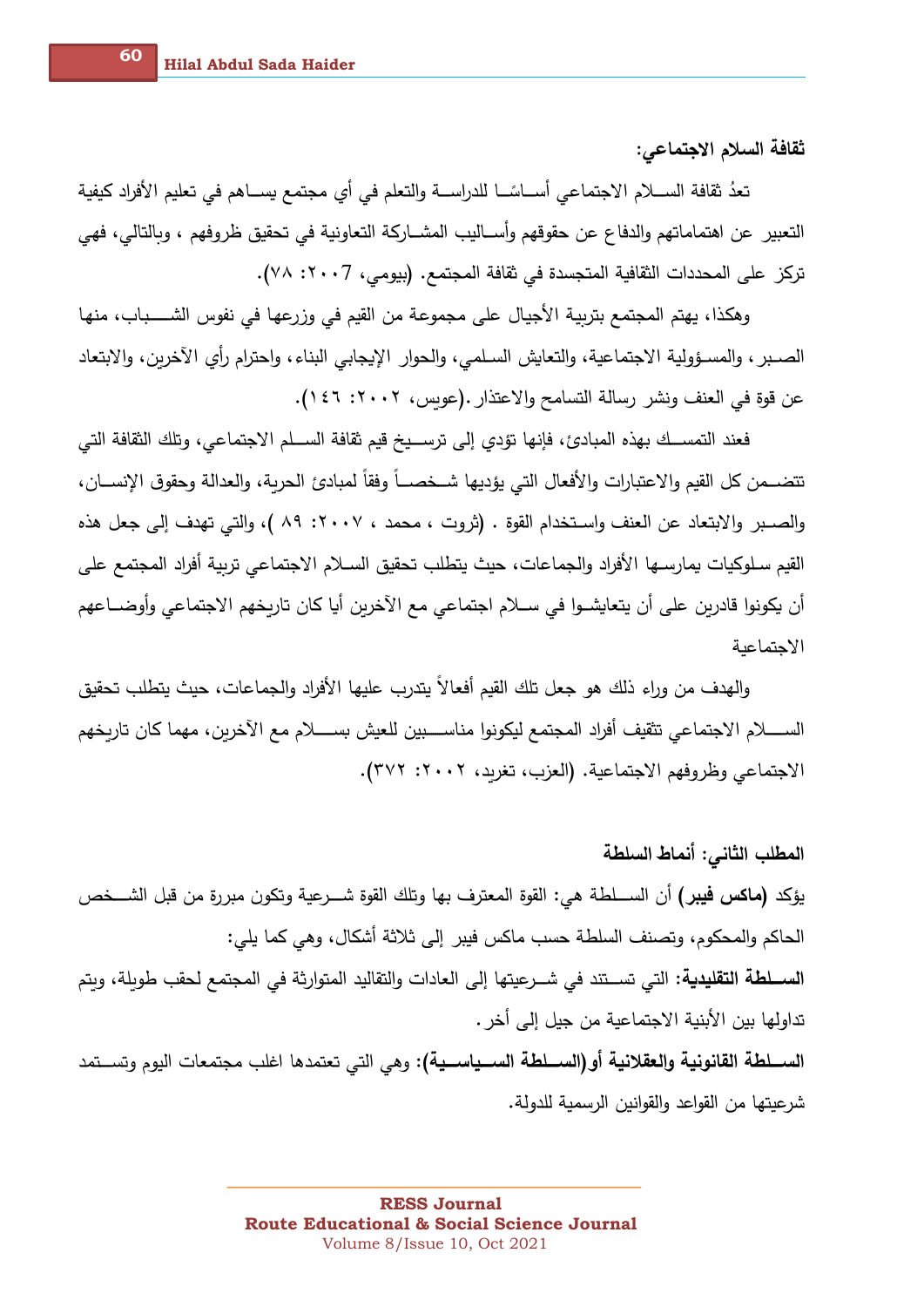**السلطة الملهمة أو القيادية(السلطة الكاربزمية):** وفيها يكون دور القائد أو الزعيم أو شيخ العشيرة أو الأب وألام هو الأساس في التوجيه، وتلعب المكانة الاجتماعية والدور الاجتماعي والشخصية دوراً واضحاً في هذه الســلطة، وتحظى بمكانة تاريخية معترف بها من جانب من قبل الأتباع.( أســامة، 2001: 97). فالســلطة من حيث الأســاس هي ذلك العقد المبرم بين طرفين يتم فيه الرضـــا والقبول، والرضـــا هو الدعامـة الأســاسـية للحكم، وأن مبدأ إقامة الســلطـة في معظم المجتمعات، ولاســيما الإســـلامية منها هو الرضـــا والقبول من قبل المحكومين(ألباز، 2006: 61).

وتِعد الســلطة الأبوبة أول أنواع الســلطة وأقدم صـــورها في تاربخ المجتمع الإنســاني، وقد اتســعت حددوها في المجتمعات البدائية وفي مجتمع الجاهلية عند العرب تحديداً حتى وصــلت إلى أعطاء الحق للأب بيع الابن بل أنها أخذت مدى ابعد من ذلك في ارتكاب جريمة القتل بحق من هم تحت رعايته ووصـــــايته، ومن أهم صــورها أيضــاً سـلطـة الزوج على الزوجة وسـلطـة الزعيم أو الشـيخ علـى القبيلة والعشـيرة والـحاكم أو الرئيس أثناء ســربان الحكم الجائر أو المطلق للدولة، وكانت تلك الســلطة تعتمد على فكرة التفويض الإلهي، وقد تغير مصدر السلطة، ولاسيما مفهوم السلطة السياسية بحسب تغير الأوضاع السياسية والاجتماعية والاقتصــادية، ولإسـيما في ظل وجود أنظمة الحكم الديمقراطية، فالشــعب صــار مصــدر السـلطات، وأصــبح مصـدر تفويض السـلطـة للـحاكم، وعملت الهيئات والمؤسـسـات علـى القيام بالسـلطـة حسـب الدسـتور والقانون (مدكور ، وآخرون، 1975: 315 ). وعن طربق السـلطـة يظهر نوع العلاقات الاجتماعية، فلا توجد سـلطـة دون وجود المجتمع ولا مجتمع بدون ســـــلطة، ولا ســـــلطة بـلا مكانة ودور ولا يمكن للعلاقات أن توجد دون التباين والتفاوت بين الإفراد والجماعات **(بـالا نـديـه، دون ســــنـة:69)** وهو الرأى الســـــائـد عنـد معظم الانثروبولوجيين والذي ينص على أن لا مجتمع بدون ســــلطة (الحســــن، 1999: 330)، وبعرف(ماكيفر ) السلطة بأنها: "ذلك الحق القائم داخل أي نظام اجتماعي لتحديد السياسات، وإصدار الأحكام حول المسائل العامة وإنهاء المنازعات أو بصـــــفة عامة التصـــــرف في ضــــــوءِ فكرةٍ وقيادة وتوجيه الآخرين" (على محمد ،1990: 190) وينظر (جورج بوردو) إلى الســــلطة من خلال واقعها الاجتماعي بأنها: قوة في خدمة فكرة (بورڊيو ، 2003: 113).

وإذا كانت السلطة لديها المسوغ القانوني لاستخدام القوة، فأن تلك القوة ليست قوة همجية أو غاشمة، حيث من المفترض أن تكون ذات تنظيم يســــعي إلى تحقيق أهداف الجماعة والمجتمع الذي توجد فيه، وكما يرى، عالم الاجتماع الفرنسي (بوردو) من تعريفه للسلطة بالقول:"السلطة هي قوة في خدمة، فكرة"، تتجسد في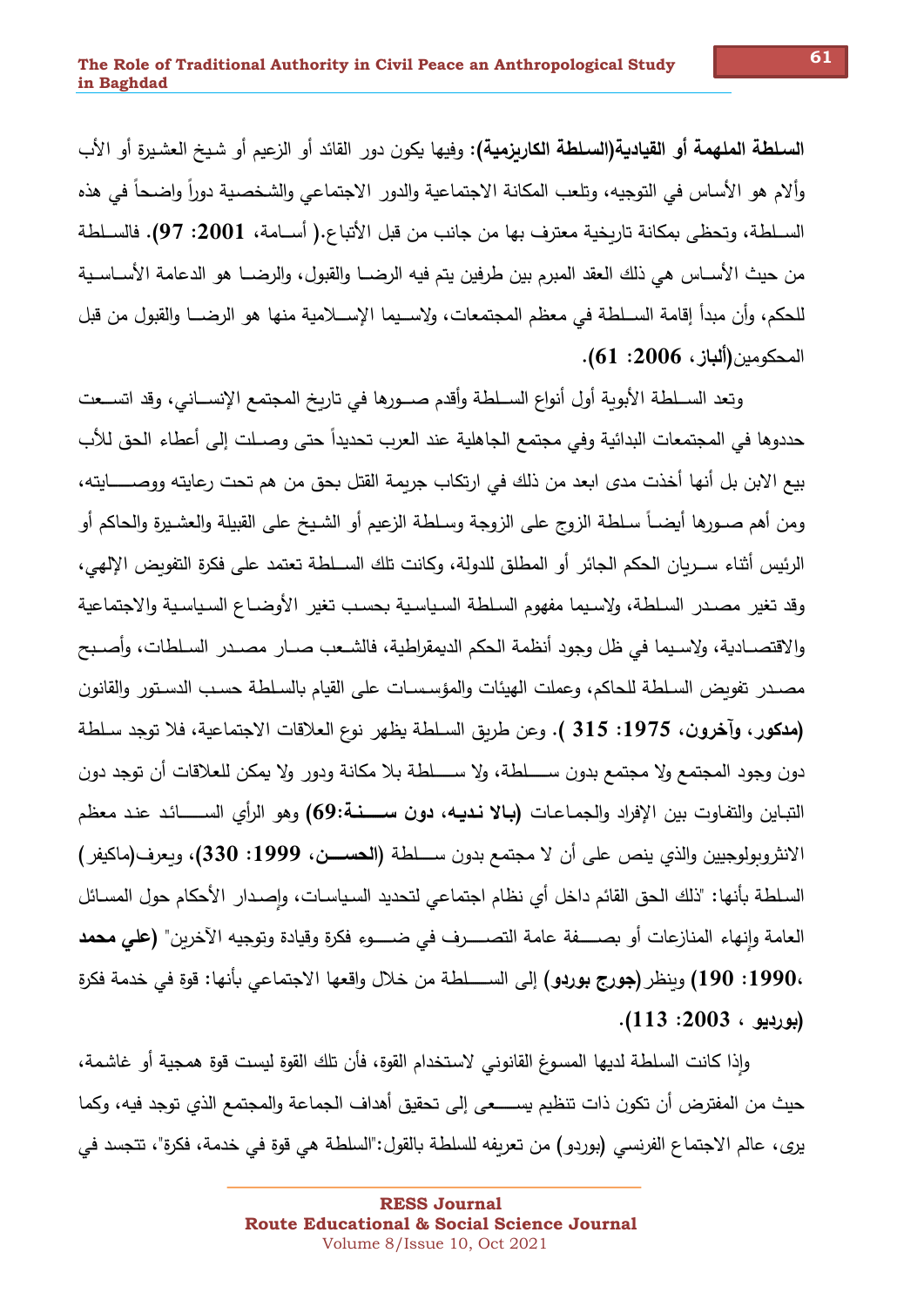اغلب الأحيان من الوعي الاجتماعي وبكون هدفها دائما البحث عن مشــــتركات الحياة لتامين حياة الجماعة، وتكون قادرة على إلزام الآخرين بتنفيذ الأوامر التي تصـــــدر عنها، بل انه يتطلب في نجاحها وتحقيق أهدافها الرضـا والخضـوع من قبل المحكومين، فهي أذن (السلطـة) طاعة شرعية يعدُ الأمر من أهم أدواتها. (سليمان  $.165:1998.$ 

وتجدر الإشــارة إلى أن هناك عملية خلط وتداخل في مفهوم الســلطة والمفاهيم الأخرى التي ترتبط به من حيث الدلالة والمعنى لها. مثل مفهوم التســـــلط والدولة والحكومة والقوة، ولإبد من الإشـــــارة هنا إلى تلك المفاهيم لأجل التميز بينها وبين مصطلح السلطة، فتلك المفاهيم متشابكة بعضها البعض إلا أنها مختلفة فيما بينها، فالاختلاف فيما بين السـلطـة والقوة هو :" كل سـلطـة هي قوة لكن ليس كل أنواع القوة سـلطـة"( إ**براهيم** ، 2005: 64)، فالسلطة لها الحق في أن توجه الآخرين أو تأمرهم بالاستماع إليك وطاعتك، والسلطة تتطلب القوة، أما القوة بلا سلطة فهي ظلم وإستبداد.( مارت**يان، 196**2: 145–146)، والتسلط يعني سوءِ استخدام الســلطة، لأنه يفرض الخضــوع على الناس بقوة غير مســتمدة من إرادة المجتمع. (الهيتي ، 2003 :26)، وتداخل مفهوم الســـلطة مع المفاهيم الأخرى كالحكومة والدولة هو نابع من ثقافة المجتمع ووعى أفراده، وذلك التداخل والخلط يسـاهم في جعل السـلطـة في اغلب المجتمعات عامـة (شـاملـة)، وتظهر سـلطات أخرى تنطوي تحت خيمة الســــلطة الشــــمولية (العامة)، وبطبيعة الحال هذا الخلط ينتج عنه أيضـــــا التداخل في الواجبات والحقوق التي ترتب على الفرد والمؤسسات الرسمية.

## السلطة التقليدية

هي تلك السـلطـة التي تمتلك القوة لتحقيق أهدافها المشـروعة عن طربق تبني نظم وأنماط من الثقافة المتوارثة عبر أجيال مختلفة وعلى حقب زمنية بعيدة وثابتة وطويلة المدى، يخضع الأفراد لها بإطاعة الأوامر وفقا لما يملكهُ الزعماء من مكانة اجتماعية متوارثة من الأجداد، وتستمد شرعيتها من شرعية التقاليد والأعراف الاجتماعية، وبتم الخضوع والاستجابة لأوامرها طبقاً للاعتقاد السائد بسربان شرعية تلك التقاليد إذ رأى "فيبر " أن في النفس البشــربـة جزءاً من الإيمان جعلها تقبل شــرعيـة نظام معين منذ نشــأة الوحدة الأولى للدولة، وأن الأجيال توارثت هذا الاعتقاد فأصــبح عرفاً أو تقليداً. وكما هو موجود أيضـــا في النظام الحديث وفي رأيهِ أن درجة استقرار النظام السياسي تتوقف على درجةِ الشرعية التي يكتسبها نتيجة العرف أو التقليد.( دروش ،  $. (287:1975$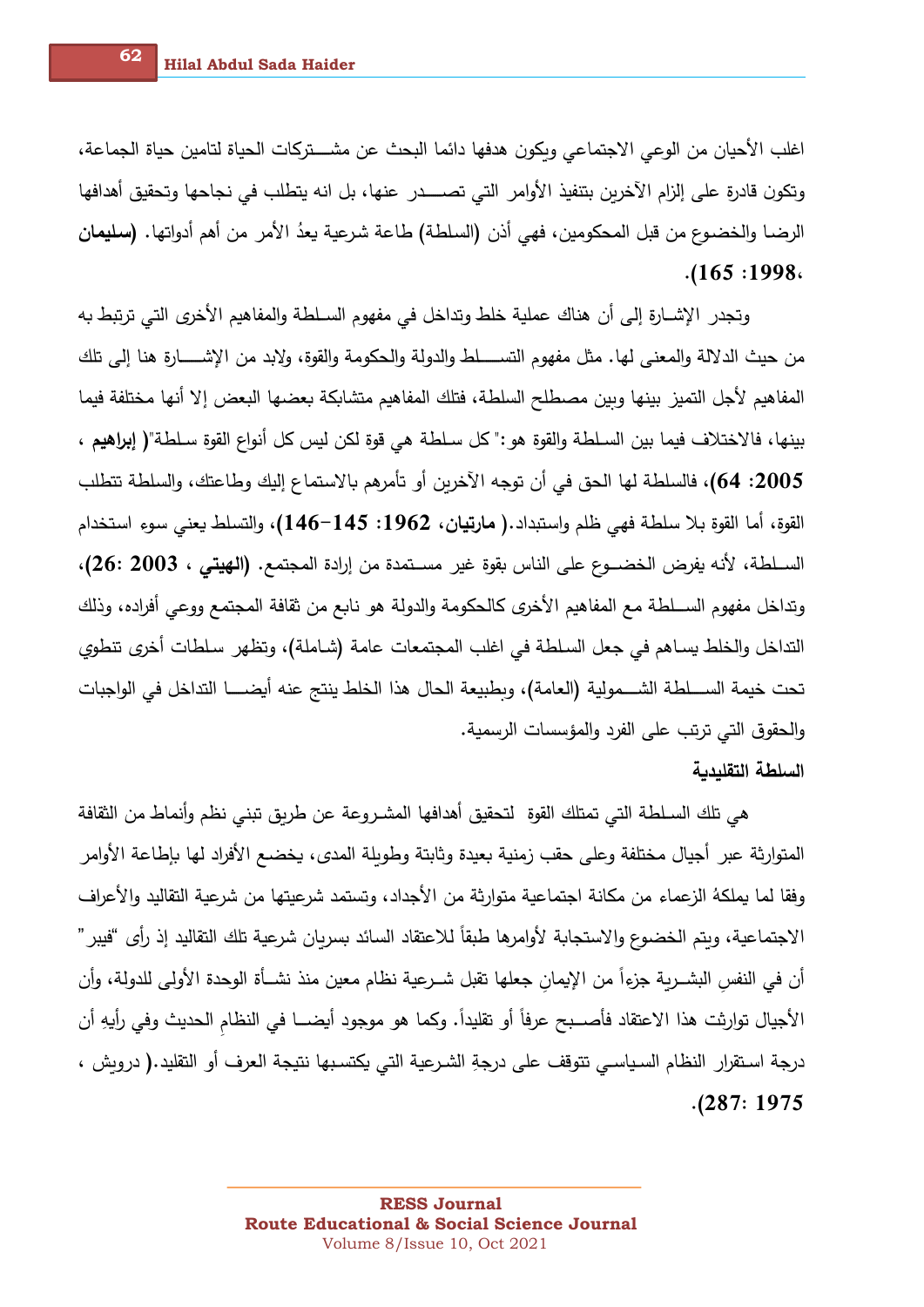وان خضوع الأفراد للسلطة التقليدية لأنهم يقدسون التقاليد المتوارثة من الماضي التي تلزمهم بالطاعة، وهذه التقاليد قد تكون غير مبررة، ومع ذلك يتم الخضـــوع لها، وإن مفهوم الوفاء هو الذي يفســـر ســـبب هذا الخضـــوع لســلطـة الـحاكم التقليدي، وقد مرت الســلطـة بعدة مراحل، ففي البدايـة ســـادت فكرةٍ أن الله مصـــدر السلطة، ثم تحولت إلى سلطة العائلة الواحدة الحاكمة، ثم رئيس القبيلة، والزعيم والمالك، والأمير ، وغيرها من التسميات التي عرفتها المجتمعات التقليدية.

وشــــرعية الســــلطات التقليدية تأتـي من المعرفة والقَبول وبعطـي "فيبر" مثالاً عن ذلك: حكم الأســــرة الوراثيّ للنبلاء في أوروبا في القرون الوسطى حيث يقدّم الناس ولإءهم لهذه الأسر "الأرستقراطية والملوكية" لا إلى القوانين التي تم وضعها. وهذا يعني أن الناس يطيعون الحكام وبشعرون بأنهم يدينون لهم .

> المبحث الثاني: السلطة في أدبيات العلوم الإنسانية . المطلب الأول: السلطة من منظور علم الاجتماع

> > 1. السلطة الكاربزمية عند ماكس فيبر

من أهم المفاهيم التي تبناها علم الاجتماع الديني والســياســي مفهوم الكاربزما، فقد اســتعمل بصـــورة كبيرة وأجربت العديد من التحليلات السـوسـيولوجية والأنثروبولوجية والدينية لهذا المفهوم وظهرت هناك نماذج تنطبق عليها صفات ومميزات الكاربزمية مثل شخصية السيد المسيح وهتلر وغاندى وغيرهم. ويحسب "فيبر " الكاريزما: موهبة يتمتع بها بعض الأشــخاص، الأمر الذي يؤهلهم لتولى مراكز قيادية وهذه

خاصــة بالأنبياء والأمراء والقادة العسكربين، ومؤسســ الديانات الوضــعية، والكاربزما تعدُ من أهم السـمات التي تصاحب السيادة والسلطة.( ليلة ، 1983: 80 ).

وكلمة (الكاربزما) في اللغة اليونانية تعني (الرحمة المقدســـة)، وأول من اســـتخدمها كان " Arsent Trollch" وإما "Max Weber"، الذي يعني كفاءة الشـــخص في القيادة والإلهام بفضــــل القوة المنفصــــلة والعبقربة والإيمان، بالإضـافة إلى كفاءات وسـمات غير ِ عادية، تجعله صـفة نبوبة سـامية، يعتقد أنها تفتقدها بقية البشربة، والتي تظهر بالتأكيد في الشخصيات، تشبه الأنبياء وصفحاتهم صلى الله عليهم وسلم. والآلهة الذين ضــــــــوا من أجل مبادئهم ومن أجل شـــعوبـهم على حد ســـواء مثل (المـهاتمـا غاندي) وغيرهم. (ا**لـحســن**  $. (526:1999)$ 

63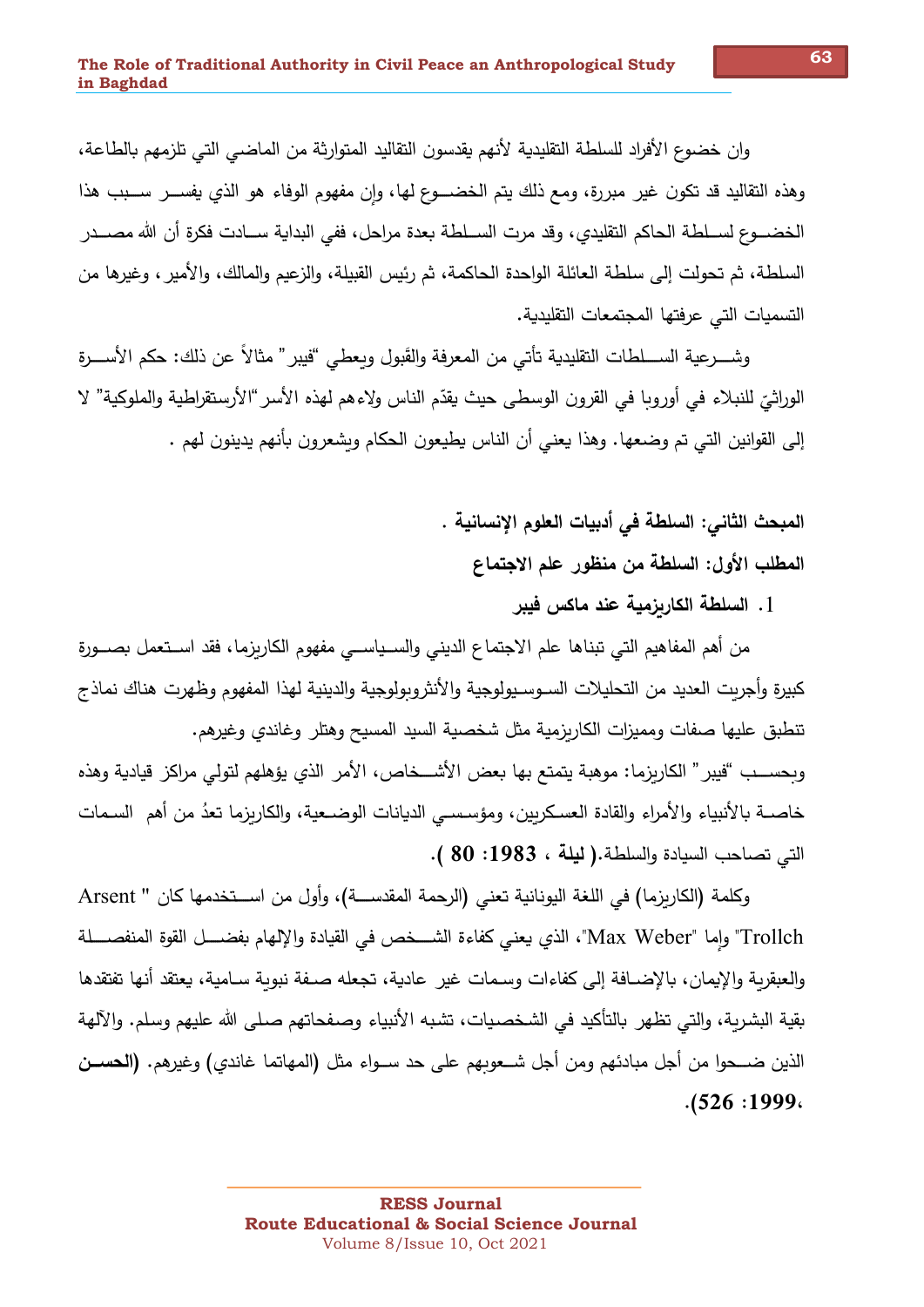في حالة الســيادة التقليدية، فإن الســلطة ليســت من حق زعيم أو قائد يختاره أبناء البلد، بل من حق رجل مدعو إلى السـلطـة حسـب الـعرف السـائد. أو يتبعون وهم ليسـوا خاضـعين، كما يقول (جوليان فرويند)، لقانون شـــخص ما بل لتقليدي أو أصــــدر أوامر بموجب امتياز تقليدي للخاضــــعين **(جوليان، فروند، بدون** ســـــــــــة،: 112)، وهذا النوع من الشـــــرعية كان ولا يزال موجوداً عبر التاريخ، ولكن (ماكس فيبر)، يحدد ذلك فقط في المجتمع الأوروبي، أو كما يقول في العصر الوسيط الأوربي.

والكاربزما "هي تلك الصـفة المميزة التي يتصـف الإنسـان ذات الشـخصـية المؤثرة في عقول الأفراد، فالشخص الذي يكون ذات كارزمة أو الشخص(الكاربزمي) هو صاحب شخصية لا يمكن لها أن تضيع وسط المشــاكل، فالكاربزما هي من الصــفات التي تبرز من داخل الشــخصــية، أذن هي مرتبطة بذات الشــخصــية وكينونة تلك الشــخصـــية وهي ليس من المزايا الخارجية، نعم تؤثر العوامل الخارجية فيها من حيث اكتســاب مميزات أخرى، مما يعطيها قوة مميزة وقدرات مختلفة عن الآخربن، والمؤكد في شــــخص الكاربزما الثبات في اتخاذ القرار ولا يتأثر بالأهواء الذاتية له، ودائماً ما يســــتمد الكاربزما قوته من الله، ومن اعتقاد الأفراد بكونه يتصف بصفة الإلوهية (اله) فالكاريزمي يحبُ التحدي، والتغيير ولا يعرف المستحيل ولا يقف أمامه شي، وهو متمكن من معرفة قراراته وبتميز أيضاً بالتفكير العميق وحسن التدبير" (الحسن ، 1999: 83).

وعبر \_تقسـيم "ماكس فيبر " للســلطـة، يظهر \_لنا أن هناك فروق بين أنواع الســلطـة التي ذكرها: فالنمط الأول(التقليدي) يعتمد على رسالة تقليدية يقوم بها رجل قائد أو زعيم قبيلة أو رجل دين يحظى بقداسة تقليدية، في حين يختلف نمط الكاربزمي (النوع الثاني) فهو يحاول العمل على تغيير الواقع التقليدي إلى واقع جديد، وهو يســـتمد قوتهُ من التأييد الذي يحصـــل عليه الكاربزما، ولكن عندما تتصـــف الســـلطة الكاربزمية بالعمل الروتيني، فهي بذلك تتحول إلى الســـــــلطة التقليدية، أو إلى القانونية، أما النمط الثالث، النمط القانوني، فان السلطة لها أسس وضوابط تخضع لها تستمد قوتها من اللوائح والأنظمة الموجودة في مجتمع ما .

ولابد من الإشــارةِ إلـى أن موت الكاربزما قد يؤدي بالسـلطـة إلـى الميل نـحو السـلطـة التقليديـة، فعادة ما تتســم الســـلطـة بـعد موت الكاربزما بالطابـع القانونـي أو الـعقلانـي، أو أنها تـعود إلـي بدايـة تكوبن الســـلطـة في المجتمع والتي قد تبحث في صـــفات كاريزما جديد يتولى الســيطرة على القيادة والتحكم بالســلطة، وهكذا هي دورة السلطة في المجتمع فكلما تنتهي سلطة معينة، تظهر سلطة جديدة قد تختلف في بعض المميزات ولكن تعتمد نفس أساليب السيطرة.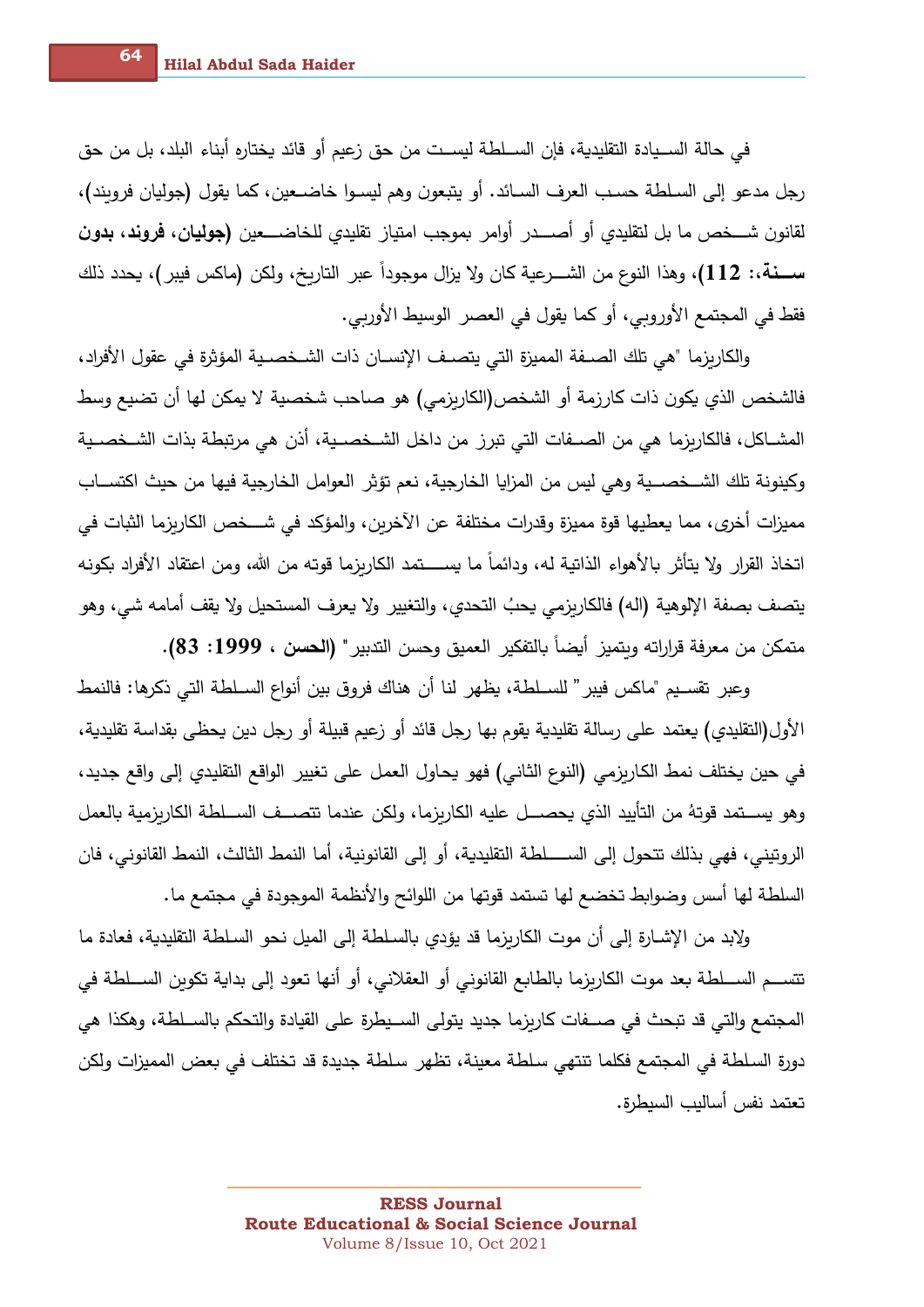وانطلق عالم الاجتماع (ربنير ) من وجهة النظر القائلة بأن الســــلطة محظورة في بعض المجتمعات الحديثة والمعاصرة واستبدالها بسيادة القانون أو من خلال العلاقات الاجتماعية غير الاستبدادية، لكن (داهر دارنوف) كان أكثر ٍ منطقاً ووضــــوجاً، عندما يؤكد أن الســــلطة تمثل عنصــــراً حيوباً في البنية الاجتماعية .(الخشاب، وآخرون، 1971: 302).

وعلية يمكن القول أن نهاية السلطة في مجتمع معين، قد تؤدي إلى ظهور سلطة جديدة أو سلطات متعددة، وبالتالي فأن كيان المجتمع من حيث الوجود ســــوف يتعرض إلى أزمات تعصــــف به وتخلل البناء الاجتماعي وأنساقه الاجتماعية، وهو ما يؤثر سلباً على السلم المجتمعي ويدخل المجتمع في طور الفوضـي وعدم الاســــــتقرار ، وهذا تقريباً ما حدث في حقب عديدة من تاريخ المجتمع العراقي وما خلفتهُ الســـــلطات المتعاقبة عبر تاربخ المجتمع العراقي، كمجتمع يحظى بتقدير الســــلطة التقليدية وتقديســــها، مما يدعونا إلى التســاؤل هنا: هل الســلطـة التقليديـة تنتهي في المـجتمـع ؟ الـجواب هنا مـحكوم بما تـحرزهُ الســلطـة التقليدية من تقدم وتطور ضـمن واقعها الاجتماعي والاقتصـادي والسـياسـي، والـحقيقة أن السـلطـة التقليدية لا يمكن لها أن تموت، وإنما ممكن أن تتعرض إلى ضعف في زعامتها ولكنها باقية رغم الضعف الذي يصيبها، حتى لو أنها لم تكن تؤدي دوراً واضحاً في حياة الأفراد .

## 2. السلطة من منظور الانثروبولوجيا

ذهب بعض الانثروبولوجيين إلى أن نظام القرابة يتنافى نظرياً مع النظام السياسي، فالأول ينظم تحت اسم المجتمع والثاني تحت اسم الدولة، وتظهر ِ الثنائية في النظرية الماركسية أيضـاً، إذ تنشأ مجتمع الطبقات والدولة جراء ذوبان الجماعات البدائية، وإذ ينبثق السياسي مع اختفاء روابط الدم، وتوجد هذه الثنائية بإشكال أصـيلة في التراث الفلسـفي، ولاسـيما الظاهربـة عند (هيغل) الذي يقابل بشـكل متوازي العام بالخاص، والدولـة والعائلة، المستوى الذكوري وهو مستوى سياسي، إذن فهو الأعلى ٍ مقارنة بالمستوى الأنثوي. وبعيداً عن مقولة القرابة والسياسي بصـفتهما تعبيربن يناقض احدهما الأخر ، كشـفت الانثروبولوجيا السـياسـية الروابط المعقدة الموجودة بين النظامين، ووصـــــفت التحليل والإعداد النظري لعلاقاتهما نزولاً عند حاجة الأبحاث التطبيقية، وأول اختيار هو الذي قدمته للمجتمعات المسماة بمجتمعات لا دولة، وحيث الوظائف والمؤسسات السياسية قليلـة التمـايز ، وأدى هذا إلـى الاهتمـام بـدراســــــة هذه المـجتمعـات، ثم فتح الـحدود المرســـــومـة بين القرابـة والسياسي (مشعل عبد، 2012 :206 –207).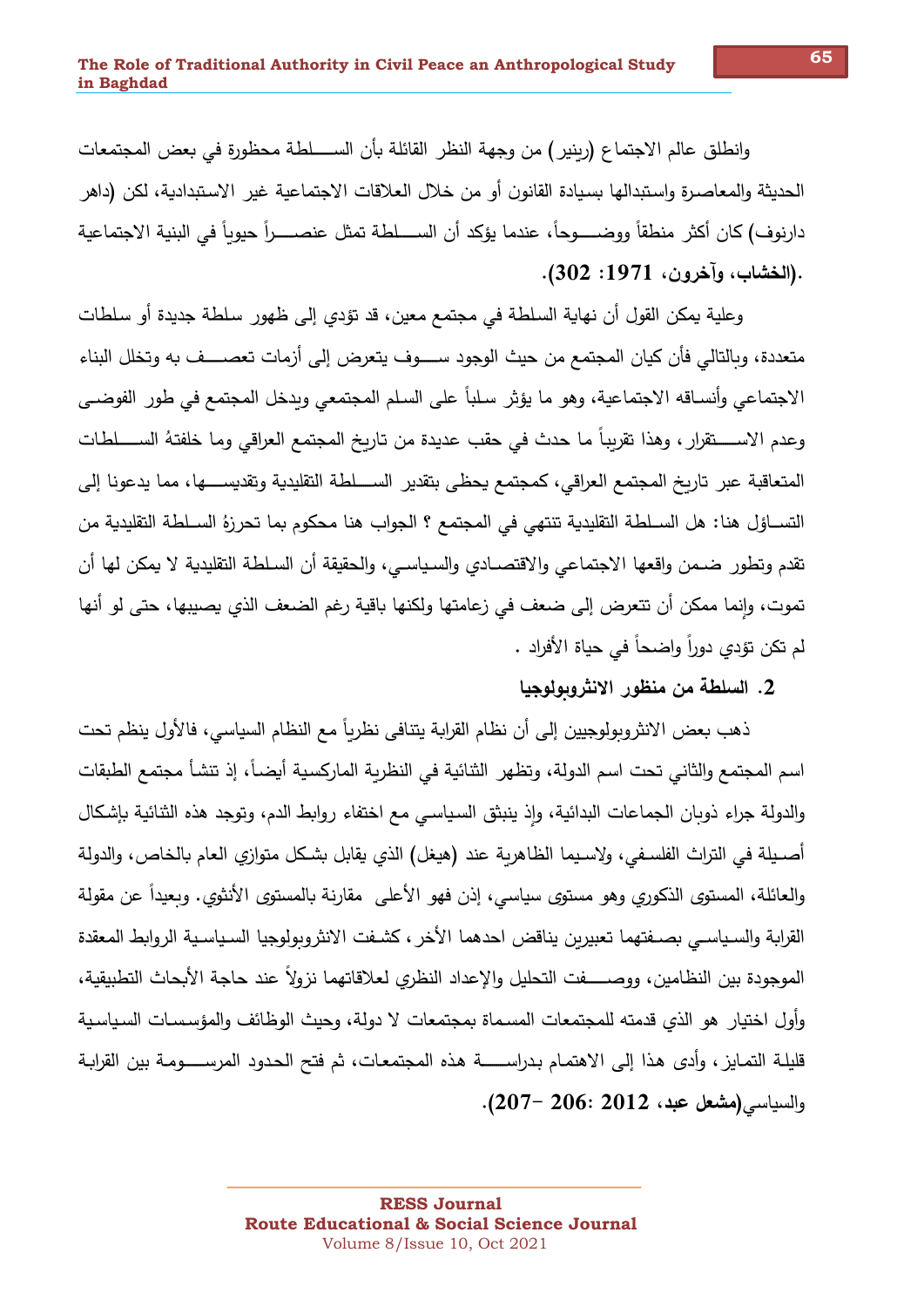اـهرrYتو ةـgی\$ـ6لا تاـع&NG&لا م\$ـقت نإ اـ8جYلûYوgEنلاا >لاـع رود ةـع8TI لYح ة\$ـع تلاؤاــــــــــــــ%ت راـثأ \$ـق الاجتماعية، وشــكل علاقته بعالم الســياســـة في دراســـة المجتمعات الـحديثة، ســـواء الغربية أم الإفريقية أم الآسيوبة. وامتدت التساؤلات إلى نوع العمل الذي يلائم الانثروبولوجي وبميزه عن عالم السياسة. عند دراسة الأجزاء الســـياســـية والانتخابات والحكومات المحلية والوحدات الإداربة في مختلف بلدان العالم، وعليه يمكن الإجابة عن هذه التســــــاؤلات من خلال ما يقدمه عالم الانثروبولوجيا الاجتماعية في مجتمعات اليوم والدور الذي يمكن أن يقوم به في دراســـة الموضــــوعات الســياســية عن عالم الســياســـة، هو في اســتخدام المنهج الانثروبولوجي في دراسة الظواهر السياسية. وكذلك نظرة الانثروبولوجي إلى الظواهر السياسية في ضوءٍ فكرة العلاقات الاجتماعية **(مكاوي ، 2002: 152-153) . مما يؤشــر وبطريقة علمية واضــــحة أن الدراســـات** الانثروبولوجية لها مكانة مهمة جداً عندما تقوم بدراسة السلطة التقليدية أو سلطة العشيرة .

وبعتقد (مالينوفســ Malinovsky) أن هناك ضـرورة لسـلطـة لديها الحق في اسـتخدام إدارة شـؤون الأفراد وتنظيم الفعاليات والعلاقات الاجتماعية التي تؤثر على ارتباط المجتمع وتســـــاهم فيه، وتؤكد على حسـاب اسـتخدام القوة في أنواعها الجسدية والعقلية، ولكنها تشـدد علـي القوة الدينية والروحية لما لها من تأثير فعال في توجيه الأفراد وفقاً لمعتقداتهم الكاملة في الخضـــــوع للســــلطة والاعتراف بشــــرعيتها(165**.**1944.165 Malinowski)، ولا يوجد مجت*م*ع يخلو من الدين، باعتباره مصـــــدراً للرقابة الاجتماعية، نظراً لـحســـابه في إدارة الوظائف الروحية والعقلية والأخلاقية، حيث يؤكد الدين للناس أن هناك قوة عظمى تســاعد الإنســان في حياته بعد الموت، فضـــــلا إلى أنهُ يوفر الراحة والطمأنينة للإنســـان في حياته الدنيوية. من خلال إدارة حياته وواجباته مقابل الحقوق التي توفر له الأمن والاستقرار ، وهذا يساعد على توفير شروط الاستقرار وتحقيق قدر من الأمن للمجتمع، وبالتالي يبرز حســاب الســلطة للإنســان في المجتمع البشــري **(وصــفي ، دون ســـنـة: .(140**

فالقيم والعادات والتقاليد من أهم الأســـس التي تقوم عليها الســـلطة الشـــرعية في نظر عالم الاجتماع الفرنســـي (إميل دوركـهايم)، الذي يعتقد أن الوجود في مجتمعه يجد نفســـه محاطا بقواعد وقوانين اجتماعية لا يســــتطيع تغييرها، أو تجاهلها، أو التقليل منها، لأن تلك القيم والأعراف ليســـت من أنتاجه ولا تعنيه وحده، ولكنها جزء حيوي من القرار الثقافي والاجتماعي الذي نشــأ فيه. **(الـحسـن ،1968: 64)،** فلا يمكن الـحديث عن الاســتقرار الاجتماعي بدون اســتقرار ســياســـي. والعلاقة بينهما علاقة تكميلية، وبقيت هذه العلاقة دون انقطاع، وإن كان الاستقرار السياسي أكثر سيطرة على الاستقرار الاجتماعي، في قدرة الاستقرار السياسي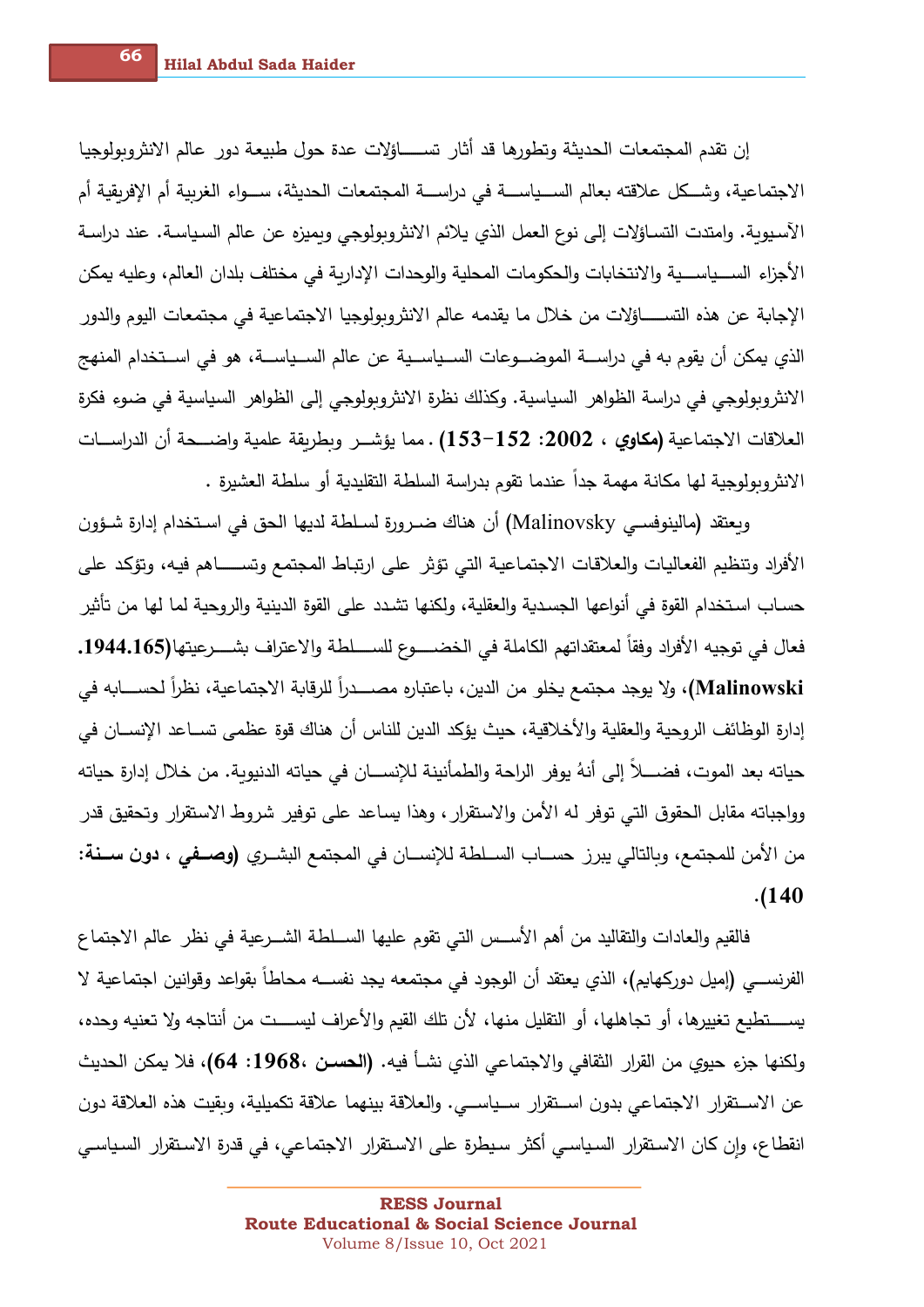على ارتباط وثيق بالواقع الاجتماعي، لأن الوظيفة السياسية ليست منفصـلة عن الوظيفة الاجتماعية، التي يســعي إليها وينطلق منها القرار السـياســي، ما لم يتطور الفصــل بين الوظائف وتتســع دائرة المجتمع لدرجة تعقيدها والتركيب في البنية.

(الخطيب ، 1986: 188 ).

وعليه، فان بنية السـلطـة وطبيعة تركيبها ونطاقها السـياسـي يؤثر بشـكل أسـاس في الاسـتقرار الاجتماعي والسياسي، وهو ما أكده (إميل دوركايم) حين وقف موقفاً مناهضـاً من وجهة نظر (كارل ماركس) في طبيعة التغييرات التاربخية التي تعمل بشكل واضــح في عملية الاسـتقرار ، إذ عد (دوركايم) أن المجتمعات العقلانية والصناعية ذات النظم الديمقراطية تربد استقراراً وتطوراً – منسجماً – ومتدرجاً في المجتمع، وبرجع ذلك حسب (دوركايم) مبدأ نظم العمل الذي تعمل به المجتمعات والذي عده النقطة الأساسية في استقرار ِ المجتمع وتقدمه (مدكور، وآخرون، 1975: 24 ) .

3. السلطة من منظور السياسة

عند مراجعة الأدبيات الخاصــة بموضــوع السـلطـة نجد، مصــطلح "السـلطـة" (Power) قد يكون خلط الإنجليزية بمعنى الســـلطة، ولذلك يجب أن يتم توضـــيح أهمية كل منهما بصـــورة أدق. أن اســـتخدام كلمة (السلطة) هو للدلالة على السلطة في اتساعها العام والشامل، كما تعني أيضًا (القدرة، التمكين، القوة)، بينما يقتصـر الاسـتعمال لكلمة (السـلطـة) على ما هو متخصـص (سـياسـي، عسكري أو سـلطـة اقتصـادية "سـلطـة المال") (هندس ، 2005: 13).

فالسلطة، بمعناها الشامل، هي نوع من أنواع القوة، وهي الطريقة التي يتم عن طريقها تمكين شخص ما أن يقوم بممارســة الذعر على الآخر . وتتميز السـلطـة عن القوة باختلاف الوسـائل التي تتحقق بها الطاعة أو الخضــــوع،. ويمكن تعريف القوة على أنها امتلاك الســــطوة للتأثير على ســـلوك الآخرين، بينما يمكن فهم الســـلطة على أنها تمنح الحق في القيام بذلك. فالقوة تحقق الخضـــوع عن طربق( الضـــغط، والتهديد، والقوة، والعنف)، على عكس السـلطة فهي تعتمد على (الحق في الحكم)، والإدراك والفهم، والخضــوع يتم عن طريق الالتزام الأخلاقي من قبل المحكومين بالطاعة، وبختلف علماء وفلاسـفة السـياسـية على ماهية الأسـس التي تستند عليها السلطة، وعلى الرغم من ذلك الاختلاف والتباين إلا أنهُ هناك شبة اتفاق على أنها تؤطر بــطابع أخلاقي ومعنوي، فالسلطة تعني الطاعة. (هيوود ، 2013: 225)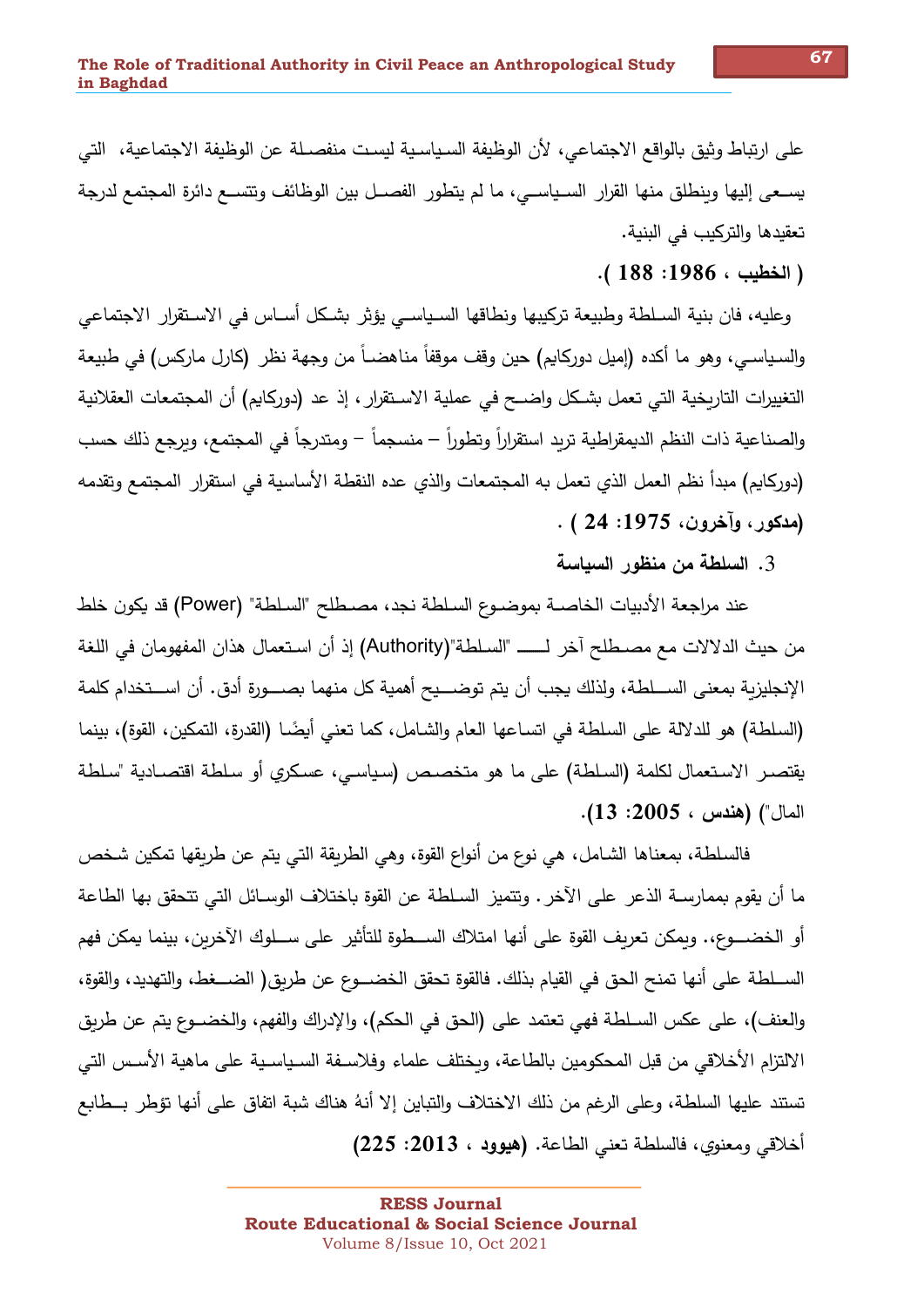والبعض يري أن شمولية السلطة مرتبطة بالبنية، إذ يشير ِ (تالكوت بارسونز ) بالقول: أن السلطة هي "القدرة على ممارســـــــة بعض الوظائف لصـــــــالح نظام اجتماعي بأكملهُ". وبرى أن الســـــلطة هي قدرة وحدة اجتماعية ككل منسقة لضمان سداد الالتزامات التي صبغتها صبغة الشرعية، لأنها تهدف إلى كل الغايات، ومن يمتنع عن ممارســتها يتم معاقبتهُ وتأديبه. في حين ينظر (ماكس ويبر) إلى الســلطة بأنها: " المجموعة السـياسـية المسـيطرة وتلك المجموعة تنفذ أوامرها على إقليم معين عن طربق التنظيم الإداري العام وتسـتعمل الترهيب وفي أحيان أخرى تلجأ إلى الإكراه الجسدي." وبمكن القول أن أسـاسـيات السلطـة السـياسـيـة هي أولأ: فيما يرتبط بالمجموعة المســــيطرة والتي تتبنى التنظيم الإداري. على إنها نابعة من البناء الاجتماعي الذي يعمل كمجموعة ضـــابطة ومســيطرة. أ**ما العامل الثاني**: يظهر اســتخدام الإكراه المادي، وهو وســيلة نوعية للعمل السياسي. (الأسود، 1990: 136–137)

وبؤكد(جون غالبريث) في كتابه "تشــربح الســلطـة، أن الســلطـة على ثلاثة أنواع (الســلطـة القســربـة، والسـلطـة التعويضـيـة، والسـلطـة التوافقية)، وهناك ثلاث أدوات تسـتعملها، وثلاث مؤسـسـات أو أحزاب تمنح الحق في ذلك الاستعمال، فالسلطة القسربة هي تلك السلطة القادرةِ على استخدام القوةِ في إخضــاع الأفراد. وبتم تطبيقها عن طربق العقوبات الشديدة. ومن ناحية أخرى، فإن السلطة التعوبضـية قادرة على تحقيق ذلك من خلال تقديم مكافآت إيجابية مقابل خضـــــوع الناس. أما بالنســــبة للســــلطـة التوافقية، فهناك تبادل للرأي والمعتقدات، عن طربق وســـــائل الإقناع والتعليم والالتزام التي تمكن الفرد الخضــــــوع لإرادة الآخرين، والنوع الأخير من أنواع الســلطـة يتوافق مـع الســياســـة المعاصــــرة **(الطيب ، 20007: 81-82).** وهناك ثلاث مصـادر تسـاند وتميز بين من يمتلكون السلطة، وبين الخاضـعين لها، وهي: (الشـخصـية، والثروة، والتتظيم)، فالشـخصـيـة هي الـعامل الرئيس في القيادة، فضـلا عن القدرات المميزة، وأي سمات أخرى تمكن الشـخص من امتلاك أدوات السلطة. أما بالنسبة للثروة( الملكية)، فهي تضيف مساحة للسلطة والتأكد من الغايات، وتؤمن الطريق للاستمرار في الخضوع. أما بالنسبة للتنظيم فهو أهم مصدر للسلطة في المجتمعات الحديثة، ويرتبط بالسلطة التكيفية. كلما كان السعي إلى ممارسة السلطة مطلوبًا، فإن الحاجة إلى التنظيم تكون واقعاً مفروضاً، والتي بدورها تؤدي إلى الإقناع المبرر ، والاســتســـلام لأمور التنظيم نفســـها. وهناك علاقة مبدئية بين جميع الأدوات المذكورة التي يتم من خلالها ممارســة السـلطـة وبين مصــادر السـلطـة. فالشـخصـيـة والثروة والتنظيم تشـــكل مجموعة متنوعة من القوى. وبالتالي، إعداد مجموعة متنوعة من العوامل التي تســــاهم في ممارســــة السلطة. (غالبربث، 1994: 18–21 ).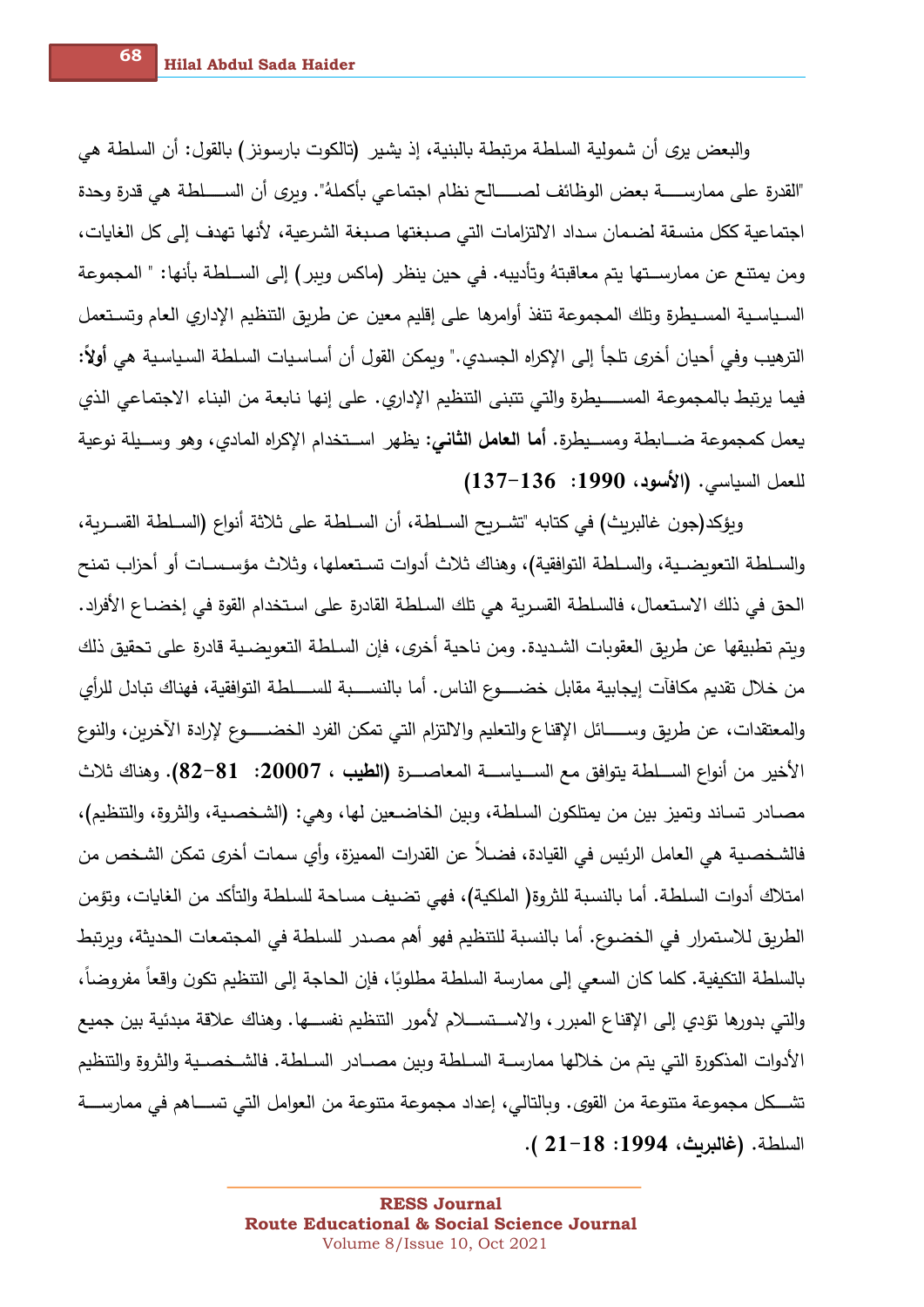ولابد من الإشارة إلى السلطة هنا على أنها تشير إلى العلاقة بالآخر ، العلاقة الاجتماعية في الوجود، وتربط بين شخصـين أو أكثر قد يكونوا متشـابهين ومتميزبن، إذ متشـابهين من حيث القدرة العقلية على الذكاء والإرادة، ومتميزين من حيث الاستطاعة والقدرة على العمل، والسلطة تعين حدوداً من عدم التميز بين الأفراد، يمكن أن يؤثر بعضـها علـى البعض، وهذا يعنـى أن السلطـة لا معنـى لها إلا بين الأفراد الذين يتمتعون بالعقل والحربة. (بولان ، 1992: 385).

## المطلب الثاني: قواعد السلم الأهلي

توجد العديد من القواعد الخاصة بالسلم الأهلي، لابد من توافرها في أي مجتمع، نذكر منها: 1. ال**سلطة والنظام**: لا يوجد مجتمع بشرى قادر ٍ على التخلي عن هذين المكونين اللذين نمارس معرفتهما في الحفاظ على السلام الاجتماعي والسيطرة عليه ونشره، حيث أن السلطة من الظواهر الاجتماعية المهمة التي تترك آثارها على المجتمع، وقد تختلف هذه الآثار باختلاف تنوع المجتمعات، وبحســــب الســـــلطات والفترة الزمنية التي تفترضـــــها الســـــلطة في المجتمع. وتفاعل المجتمع مـع الســــلطة مهم ســــواء كانت هذه الآثار الاجتماعية مرتبطة بوجود السـلطة أو بعد انهيارها، وتسـتمر شـرعية السـلطة من أجل تجسـيد واقعها وتبربر

واقعها، فإن مفهوم الســـلطة له أهمية كبيرة، لأنها تتعارض مع المجتمع وحياة الناس، والســـلطة تشـــمل عدة معان في حياة الناس. من وجهة نظر فلسفية وأخلاقية، من الضروري تنظيم مسيرة المجتمع. من وجهة نظر دماغية، فهو يحمل معاني الشـعور بالأمن والأمان. وإن ممارسـة سـلطتها لا تهيمن عليها، بغض النظر عن نوعية قوتها. (صالح، 2002 :14).

وهذا ما شرحه ابن خلدون في مقدمته. كما يرى (أن تجمع البشر ضروري، وهو معنى التحضر الذي نتحدث عنه، فلا بد أن يكون لهم في الاجتماع حاكم يعودون إليه، وحكمه عليهم أحيانًا يستند إلى قانون ينزل من الله مما يقتضــــي خضــــوعهم له إيمانهم بالثواب والعقاب عليه الذي أتـي بمبلغه، وأحيانًا تكون ســـياســــة عقلانية تجبرهم على الانصـياع لما يتوقعونه من أجر ذلك الحاكم بعد معرفة مصـلحته. **(ابن خلدون ، بدون** سنة:303).

2. **تحقيق الـعدل والمسـاواة**: يقول الـعلامة (ابن خلدون) في مقدمته (وانـعم بالـعدل في سياستهم، اصـعدوا إلـي تتعلق بالعدل والإنصـــــاف فى الحكم بين الناس. أو الحكم بالأمر والحكمة والمرتبة، ويحذر من القســـــوة في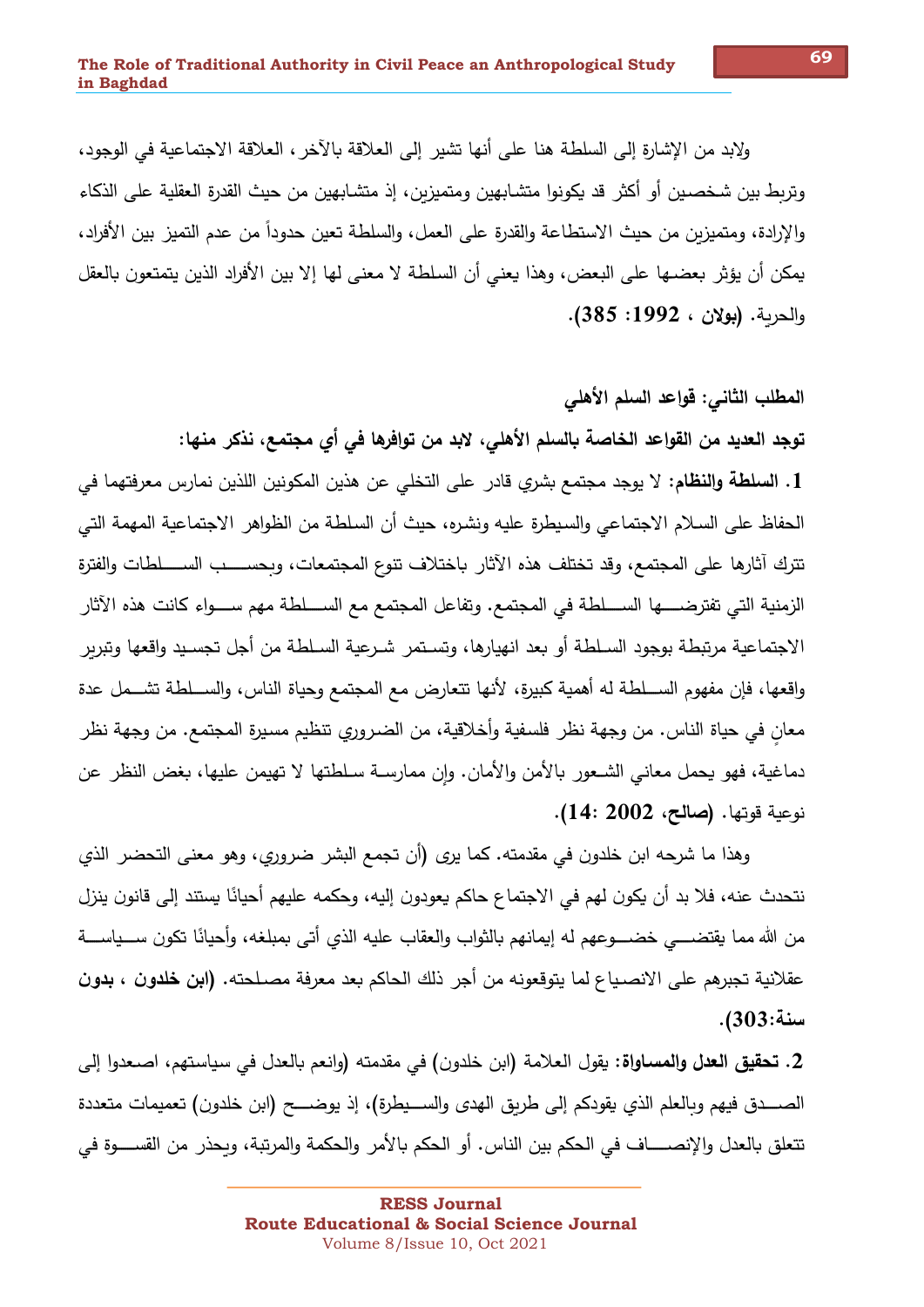الحكم، أي الصـرامة، إذ يحذر من التسرع في الحكم والوفاء بالضـوابط أو القانون والغرور الذي يسيطر على الروح، مما يؤثِّر على العدل بين القضـــــايا والأمور ويؤدي بهم إلى بلوغ الظلم والضـــــعف. **(التميمي، دون** سنة:3)

فالعدل يحقق الأمن والطمأنينة للمجتمع ككل. الإنسان بطبيعته متمسك بحقوقه، وبحرص على تقواه، كما يسعى للحفاظ على حرباته. مع الآخرين بثقة، وهذا بدوره ينعكس في تعميق الانتماء والوفاء لهذا المجتمع الذي حافظ على موضـوعه وحافظ عليه وصـانهُ ورعاهُ، فالعدالة هي النموذج الأولى الذي يعتمد على العدل، والظلم يؤدي إلى غيابها، وانعدام الأمن يهدد كل قيم المجتمع، وبهدد الحياة والشـرف والمال والدين، وبقضــي على معاني القرب والجوار والتماسك في المجتمع. إنه يمنعهم من وضـعهم، وبفهم أسباب الأمور التي تشكل حياتهم والغرابة في حكمها، وبمكن أن نجد (الصــورةِ النمطية للعدالة تشـير ٍ إلى التشــابه في اســتخدام القواعد والقوانين للجميع على حد سواء ، وبها ينشد تحقيق الصـالح العام والسلم المجت*معي* بين أفراد المجتمع(ا**لكيلاني**  $. (28:2012)$ 

3. ضمان الحقوق والمصـالح المشـروعة لفئات المجتمع: لكي يعيش الإنسـان في أمان، فقد منحهُ الإسـلام حقوقاً ومجتمعاً عادلاً، أي يستند إلى التكافل الاجتماعي وتحقيق التكافؤ بين أفراده، كما أنه يساهم في صنع السلم المجتمعي بين مختلف مجموعات الأفراد.

المبحث الثالث: المبحث الثالث: الإجراءات المنهجية والمعطيات الميدانية للدراسة منهج الدراسة وإهم الأدوات **منهج الدراسة:** اعتمدت الدراسة على المنهج الوصفي وبطربقة التحليل الوصفي الأنثروبولوجي. أ**دوات الدراسة:** استخدمت في الدراسة جملة من الأدوات منها: ، الملاحظة، المقابلة، الإخباربون. المطلب الأول: المعطيات الميدانية للدراسة

من أهم ركائز ِ البحوثِ والدراســـات الانثر وبولوجية والاجتماعية هي أن لا تكتفي الدراســـة بالوصـــف والتحليل، وإنما تسعى إلى تطبيق المعلومات والبيانات التي حصل عليها أو دونها الباحث في الجانب النظري وجعلها موضـــع التنفيذ والاختبار في الجانب الميداني من اجل الوصـــول إلى الحقائق العلمية، ولإســـيما فيما يتعلق بالعلاقة بين الســلطة التقليدية والســلم المجتمعي، وما تؤديه تلك الســلطـة من أدوار \_حقيقية في تحقيق السـلم المجتمعي، سـواء كانت تلك السـلطـة سـلطـة أوليـة، كما هو الـحال في السـلطـة الأبوبـة أو التعبير عنها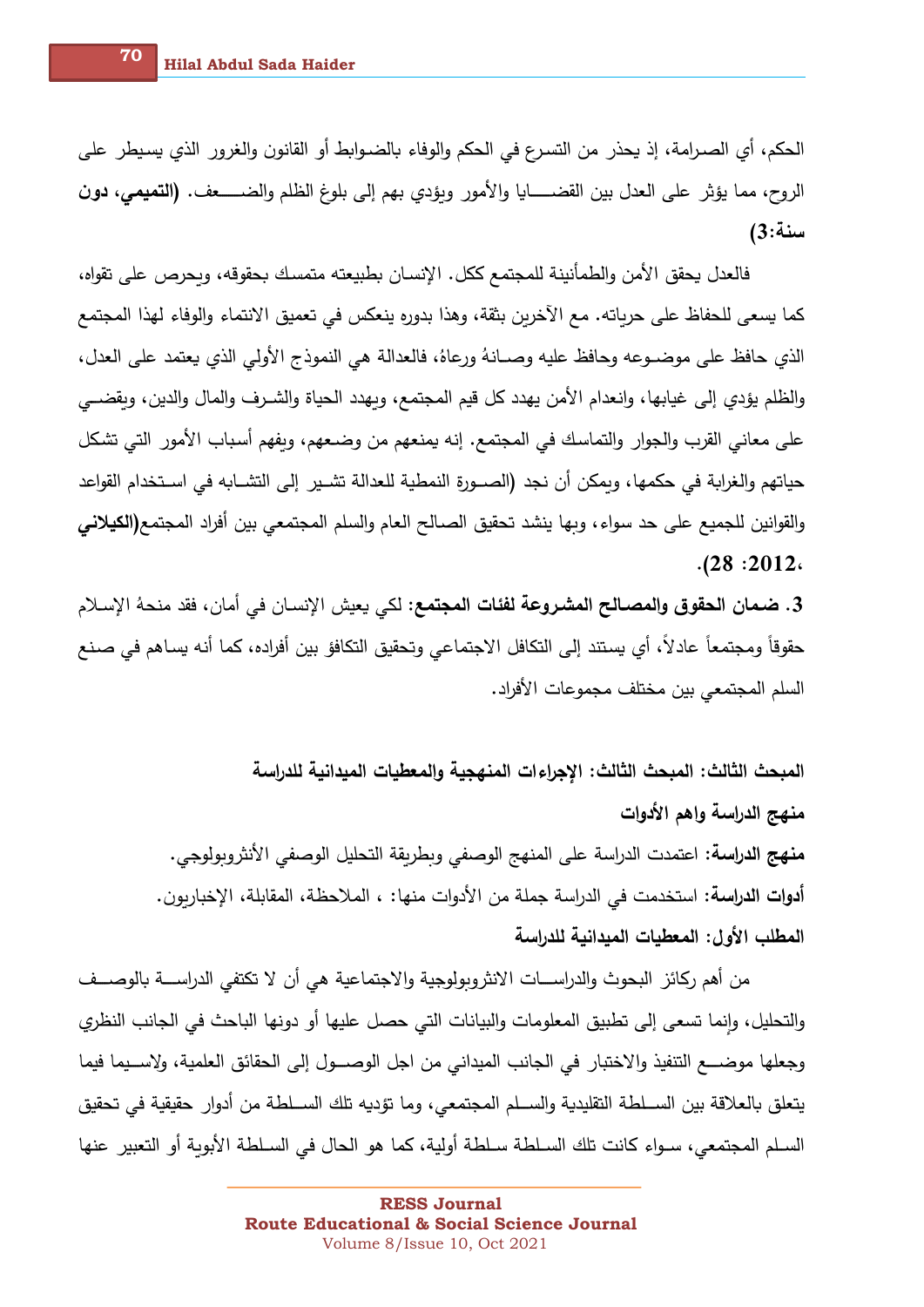بسلطة العائلة، فدور السلطة التقليدية (سلطة العشيرة) يعد دورها من أهم الأدوار الأساسية التي تساهم في تحقيق السلم المجتمعي، وقد دار البحث الميداني على أمور أساسية أبرزها الإجابة إلى التساؤلات التي أثيرت بهذا الصدد، وكشف فاعلية السلطة من خلال المعايشة الميدانية للمجتمع المدرس وأجراء مقابلات ميدانية مع عدد من أفراد المجتمع وبعض المهتمين بشــــان العشــــائري أو المجتمع الأهلي للوقوف على الموضـــــوع من جوانبه المختلفة. وكما يلي:

■ ماهية السلطة التقليدية:

تبين من خلال المعايشــــــة الميدانية وبعض المقابلات التي أجربت أن الســـــلطـة التقليدية متمثلة في سلطة رب الأسرة بشكلها الممتدة وكذلك بسلطة شيوخ العشائر الفاعلين في المجتمع، ولاسيما الذي يشكلون ثقلا سكانيا ونفوذا قوبة لدى السلطة المحلية ومسموع كلامهم، فضـلا عن فاعليتها عند الذي يحترمون السنن العشـائرية المتبعة على وفق القيم السـائدة، وقد كشفت المعايشـة الميدانية ذلك، وتبين أيضـاً من مقابلة أجريت مع احد المبحوثين(\*) حول الموضوع نفسه، إذ تبين أن السلطة التقليدية من أهم وسائل الضبط الاجتماعي في المجتمعات التي لا زالت في طور النمو والتقدم كونها هي الســلطـة الأولى التي تكون معلنة في العشـــيرة بعد السلطة الأبوبة، وبعد عام 2003 ظهرت السلطة التقليدية بشكل كبير في العشيرة والعائلة العراقية، وذلك بسـبب فقدان آليات تطبيق القانون في الأنظمة الاجتماعية والسـياسـية للمجتمع العراقي نتيجة للأحداث التي مرت بالعراق.

وهذا يشير ٍ أن السلطة التقليدية تحتفظ في فعاليتها في المجتمع الأهلي ولها تأثير ٍ في تحقيق التوافقات المحلية، وفي السياق نفسهُ أجربت مقابلة ميدانية مع احد المهتمين بدراسة المجتمعات العشائربة(\*\*) تعرض المجتمع العراقي لفترات طوبلة لتشخيصـات متنوعة من الأزمات السياسية والاقتصـادية، مما جعله يعاني من فقدان القوى الأمنية والسـيطرة الاجتماعية، فضــلاً عن فقدان ضــبط سـلوك أفراد المجتمع، بدءاً من الأسـرة وانتهاء بالمجتمع وفي ســـــبيل تحقيق تحليل انثروبولوجي في الميدان اطهرت بعض المقابلات: أن المجمع العراقي يعيش مرحلة قلقة وصـــــراع بين العرف والقانون وأحيانا أخر يعيش مرحلة قد تتعدى حدود وأصـــــول العرف نفسـه عندما يكون الانصـياع للقيم الاجتماعية امرأ صـعبا في مجتمع تتجاذبه العصـبيات والمصــالح والاختلال القيم بحيث تتولد لدينا قيم ســائدة غرببة عن أصـــول المجتمع العراقي في الحضـــري والربفي وهذه مسـالة تحتاج إلى وقفة قوبة من المجتمع الأهلي وهو العشيرة، فتلجا العشيرة إلى استخدام القوة في التصـدي لكثير من الظواهر الغير منسجمة مع أصـول المجتمع أصـلاً، لكن السلطة التقليدية التي تمارسـها الجماعات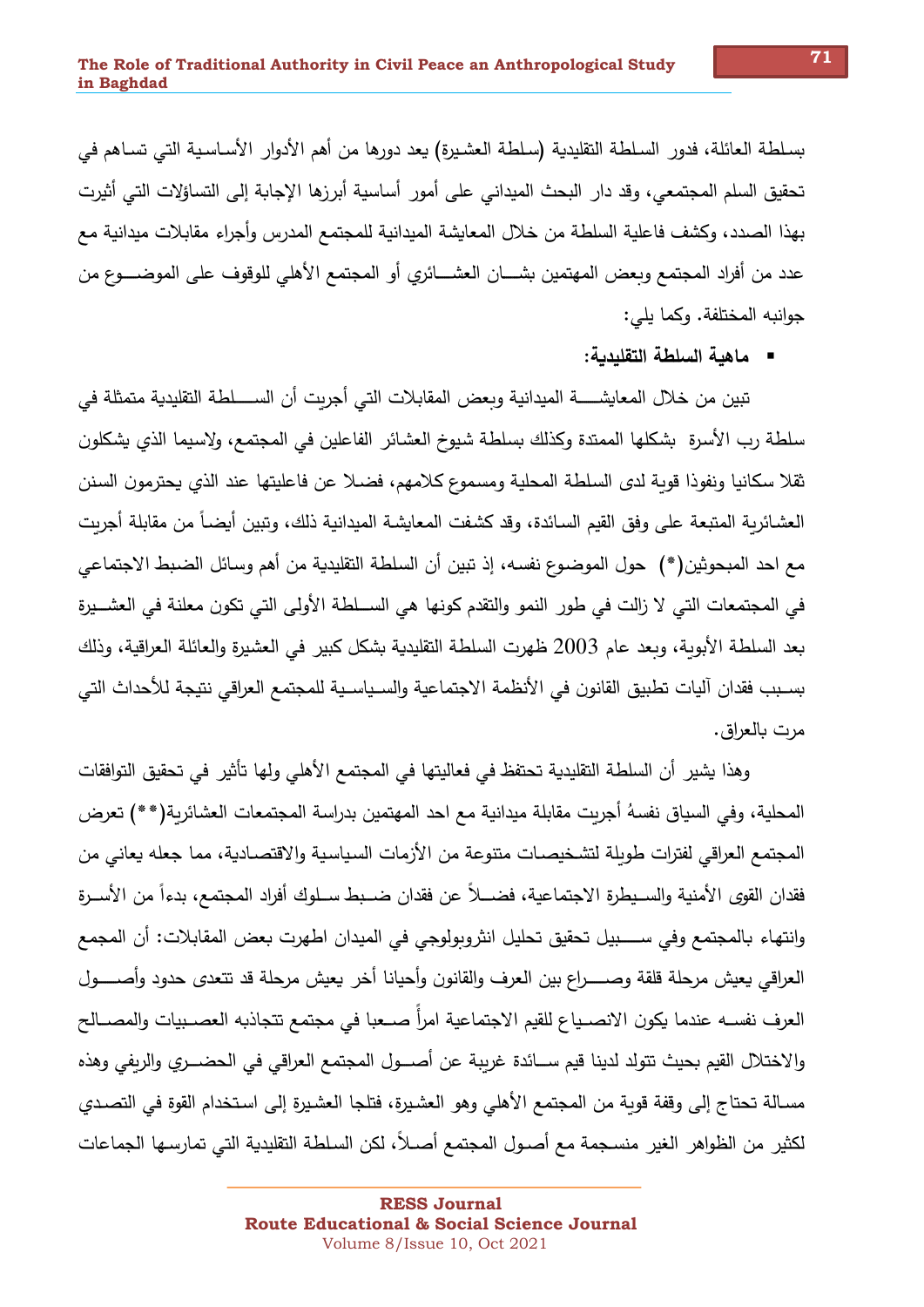الاجتماعية غير التقليدية قد أصـــــابها هي الأخرى كثير من الوهن، ولإســــيما في المناطق الحضـــــربة التي ضاعت فيها الكثير من الأحيان الأصول العشائرية، بل استغلت الأعراف العشائرية بشكل مغلوط ما انعكس سـلبا على ممارســة الســلطة التقليدية، وهذا الإشــكالية نلاحظها في الحياة اليومية وقد كشــفت لنا كثير من الجولات الميدانية ذلك، هذا من جهة تحديد مفهوم آليات السلطة التقليدية المتبعة في المناطق الحضرية التي في اغلبها جاءت مقلدة للأصـــــول العشـــــائرية في الريف، إلا أن عملية فهمها وتطبيقاتها أشـــــابها كثير من الأخطاء والتسويق الغير صحيح، ولكن من جهة آخري فان السلطة التقليدية في مجتمعنا العراقي والمقصـود الأصــــــلية منها لها دوراً حيوبا في العمل على تحقيق نوع من التوازن وحل المشــــــكلات القائمة وبهذا فأن ممارســـة الســـلطـة التقليدية كان لها الأثر الكبير في تحقيق الســـلم الأهلي والأمثلة حول ذلك كثيرة، ومنها ما جري بعد عام 2003 بقى العراق بلا حكومة لمدة ما يقارب السـنتين ما جعل السـلطـة في المـجتمـع الأهلي( العشـائري) والقيم الاجتماعية في المناطق الشـعبية والمدن الـحضـربـة تؤدي دوراً مؤثرا في ضـبط سـلوك الناس وحققت ســـــلماً أهلياً ومجتمعياً عرفهُ كل العراقيين، إلا أن بعد ظهور الأحزاب والتكتلات والإصـــــطفافات في المجتمع ولد صـراعاً فئوياً وطائفيا في المجتمع، وهنا نتامي دور العشـيرة وقيم الجيرة إلى حد كبير في ضـبط الأمن، لاســـيما في المناطق الشـــعبية أو في الريف حيث لجأ كثير من أبناء المجتمع إلى عشــــائرهم لحفظ أرواحهم وممتلكاتهم وهذا مؤشر بحد ذاته عبر عن أهمية السلطة التقليدية في تحقيق السلم الأهلي.

■ السلطة التقليدية والسلم الأهلى:

أن الســــلم الأهلي ضـــــرورة مجتمعية أدركتها المجتمعات المختلفة، ولاســــيما تلك إلى مرت بأزمات وحروب وصراعات داخلية ما دعا السلطة السائدة هي سلط العرف العشائري أو الاجتماعي في هذه المسالة يمثل صـــــلب اهتمام هذه المجتمعات التي أدركت اقرب محطات الحماية لهم هي الســـــلطة التقليدية وقيمها ومبادئها القيمة القوبة والتي تمارس سـلطانها على الأفراد وقيمهم المرتبطة بهم، وما فيها من أصــول ما جعل الذي يخرج عنها يفقد كثير من هيبته، نستنتج أن السلطة التقليدية لها تأثير في سلوك المجتمع وهذا كله له علاقة بالظروف المحيطة بالدول من تجاذبات وصـراع سـياسـي وإثبات وجود للكيانات الجديدة التي تربد بناء حاضنات مجتمعه، لها مما جعل الظروف مهيأة لنشوب الصراع الطائفي في عام ٢٠٠٦، وما بعدها قد فتح الباب واسـعا إمام تلك القوى الـجديدة المتناحرة من الذين يحاولون تحقيق مكاسـب على حسـاب السـلم الأهلي، وتدمير ِ نسيج المجتمع العراقي، وكشفت لنا الدراسة الميدانية صدق ذلك، وهذا يشير ٍ بوضوح أن هناك بعض التغيرات البنيوية في السـلطة التقليدية وحسـب الملاحظات الميدانية انه فعلاً قد حصـلت في مجال اسـتخدام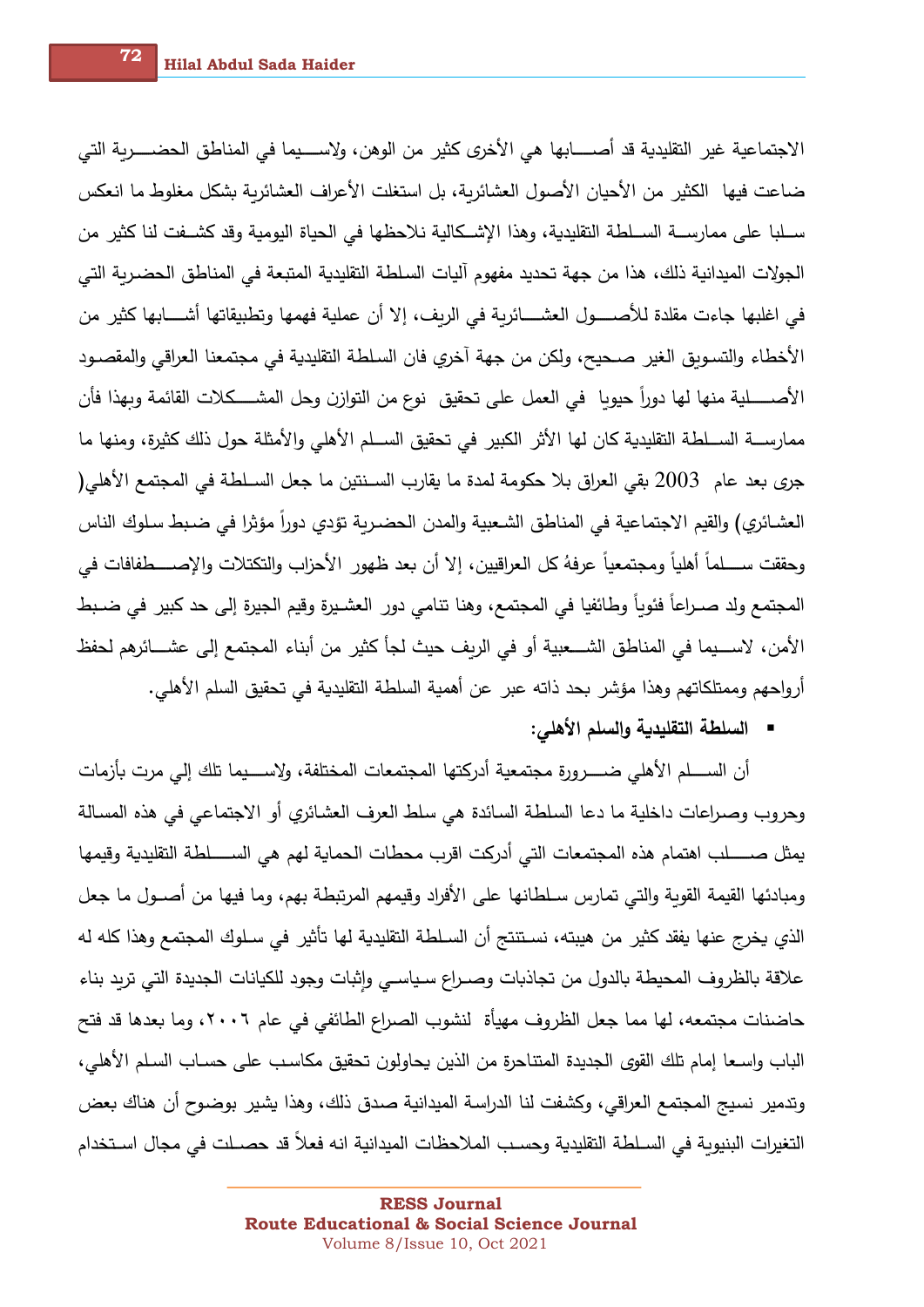هذه السلطة وفي مسائل بسيطة لم تكن من اهتمام السلطة التقليدية في ظل النظام العشائري، وان من أسباب ذلك الخلط الذي حصل في مفهوم السلطة والياتها لدى الأجيال الجديدة.

■ الحاجة إلى وظيفة العثىيرة:

أن النظام العشائري لا يزال يمثل ثقلاً اجتماعياً كبيراً في المجتمع تظهر الحاجة إلية في الأزمات وقد تبين من مقابلة ميدانية مع احد المبحوثين(\*\*\*) في مجتمع الدراسـة أن العشيرة في العراق هي انتماء جذري لا يمكن التخلي عنه من قبل الفرد أو العشـيرة فكلاهما لديه التزام اتجاه الأخر ، فالفرد ابن العشـيرة لديه التزام تجاه عشيرته منها على سبيل المثال الدفاع عن اسم وسمعة العشيرة وكذلك نصدرة العشيرة في حال تعرض احد أفرادها إلى أي اعتداء من قبل العشـــــائر الأخرى، والعشـــــيرة ملزمة بتوفير الأمن والحماية له في ظل الظروف والأزمـات التي تتعرض لهـا والتي ترتبط غـالبـاً بظروف البلـد، ولـذلـك من واجـب العشــــيرة ورموزها(الشــيوخ) الدفاع عن ابن العشــيرة وهي قضــية نابعة من رابطة العصــبية والقرابة الدموبة لكون الفرد ينتمي إلى العشـــــيرة وبرتبط مـع بقية أفرادها بروابط اجتماعية كثيرة أولها رابطة الدم والولاء العشـــــائري، وأن اغلب العشائر والتفرعات العشائرية جاءت لنجدة أبنائها عند تعرضهم إلى ممارسات القمع في من قبل طرف أخر أو عند تعرهم للحيف والظلم، وبالتالي يكون الفرد ملزما في طاعة العشـيرة وسـلطتها كونها تعد الحامية والملاذ له عند الأزمات.

■ دور الحكومة والعصبية العشائربة:

وبِّبين من مقابلة أخرى مع احد الإخباربين(\*\*\*\*) أن دور الحكومة وعلى مســتوى كافة المجتمعات وتحديداً في المجتمعات التقليدية دور غير فاعل بشــكل ســليم وتطبق فيه لوائح ودســاتير القانون، فالحكومة بمفردها غير قادرة على كسر كل المشاكل التي تحقق تقدمها وتطورها وتحقيق نهضتها الواسعة في مجالات الحياة كافة، ولذلك في اغلب الأحيان تلجأ الحكومة الرســمية إلى الاســتعانة بوســائل الضــبط الاجتماعية الأخرى ومنها السـلطـة التقليدية، وأهمها العشـيرة التي تعد في الوقت الـحاضـر من أهم ركائز المشـهد العراقي الاجتماعي والسياسي، وهذا ما يؤشر في طبيعة العلاقات الاجتماعية لمكونات الطيف العراقي الذي يحظى بتعددية تكاد تختلف عن العديد من المجتمعات الأخرى.

بينما يرى أخباري آخر (\*\*\*\*\*) : أن العصبية العشائرية عندما يضعف القانون تظهر إلى السطح وتبدأ تمارس هذه الســلطـة في مختلف المجالات وتتدخل في حل كثير ٍ من المشــكلات أو أنها تظهر ٍ نوع من الاصـــطفاف ضـــد عشـــيرة أو مجموعة أخرى، إلا أن وظيفتها الأســـاســـية دائمة تكون راجحة نحو تطوىق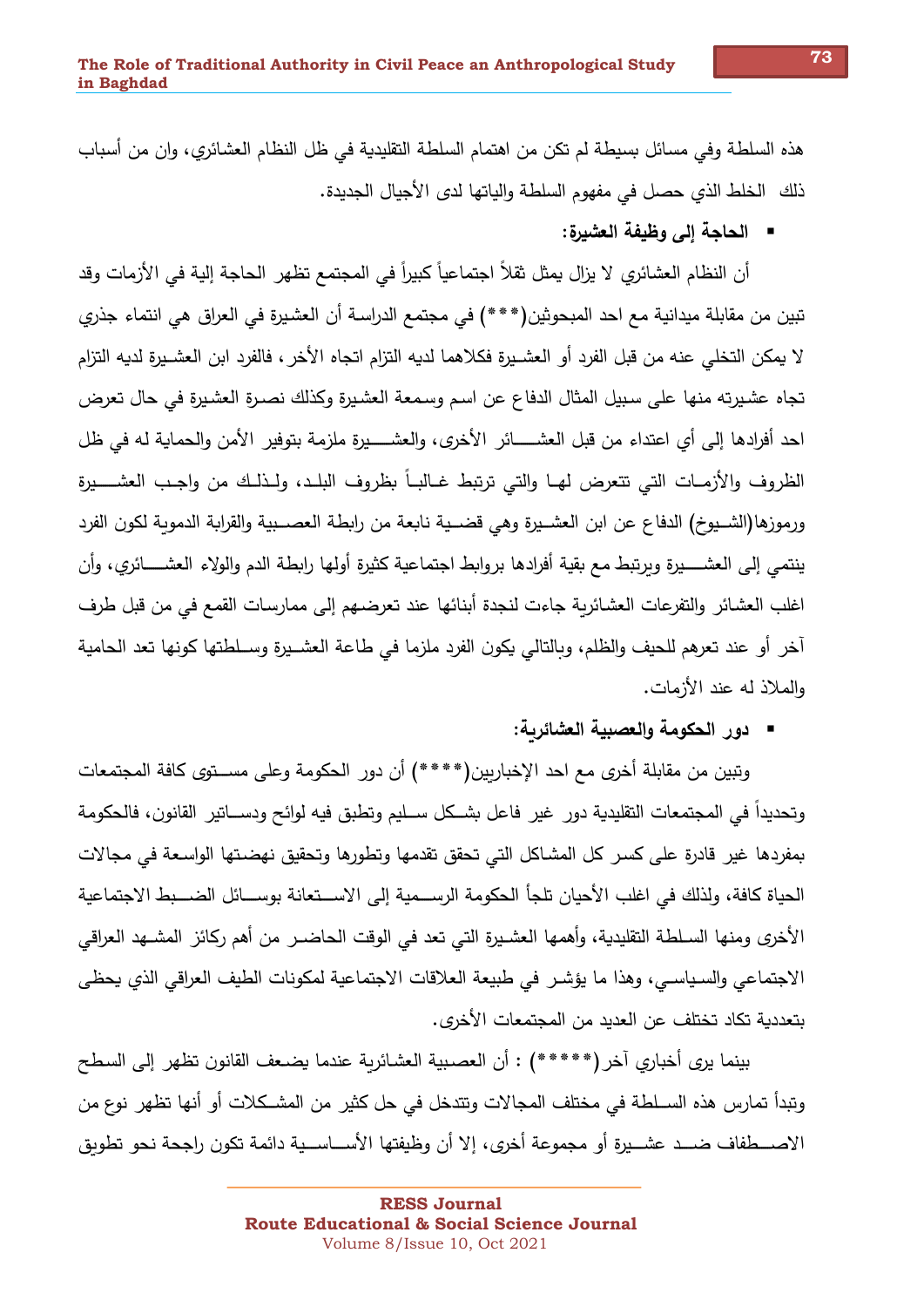المشـكلات وحلها، ولهذا السـبب فإن للعشـيرة دور رئيسـي في ضـبط سـلوك أفراد المجتمع وتحقيق السـلم المجتمعي يظهرا فاعلا في مجتمع الدراســة، وهذا ما تم ملاحظته أثناء المعايشــة الميدانية وبتفق مع ما ذهب إلية المبحوث،، وكذلك حماية النظام الاجتماعي والسـياسـي للمجتمع من خلال بعض القوانين التي تفرضــها على أفرادها الذين ينتمون إليها، وهو ما يسمى القانون العرفي.

■ التناقضات والصراعات والحاجة للسلم الأهلي:

وأثناء العمل الميداني أجريت مقابلة مع احد وجهاء المجتمع المدروس(\*\*\*\*\*\*): أن مجتمعنا ۖ في الوقت الحاضــر يعيش تناقضــات وصــراعات جعلته يعيش فراغاً أمنياً وثقافياً واضـــحاً اخترق جميع مناحي الحياة وأدى إلى انهيار الأمن الداخلي لأفراده. فالفرد داخل المجتمع هو صــــــانـع الحياة وهو المحور والذي تدور عليه كل عمليات الســـــلوك وضـــــبطها، فالمجتمع الواعي هو الذي يضــــــع عقله في محور اهتماماته والإنجازات والاستراتيجيات المادية للفرد كأساس على تطوره وتقدمه الاجتماعي، حتى يكون هذا الفرد عضـواً بارزاً في تحقيق التقدم الاجتماعي. ولإبد من الاهتمام بتنشــئته الاجتماعية بصـــورة صــــحيحة. إلا أن الواقع المعاش يفرض قيم ســـائدة بعد أن تراجع التعليم وانتشـــرت الأمية وضــــعفت الدولة نتيجة تلك الصــــراعات والتناقضات وما حصل ما بعد 3003 من صراع وفساد مؤسساتي قد أهمل جوانب أساسية من حياة المجتمع، ولإسبيما فيما يتصبل بالتنمية والجوانب التربوبة وظهور ولإءات متعددة على حسباب المصبلحة العامة وتبوء بعض الأفراد مراكز أداربة غير مؤهلين لها ما ساعد على تأخر المجتمع وظهور العشيرة في المجتمع بصفتها مجتمعا أهليا أدى وظيفية في ضبط السلوك وساهم في السلم الأهلي.

بينما يرى مبحوث آخر (\*\*\*\*\*\*\*\*) أن اهتمام العشـــــيرة والحكومة في الأمن الداخلي لا تقل أهمية عن اهتمامها بجوانب الأمن الأخرى مثل الغذاء أو الأمن الاجتماعي، وســبب هذا الاهتمام أن النظام الأمني بأشكاله وأبعاده المختلفة هو وحدة وإحدة لا يمكن تقسـيمها أو فصــلها عن بعضــها البعض، وتحقيق السـلم المجتمعي عامل ضروري لتوفير الأمن والاستقرار في المجتمع، وإذا فقدت حالة السلم المجتمعي أو ضعفت، فإن النتيجة الطبيعية لذلك هي التدهور في الأمن وعدم الاستقرار .

وتبين من أراء أحد الإخباريون (\*\*\*\*\*\*\*\*) وعلى الرغم من ذلك، مرت العشـــائر العراقية الحالية بمرحلة انتقالية اجتماعية حاسـمة، ورغم تعرضــها لمؤثرات مادية وتكنولوجية وثقافية تفرض عليها ضــغوطات لم يخضــــــع لها المجتمع العراقي في العراق من قبل. ومن الخطأ ربط الأحداث بعوامل معينة أو محددة في نظام معين، ولكن وجود عامل رئيسي فضـلا إلى عوامل أخرى، فإن عامل تحقيق السلم المجتمعي على رأس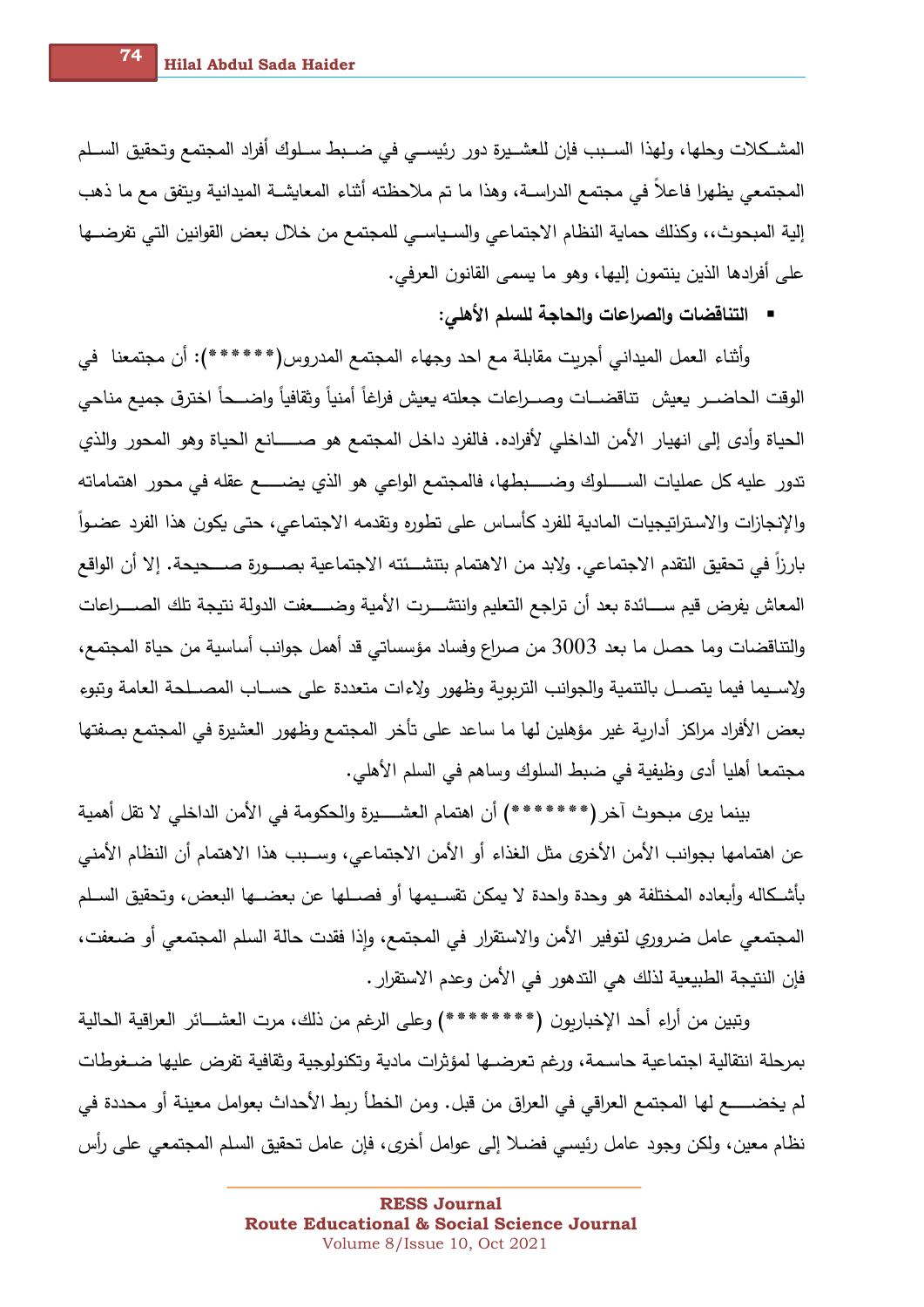هذه العوامل التي تساهم في الحفاظ على كيان الفرد العراقي والحفاظ عليه من المزالق التي يواجهها في حياته الاحتماعية.

ويرى احد المختصـين(\*\*\*\*\*\*\*\*\*\*\*) في دراســة السـلطـة في النظم العشـائريـة: يرتبط مفهوم السـلم المجتمعي ارتباطاً وثيقاً بالسـياسـات والتوجهات التي تتخذها العشـيرة والحكومة على حدٌ سـواء تلك المتعلقة بإدارة الاقتصـاد أو السياسـة أو الثقافة. لذلك، فإن إجراء الإصـلاحات التي تعمل العشيرة على تحقيقها يسـاهم في درجة عالية من الســلام والوئام الاجتماعي. والكثير من العشــائر العراقية مارسـت دوراً ســياســياً دون أن تشـعر بلك، وقد تكون إجراءات سـياسـية بالدرجة الأولى، لكنها خطيرة للغاية، لأن هذه الإصــلاحات تتم على المستوى السياسي البحت، أو أنها تعبر عن ميول سياسية معينة لحزب معين أو حزب سياسي على آخر ، لأن هذا قد يولد المزيد من العنف بدلاً من تحقيق الاستقرار والسلام.

■ أهمية السنن العشائربة والسلم الأهلي:

وبضيف احد الإخباربين(\*\*\*\*\*\*\*\*\*\*\*\*\*): وتتميز العشيرة العراقية بالقيم والمروءة والعدالة والضيافة والشــجاعة في الدفاع عن المظلومين والمحطمين وتحقيق الســـلام أو الســلم الاجتماعي بين فئات المجتمع، والعشيرة أيضا تتصف بالنفوذ والتسلط والهيمنة عبر تاربخها المعروف، ولاسيما في الهجمات والغزوات، حيث أن للعشائر ِ نتائج عظيمة في تسوية النقاشات بين الأفراد أو بين المجموعات وبطريقة سلسة ومفهومة للجميع، ولا يمكن لأي احد التملص منها أو تجنبها وبحسب ما تعارف علية أبناء العشـائر من قانون عرفي يسـمي بـ (السـوانـي) ومفرده سـنينـه، وبطبق هذا القانون بين عدة عشـائر ، ولا يمكن للفرد مخالفة هذا القانون العرفي أو العشـــــائري. لذا مكمن قول أن الســـــلطة التقليدية تكمن في الســــــنن العشـــــائرية التي لها دوراً مؤثراً في حل المشكلات في المجتمع وطريقا معترف به في تحقيق السـلم المجتمعي بطريقة أكثر فاعلية من دور الحكومة في ظل أوضاع غير مستقرةٍ تظهرٍ فيها سلطة العشيرةِ قوبة.

المطلب الثاني: النتائج وإلتوصيات

أُولاً: النتائج.

1. أتضــح من العمل الميداني أن مفهوم السـلطـة التقليديـة في عقول أفراد المـجتمـع يدور حول سـلطـة رب الأسرةِ وشيخ العشيرةِ والوجهاء الذين يحضون بالاحترامِ والتقديرِ في مجتمعهم.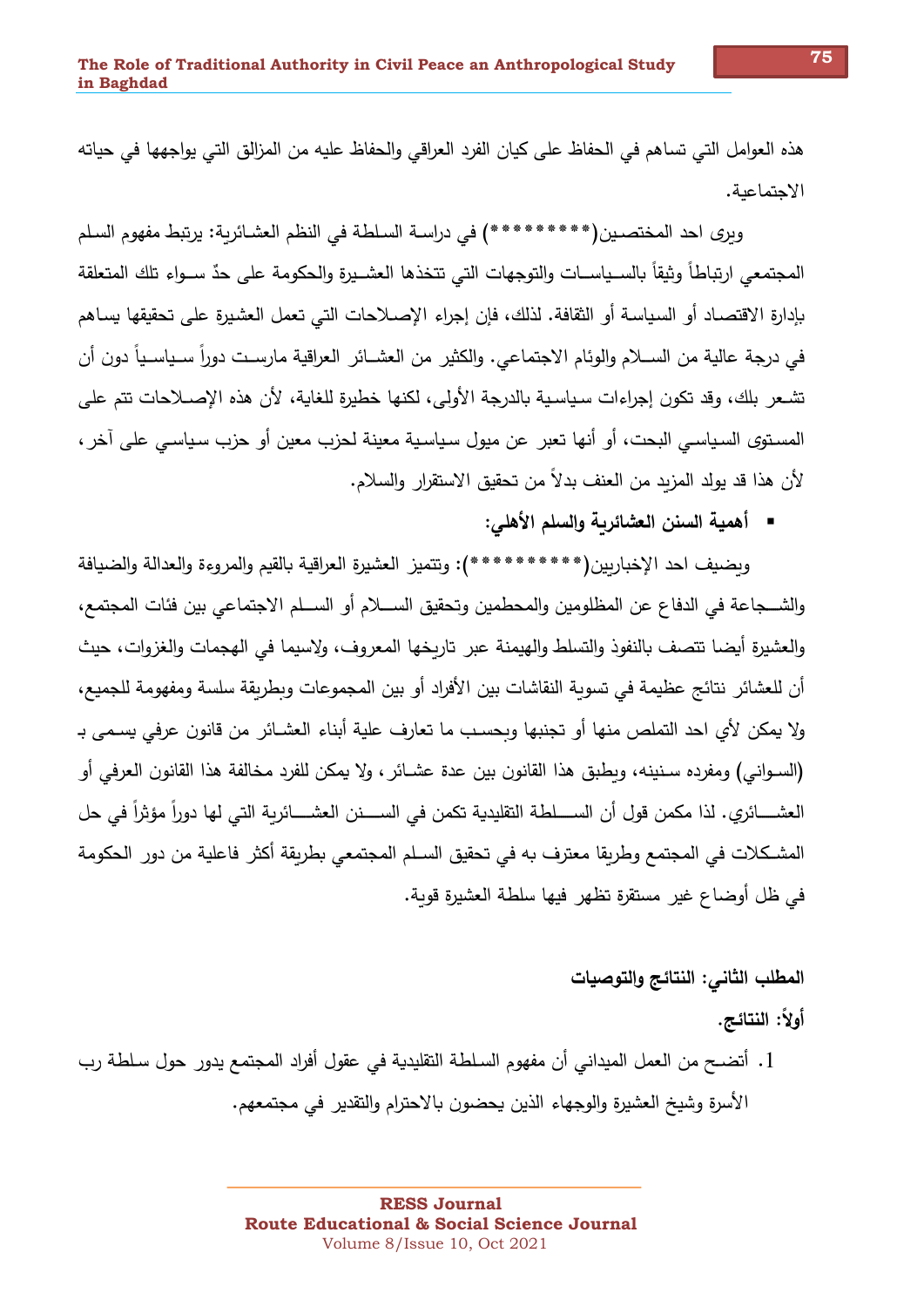- 2. تبين من البحث أن الســــلطـة التقليديـة في المجتمع عادت فعالـة في المرحلـة الحاليـة نظرا لاختلال النظام الرسمي والتحديات التي تعرض بعد عام 2003 من صـراعات طائفية وفئوبة وعرقية وما آلت إلية من محاصصات ولدت مراكز ٍ قوى في أكثر ِ الأحيان متناحرةٍ ما اضعف سلطة القانون.
- 3. أظهرت معطيات الدراسة الميدانية أن السلطة التقليدية أدت وظيفة اجتماعية وسياسية في فض كثير من النزاعات ما أسهم بشكل كبير في تحقيق انجازات في تحقيق السلم الأهلي.
- 4. كشفت معطيات الدراسة الميدانية أن صوت العصبية العشائربة في المرحلة الحالية وفي أحيان كثيرة، ولاســــــيما في المجتمعات المحلية التي تظهر فيها العشــــــيرة كقوة مؤثرة أقوى من ســــــلطة الحكومة المحلنة.
- 5. اتضـــح من البيانات الميدانية أن الحاجة للســلم الأهلي أضـــحت حاجة ملحة وضــرورية في مجتمع يتميز بالتناقضات والصراعات المحلية، ما يعطي للسلطة التقليدية مساحة واسعة في ممارسة وظيفتها السياسية في حل المشكلات وتحقيق السلم المجتمعي في مناطقها نظرا لما يتحلى به من تقدير من قبل الأهالي.
- 6. كشــفت الدراســـة الميدانية انـه لا غنـى عن الســـنن الـعشـــائريـة فـى تحقيق الســـلم الأهلـى نظراً للجذور التاريخية للنظام العشـــائري وأعرافه في عقلية الشـــخصـــية العراقية منذ القدم ســـواء في المدن أم في الريف.

ثانياً: التوصيات.

- 1. إلى وزارة الداخلية(مديربة شؤون العشائر ) الاهتمام بمتابعة الدراسات والبحوث الخاصـة بالسلم الأهلي وتطبيق نتائجها في مجال عملهم من اجل الارتقاء بواقع الســــلم الأهلي والمجتمعي والقضـــــاء على النزاعات والصراعات التي تهدد امن الوطن والمواطن .
- 2. إلى وزارة التعليم العالي والبحث العلمي المتمثلة بالجامعات والمعاهد ومراكز الدراســـات والبحوث العمل على أجراء دراســـات وبحوث مماثلة وتموبل الباحثين في البحوث الميدانية، من اجل ضــــمان عمل السـلطات وتحقيق السـلم الأهلي، والتأكيد على الهيئات التدربسـية في التثقيف نحو بناء مجتمع مدنى تسودهُ ثقافة الحب والاعتذار وبناء السلم الأهلي .

**RESS Journal Route Educational & Social Science Journal** Volume 8/Issue 10, Oct 2021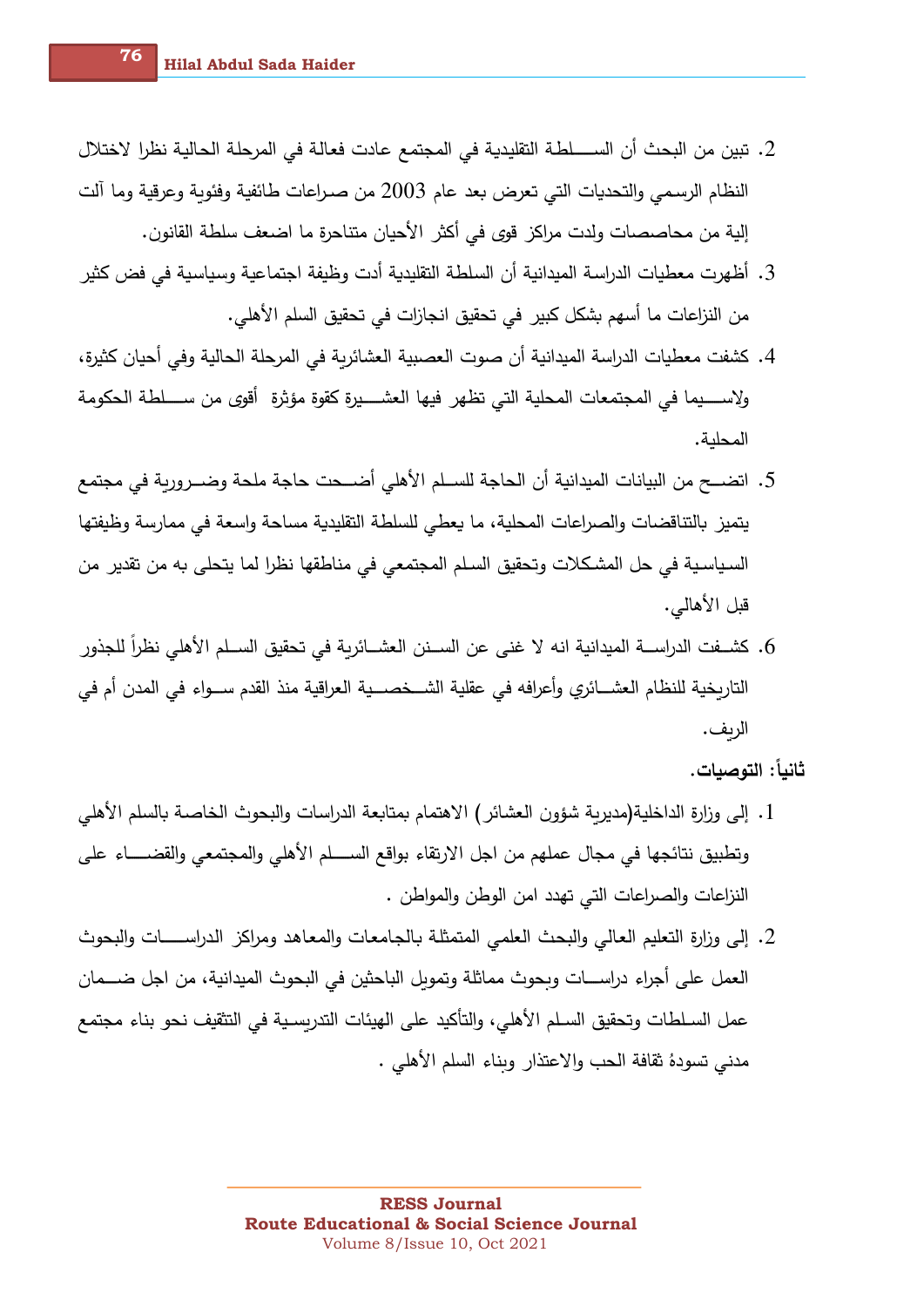- 3. إلى وزارة التربية المتمثلة في المدارس بصـنوفها المختلفة التأكيد على ثقافة السـلم المجتمعي والأهلي عن طريق نبذ الأفكار والصـــــراعات في المجتمع العراقي، كما أن هناك دوراً كبيراً يقع على عاتق الآباء والأمهات في عملية التثقيف والوعي من اجل تحقيق السلم الأهلي أو المجتمعي.
- 4. إلى وزارة الثقافة والأعلام المتمثلة بالفضــائيات والبرامج التلفزيونية ووسـائل الأعلام الأخرى، ولاسـيما مواقع التواصـل الاجتماعي، أعداد برامج عن السلم الأهلي والمجتمعي ومعوقات وعوامل نجاح السلم الأهلي في المجتمع العراقي، ولإســيما في محافظة بغداد بكونها العاصــمة الأم وذات كثافة ســكانية عالية كما أن فيها خليط من كافة الطوائف والاثنية والمذهبية.

المصادر : إبراهيم، أبو الغار (1985): علم الاجتماع السياسي، مكتبة النهضة، جامعة القاهرة . إبراهيم، العسل (1967): الأسس النظرية والأساليب التطبيقية في علم الاجتماع، الجامعة للدراسات والنشر ، ط1، سروت. إبراهيم، درويش(1975): علم السياسة، دار النهضة العربية، مصر ، القاهرة. إبراهيم، مدكور ، وآخرون (1975): معجم علم الاجتماع، الهيئة المصرية العامة للكتاب. أحسان محمد، الحسن (1999): موسوعة علم الاجتماع، الدار العربية للموسوعات، ط1، بيروت. أحسان محمد، الحسن(1968): قراءات في علم الاجتماعي الحديث، مطبعة الحربة، ط1، بغداد. احمد الخشاب، وآخرون(1971): دراسات في علم الاجتماع، مكتبة القاهرة الحديثة، القاهرة. أحمد زكي، بدوي(1993): معجم مصطلحات العلوم الاجتماعية، مكتبة لبنان، بيروت . أندرو هيوود(2013): النظرية السياسية مقدمة، ت لبني الريدي، المركز القومي للترجمة، القاهرة. باري، هندس(2005): خطابات السلطة، ت، ميرفت ياقوت، المجلس الأعلى للثقافة، القاهرة. البدوى، خالد بن محمد(2011): الحوار وبناء السلم الاجتماعي، مركز الملك عبد العزبز للحوار الوطني.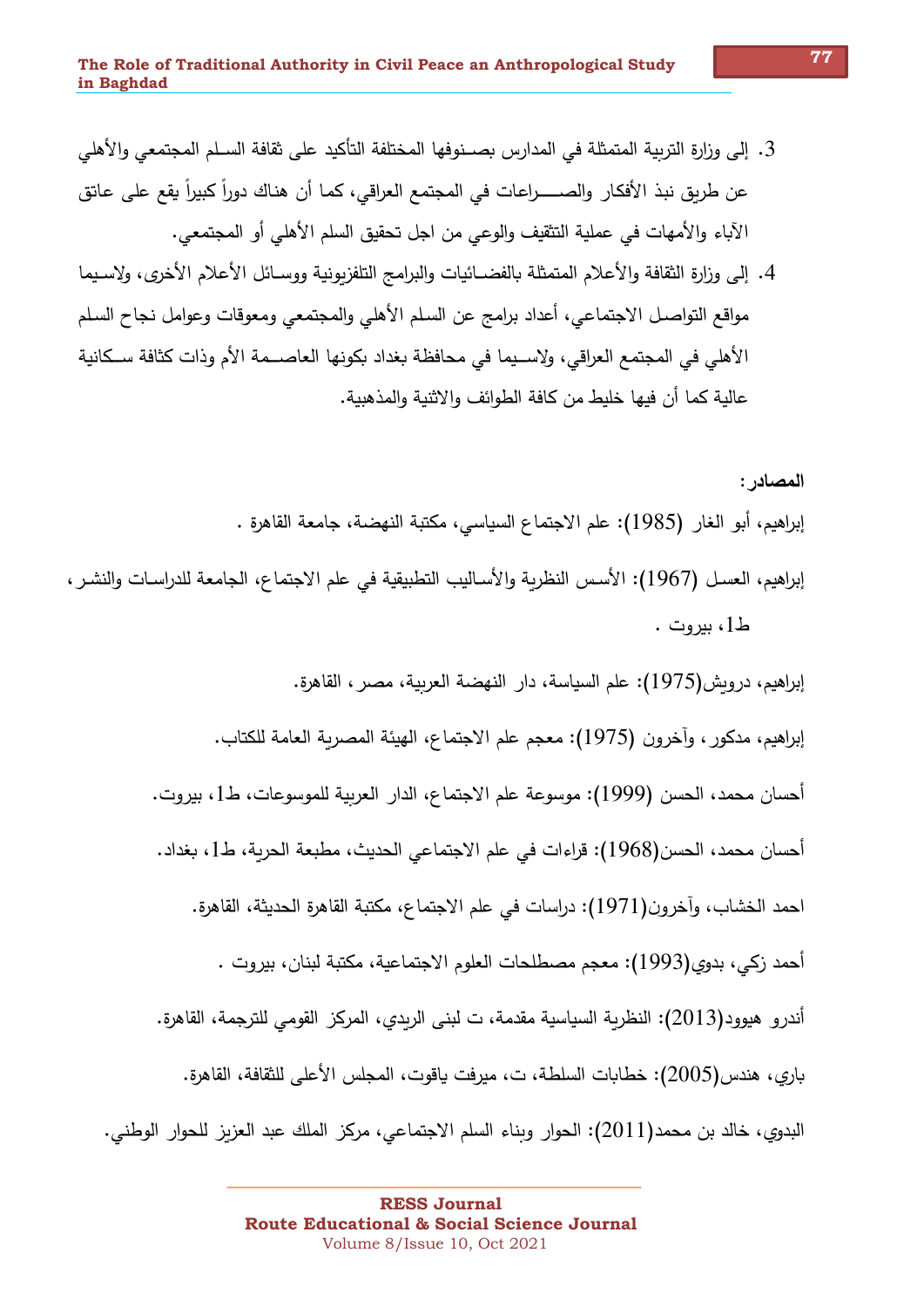بيومي، عبد المعطي (٢٠٠٧): الإسلام والدولة المدنية، القاهرة، مكتبة الأسرة. ثروت، محمد (٢٠٠٧) : مفاهيم عصرية، الدار الثقافية للنشر ، ط١، القاهرة. جاك، مارتن(1962): الفرد والدولة، ت، عبد الله أمين، مكتبة الحياة للنشر ، بيروت. جورج بوردو (2003): الدولة، ت، سليم حداد، الجامعية للدراسات والنشر والتوزيع، ط3، بيروت. جورج، بالا نديه( 2007): الانثروبولوجيا السياسية، الجامعية للدراسات والنشر والتوزيع، ط2، بيروت. جوليان فروتد(دون سنة): سوسيولوجي ماكس فيبر ، ت، أبي صالح، مركز الإنماء القومي، ط1، بيروت. جون غينث، غالبريث(1994): تشريح السلطة، ت، عباس حكيم، دار المستقبل، ط2، دمشق. خالد ســــلمان، جواد(2005): حماية المدنيين في زمن النزاعات المســـلحة غير الدولية، أطروحة دكتوراه غير منشورة، كلية القانون، جامعة بغداد.

الخطيب، نعمان احمد (1999): الوجيز في النظم السياسية، دار الثقافة للنشر والتوزيع، ط1، عمان.

خليفة إبراهيم عودة، التميمي(2005): العدالـة وتطبيق القانون في منظور علم الاجتمـاع، مجلـة الفتح، الـعدد 24، كلية التربية الأساسية، جامعة ديالي.

داود، ألباز (2006): النظم السـياسـية، الدولة والحكومة في ضــوء الشــريعة الإســلامية، دار الفكر الجامعي، الإسكندرية.

رشيد عمارة (2010): النخب السياسية ودورها في السلم الأهلي، مجلة سكول العلوم السياسية، العدد 51. ربمون، بولان(1992): الأخلاق والسياسة، ت، عادل العوا، دار طلاس، ط2، دمشق .

ســري زبد الكيلاني(2012): دور الصـــلح العشـــائري في تحقيق الســلم الاجتماعي، جامعة النجاح الوطنية، فلسطين .

سعد الدين، إبراهيم(2005): المجتمع والدولة في الوطن العربي، مركز دراسات الوحدة العربية، بيروت.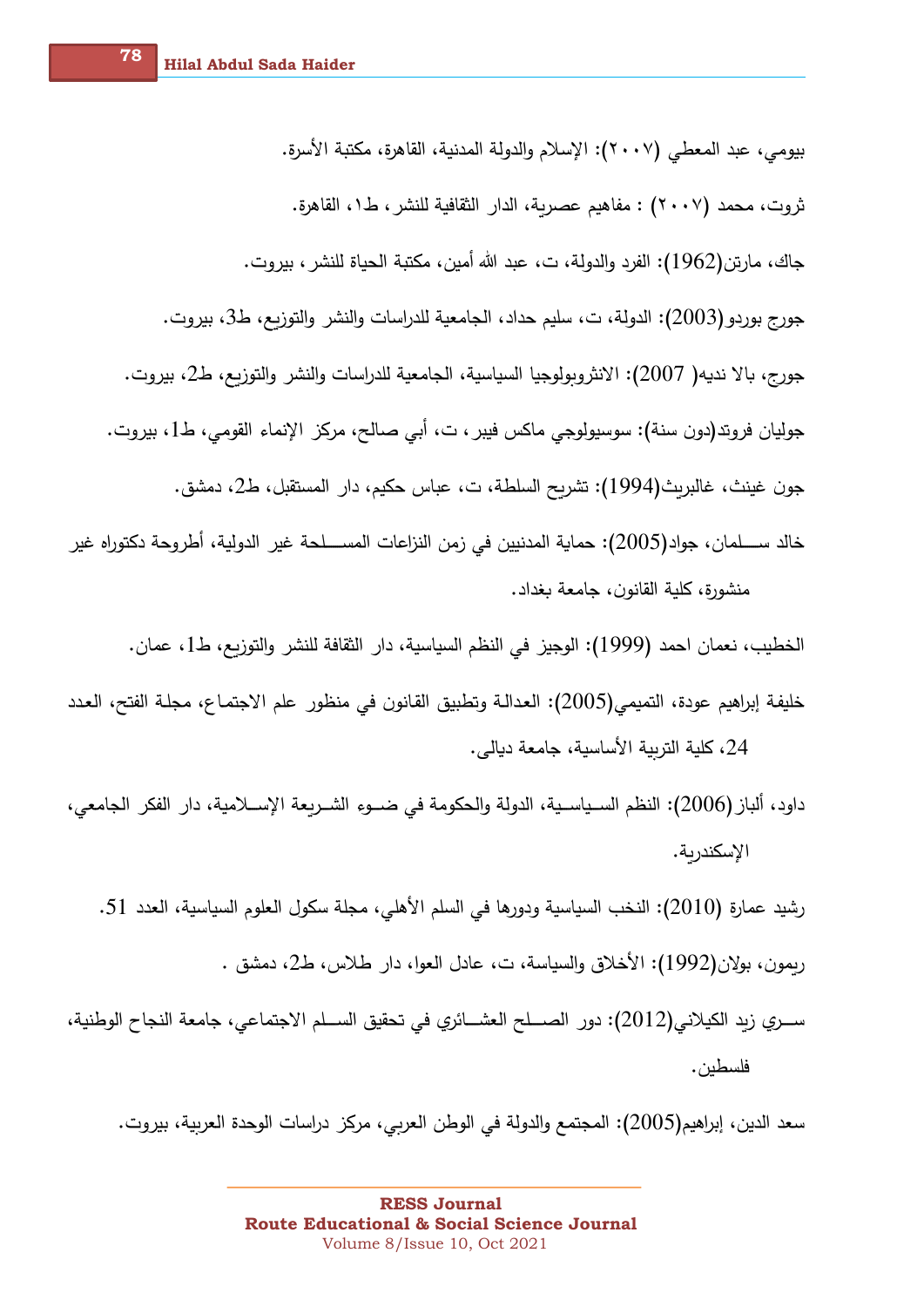شهوان، أسامة(2001): إدارة الدولة المفاهيم والتطور ، عمان، دار الشروق للنشر والتوزيع. صادق، الأسودِ(1990): علم الاجتماع السياسي (أسسهُ أبعادة) مطابع وزارةِ التعليم العراقية، بغداد. الصفار ، حسن بن موسى(2002): السلم الاجتماعي مقوماته وحمايته: دار الساقي، ط 2، بيروت . عاطف، وصفى(بدون سنة): الانثروبولوجيا الاجتماعية، دار النهضة العربية، بيروت . عبد الرحمن، ابن خلدون(دون سنة): المقدمة، مطبعة مصطفى محمد، مصر . عبد السلام، البغدادي(2011) ، السلم الوطني(المدني) , بيت الحكمة , بغداد . عبد النبي، سلمان احمد(2008): التعددية والتسامح، سلسلة إصدارات التنمية السياسية، معهد البحرين للتنمية

عبد الواحد، مشــــعل عبد(2012): النظـام العشــــــائري وطبيعــة النزاع في محــافظــة الأنبـار – بحث في الانثروبولوجياالاجتماعية على بعض مناطق العشــائر الســاخنة، (مجلة العلوم الاجتماعية)،جميعه علم الاجتماع في العراق، العدد2، بغداد .

عبد الوهاب، الكيالي(1979): موسوعة السياسة، جـ 1، المؤسسة العربية للدراسات والنشر ، ط1، بيروت . عبد الوهاب، الكيالي(1990): موسوعة السياسة، ط 3، بيروت.

عبدالوهاب، محمد رفعت(2002): مبادئ النظم السياسية، منشورات الحلبي الحقوقية، بيروت .

العزب، تغريد (٢٠٠٢): التأثير الثقافي لقطاع السـياحة في مصــر ودوره في تحقيق الســلام الاجتماعي، بحث منشور في المؤتمر العلمي الخامس عشر لكلية الخدمة الاجتماعية، جامعة حلوان، المجلد الأول.

عصام، سليمان(1998): مدخل إلى علم السياسة، ط4، بيروت .

السياسية، العدد5، البحرين.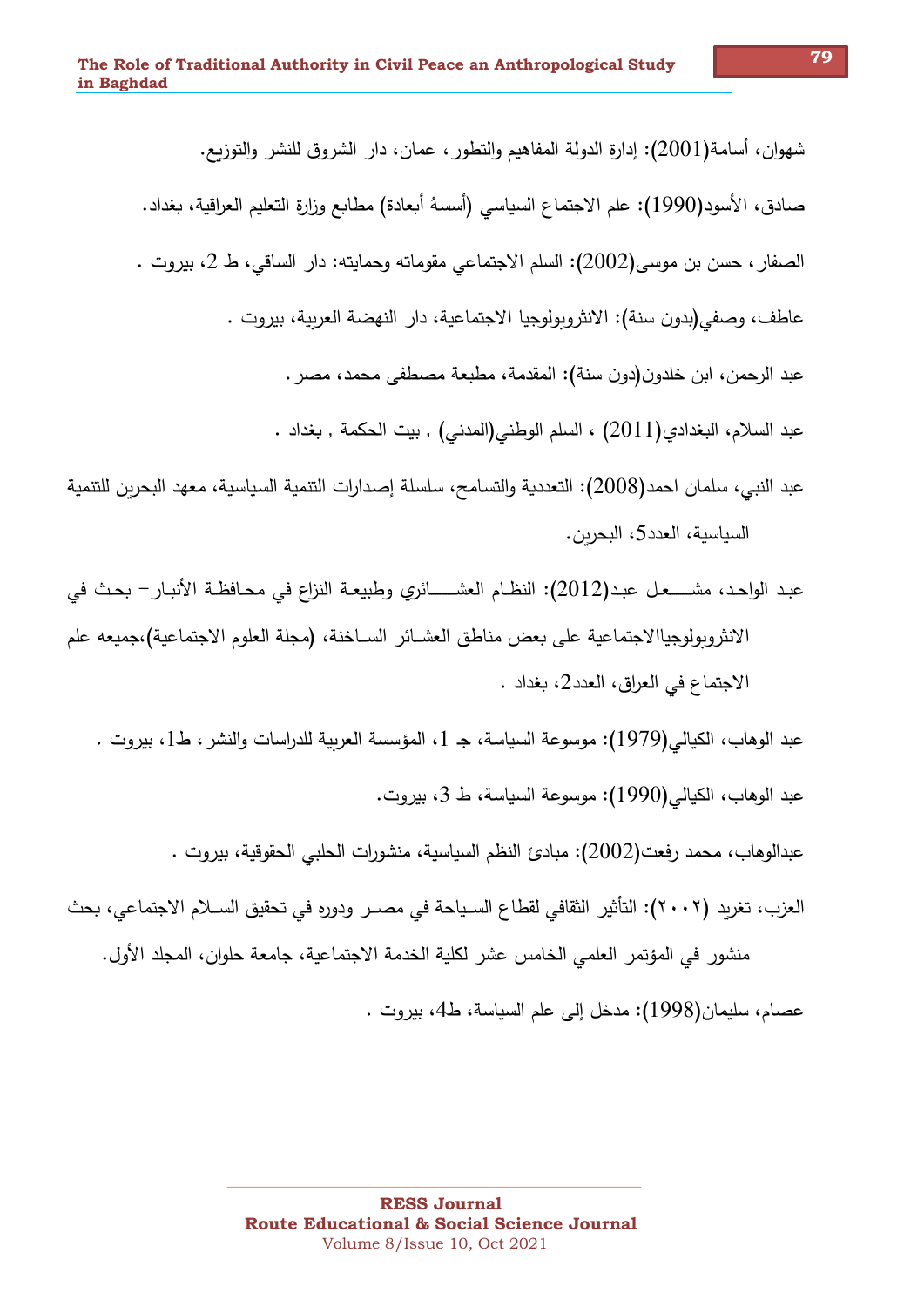- على عباس، مراد(2012): التسـامح شـرط التعايش وقاعدته، في: د.عمر جمعة عمران ( محرراً) سـبل تعزيز التعايش والثقافة الوطنية في العراق، بحوث الندوة العلمية لكلية العلوم السياسية، جامعة بغداد بالتعاون مع وزارة الثقافة .
	- على محمد، مكاوى(2002): الانثروبولوجيا الاجتماعية، مؤسسة الأهرام، القاهرة .
		- على، ليلة(1983): النظرية الاجتماعية المعاصرة، دار المعارف، ط2، القاهرة.

عمر عودة، الخطيب(1986): المسألة الاجتماعية بين الإعلام والنظم البشرية، مؤسسه الرسالة، ط5، بيروت. عوبس، سيد (٢٠٠٢): لا للعنف ( دراسة علمية في تكوبن الضـمير الإنسـاني ) هيئة الكتاب المصـربـة، بدون طبعة.

الغروي، محمد(1990): السلام في القرآن والحديث، دار الأضواء ، بيروت.

- قاسم حسين، صــالح(2002): إشـكالية الـعلاقة بين السـلطـة والفرد في المـجتمـع الـعربي، المؤتمر الـعربي (دور علم النفس في مواجهة تحديات الحاضر والمستقبل العربي)، حزبران.
- الكيلاني، سرى زيد، وليلي مصطفى، تفاحة(2012): اثر احترام حقوق المواطنة في السلم الاجتماعي، مؤتمر كلية الشريعة الدولي الثاني، (السلم للاجتماعي من منظور أسلامي)، فلسطين.
- لطرش، حنان(2006): الســــلطة والمجتمع في الجزائر أواخر العهد العثماني، رســــالة مقدمة لنيل شـــــهادة الماجستير في التاريخ الحديث، جامعة الأمير عبد القادر ، قسنطينة.
- محمد جاد الله، كشــك(1996): تنظيم المجتمع من المســـاعدة إلى الدفاع، المكتب العلمي والنشـــر والتوزيع، الإسكندرية.

محمد عاطف، غيث(1997): قاموس علم الاجتماع، دار المعرفة الجامعية، الإسكندرية . محمد، على محمد(1990):أصول الاجتماع السياسي، جـ2، دار المعرفة الجامعية، الإسكندرية. المنجد، الأبجدي(1987): دار المشرق، بيروت، ط5 .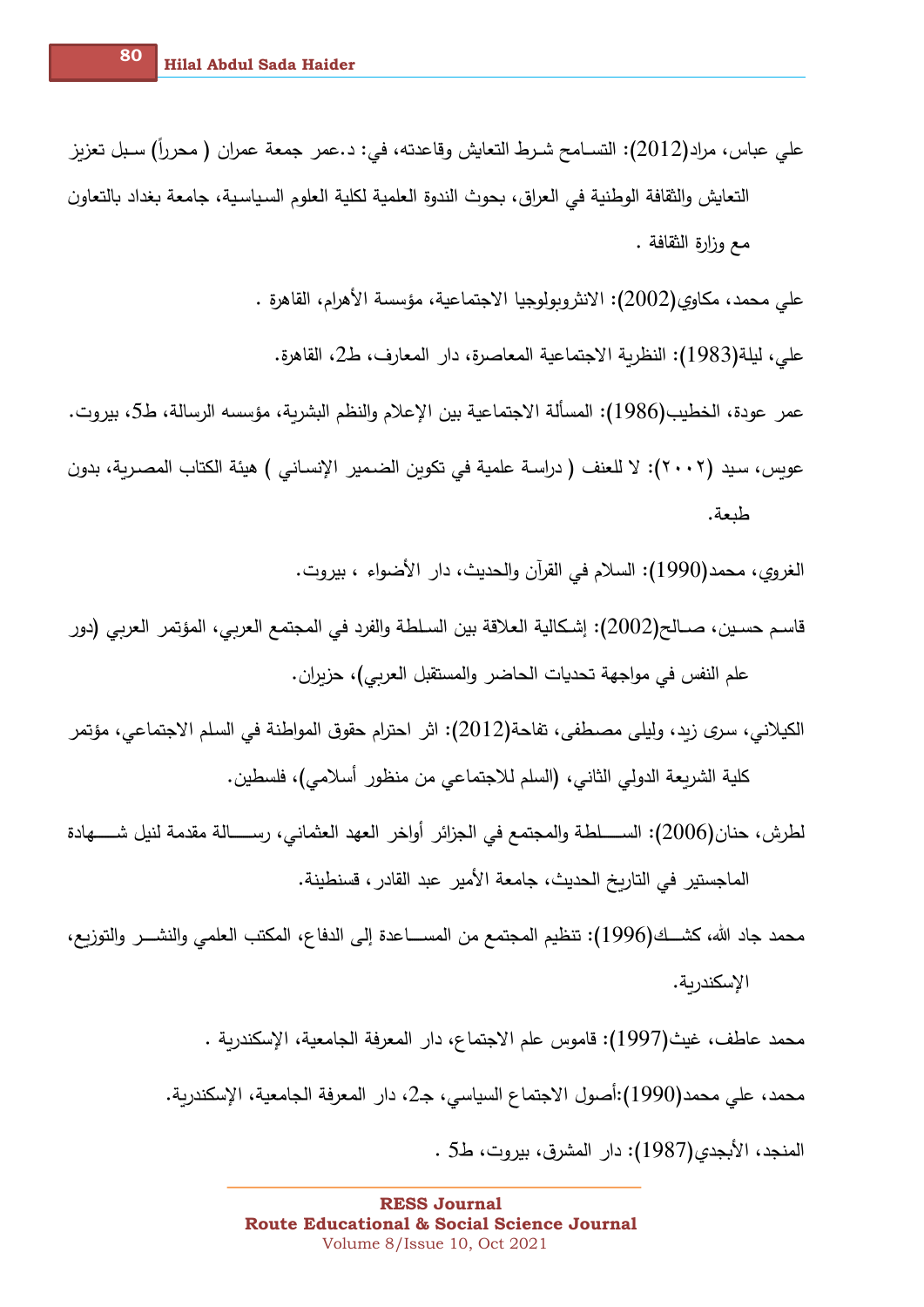مولود زايد، الطيب(2007): علم الاجتماع السياسي، منشورات جامعة السابع من أبريل، بنغازي. ميشيل، دينكن(1978): معجم علم الاجتماع، ت، أحسان محمد، الحسن، دار الرشيد للنشر، ط1، بغداد. هادي، نعمان الهيتي(2003): مجلة العربي، العدد (139)، مطبعة الكويت، كويت. المصادر الأحنيية :

Weber. Max, theory of social and economic Organization by A.n Henderson and Talott. New York. oxford university. 1957.

Malinowski. Asoieatific Theory of Cughure N. Y. 1944

ىغداد